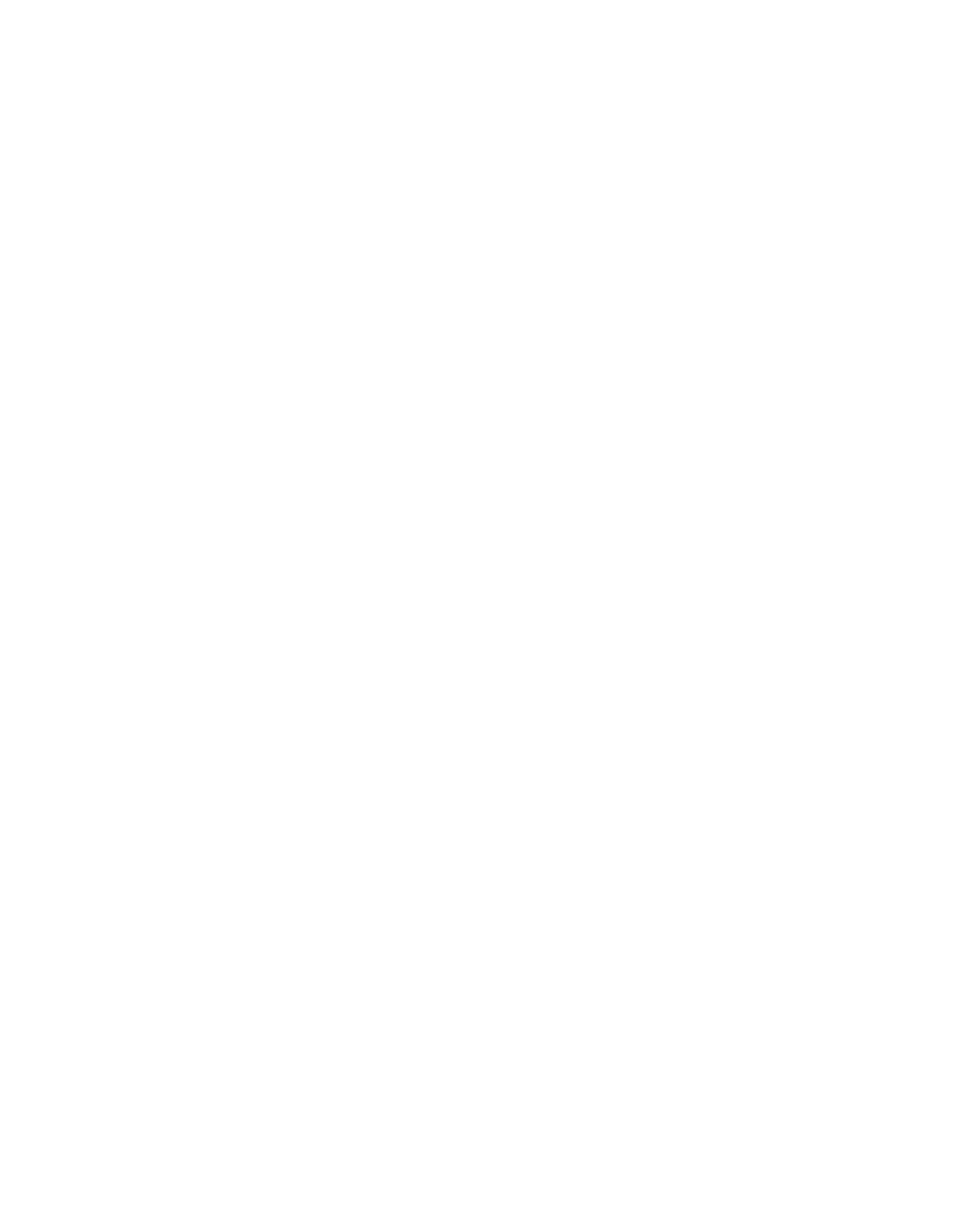

Pittsburgh, PA 15213-3890

# **Applicability of General Scenarios to the Architecture Tradeoff Analysis Method**<sup>SM</sup>

CMU/SEI-2001-TR-014 ESC-TR-2001-014

Len Bass Mark Klein Gabriel Moreno, YPF Foundation

*October 2001* 

**Architecture Tradeoff Analysis Initiative** 

Unlimited distribution subject to the copyright.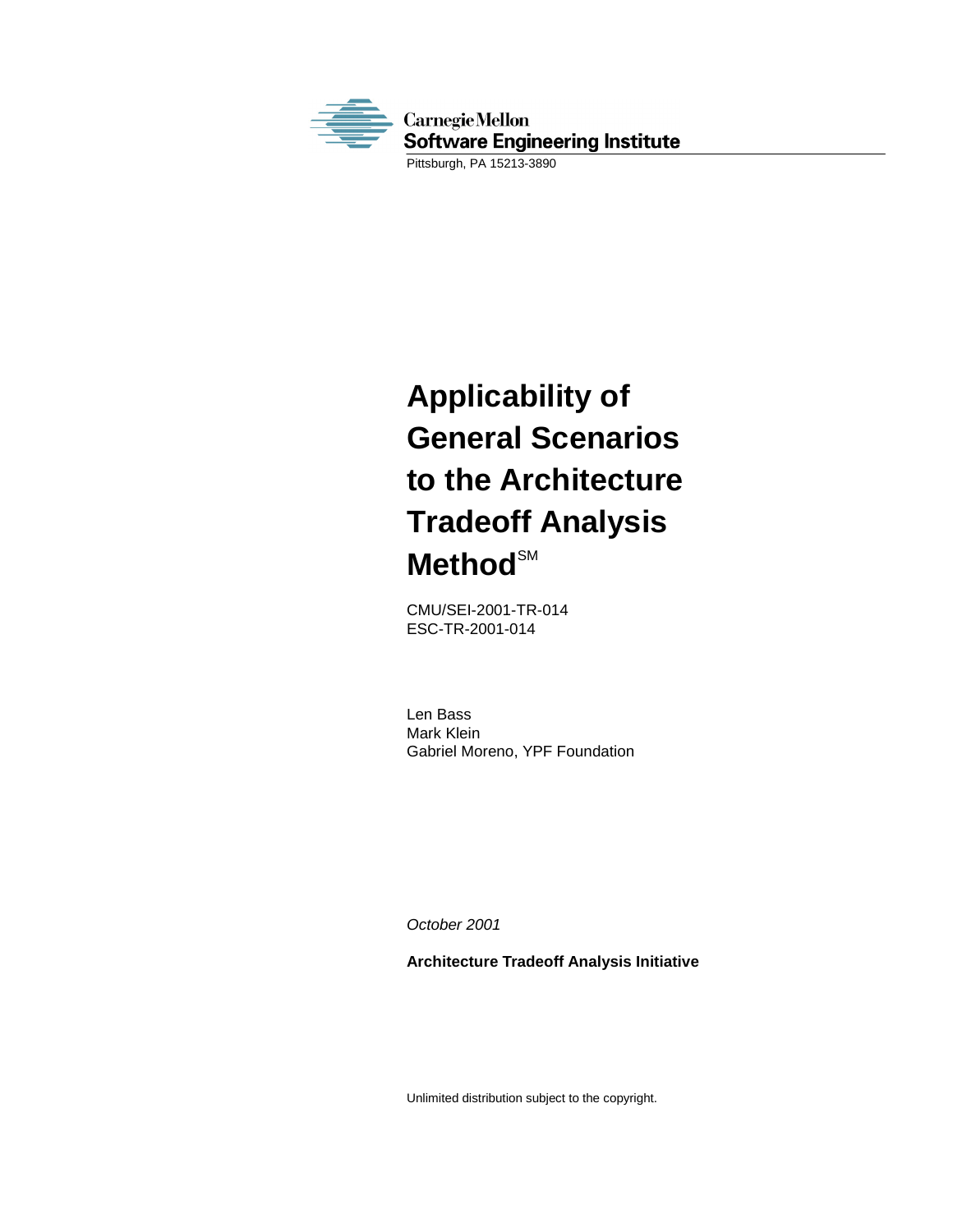This report was prepared for the

SEI Joint Program Office HQ ESC/DIB 5 Eglin Street Hanscom AFB, MA 01731-2116

The ideas and findings in this report should not be construed as an official DoD position. It is published in the interest of scientific and technical information exchange.

#### FOR THE COMMANDER

Norton & Compton

Norton L. Compton, Lt Col., USAF SEI Joint Program Office

This work is sponsored by the U.S. Department of Defense. The Software Engineering Institute is a federally funded research and development center sponsored by the U.S. Department of Defense.

Copyright 2001 by Carnegie Mellon University.

#### NO WARRANTY

THIS CARNEGIE MELLON UNIVERSITY AND SOFTWARE ENGINEERING INSTITUTE MATERIAL IS FURNISHED ON AN "AS-IS" BASIS. CARNEGIE MELLON UNIVERSITY MAKES NO WARRANTIES OF ANY KIND, EITHER EXPRESSED OR IMPLIED, AS TO ANY MATTER INCLUDING, BUT NOT LIMITED TO, WARRANTY OF FITNESS FOR PURPOSE OR MERCHANTABILITY, EXCLUSIVITY, OR RESULTS OBTAINED FROM USE OF THE MATERIAL. CARNEGIE MELLON UNIVERSITY DOES NOT MAKE ANY WARRANTY OF ANY KIND WITH RESPECT TO FREEDOM FROM PATENT, TRADEMARK, OR COPYRIGHT INFRINGEMENT.

Use of any trademarks in this report is not intended in any way to infringe on the rights of the trademark holder.

Internal use. Permission to reproduce this document and to prepare derivative works from this document for internal use is granted, provided the copyright and "No Warranty" statements are included with all reproductions and derivative works.

External use. Requests for permission to reproduce this document or prepare derivative works of this document for external and commercial use should be addressed to the SEI Licensing Agent.

This work was created in the performance of Federal Government Contract Number F19628-00-C-0003 with Carnegie Mellon University for the operation of the Software Engineering Institute, a federally funded research and development center. The Government of the United States has a royalty-free government-purpose license to use, duplicate, or disclose the work, in whole or in part and in any manner, and to have or permit others to do so, for government purposes pursuant to the copyright license under the clause at 252.227-7013.

For information about purchasing paper copies of SEI reports, please visit the publications portion of our Web site (http://www.sei.cmu.edu/publications/pubweb.html).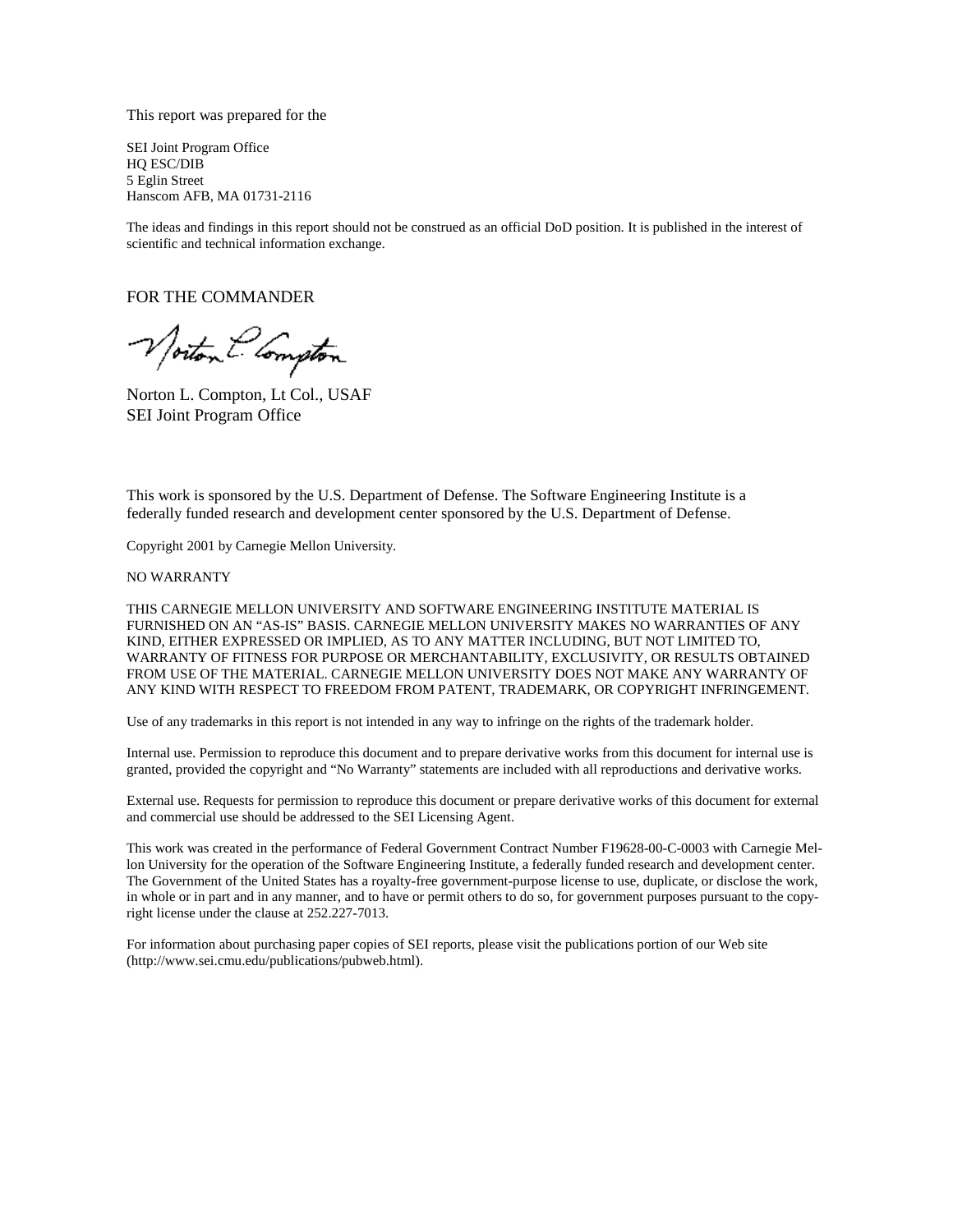# **Table of Contents**

| <b>Abstract</b><br>vii |                   |                     |                                                                       |    |
|------------------------|-------------------|---------------------|-----------------------------------------------------------------------|----|
| 1                      |                   | <b>Introduction</b> |                                                                       | 1  |
| 2                      |                   | <b>Scenarios</b>    |                                                                       | 3  |
|                        | 2.1               |                     | <b>Overall Summary of Scenarios</b>                                   | 4  |
|                        | $2.2^{\circ}$     |                     | Successful Instantiation of                                           |    |
|                        |                   |                     | <b>General Scenarios</b>                                              | 5  |
|                        |                   | 2.2.1               | Availability                                                          | 6  |
|                        |                   | 2.2.2               | Modifiability                                                         | 6  |
|                        |                   | 2.2.3               | Performance                                                           | 6  |
|                        |                   |                     | 2.2.4 Security                                                        | 7  |
|                        |                   | 2.2.5               | Usability                                                             | 7  |
|                        | 2.3               |                     | <b>Scenarios with Problems</b>                                        | 7  |
|                        |                   | 2.3.1               | Scenarios that Suggest the Need                                       |    |
|                        |                   |                     | for New General Scenarios                                             | 7  |
|                        |                   | 2.3.2               | Scenarios that Suggest Modifications                                  |    |
|                        |                   |                     | to Existing General Scenarios                                         | 9  |
|                        |                   | 2.3.3               | <b>Malformed Scenarios</b>                                            | 10 |
| 3                      |                   |                     | <b>Generalization Of Risks</b>                                        | 15 |
|                        | 3.1               |                     | <b>Risks Due to Unknowns</b>                                          | 15 |
|                        | 3.2               |                     | Risks Due to Side Effects of                                          |    |
|                        |                   |                     | <b>Architectural Decisions</b>                                        | 17 |
|                        | 3.3               |                     | Risks Due to Ignoring Architectural                                   |    |
|                        |                   |                     | Solutions to Attribute Requirements                                   | 18 |
|                        | 3.4               |                     | Risks Due to Interaction with Other                                   |    |
|                        |                   |                     | Organizations                                                         | 19 |
| 4                      |                   |                     | <b>Analysis of the Priorities of</b><br><b>Brainstormed Scenarios</b> | 21 |
| 5                      |                   | <b>Conclusions</b>  |                                                                       | 25 |
|                        | <b>References</b> |                     |                                                                       | 27 |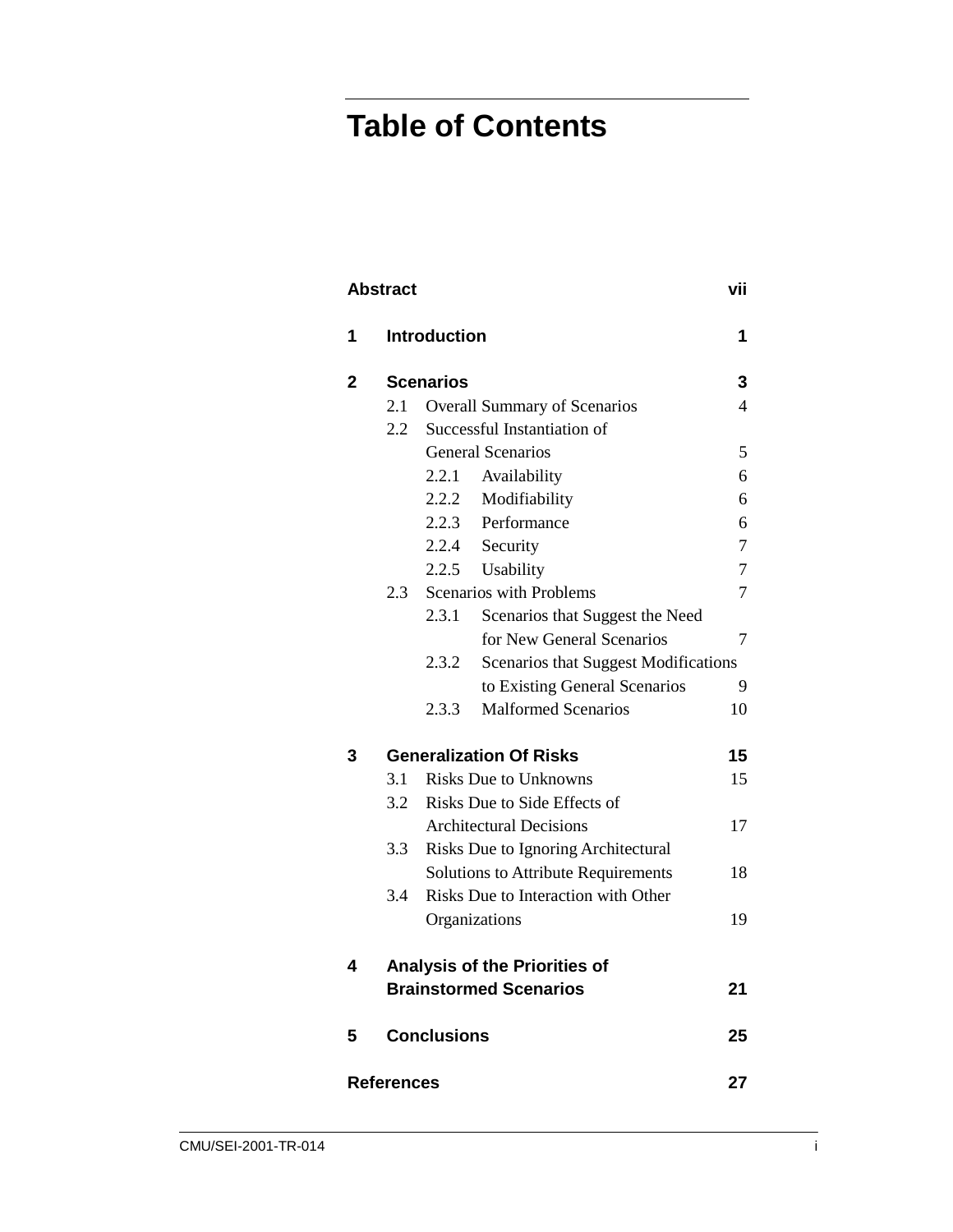| <b>All ATAM Scenarios</b><br>Appendix A:       | 29 |
|------------------------------------------------|----|
| Modifiability: 1                               | 29 |
| Modifiability: 2                               | 32 |
| Modifiability: 3                               | 34 |
| Modifiability: 4                               | 35 |
| Performance                                    | 36 |
| <b>Usability: 1</b>                            | 38 |
| Usability: 2                                   | 38 |
| <b>Usability: 3</b>                            | 39 |
| <b>Usability: 4</b>                            | 40 |
| Usability: 5                                   | 40 |
| Usability: 6                                   | 40 |
| <b>Usability: 7</b>                            | 41 |
| <b>Usability: 8</b>                            | 41 |
| Availability: 1                                | 41 |
| Availability: 2                                | 43 |
| Availability: 3                                | 43 |
| Security                                       | 43 |
| <b>Not Currently Categorized</b>               | 44 |
| Malformed                                      | 46 |
| <b>Appendix B:</b><br><b>General Scenarios</b> | 49 |
| Availability                                   | 49 |
| Modifiability                                  | 50 |
| Performance                                    | 50 |
| Security                                       | 51 |
| Usability                                      | 52 |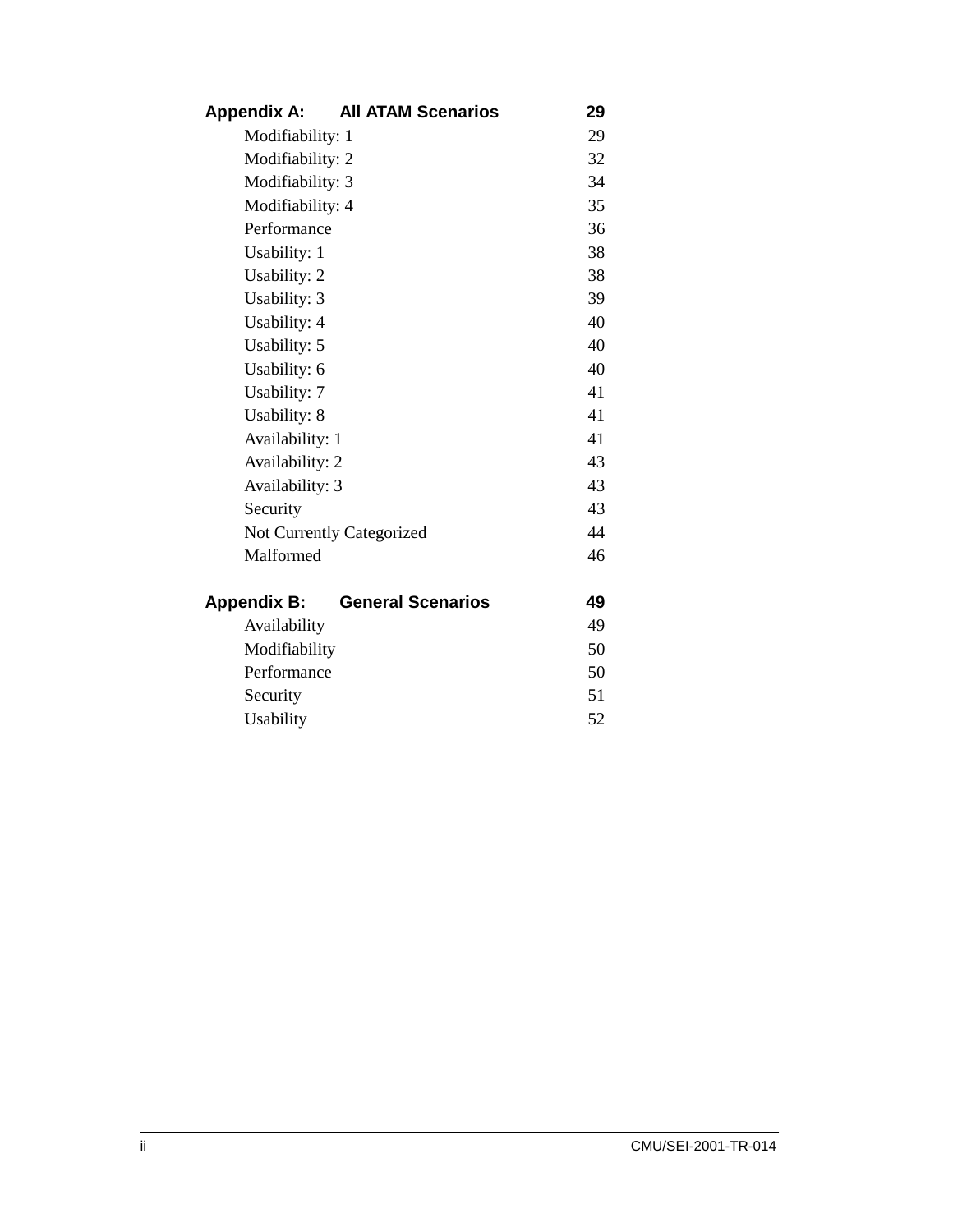# **List of Figures**

| Figure 1: Priority of Scenarios in Report A | 21 |
|---------------------------------------------|----|
| Figure 2: Priority of Scenarios in Report B | 22 |
| Figure 3: Priority of Scenarios in Report C | 22 |

Figure 4: Priority of Scenarios in Report D 23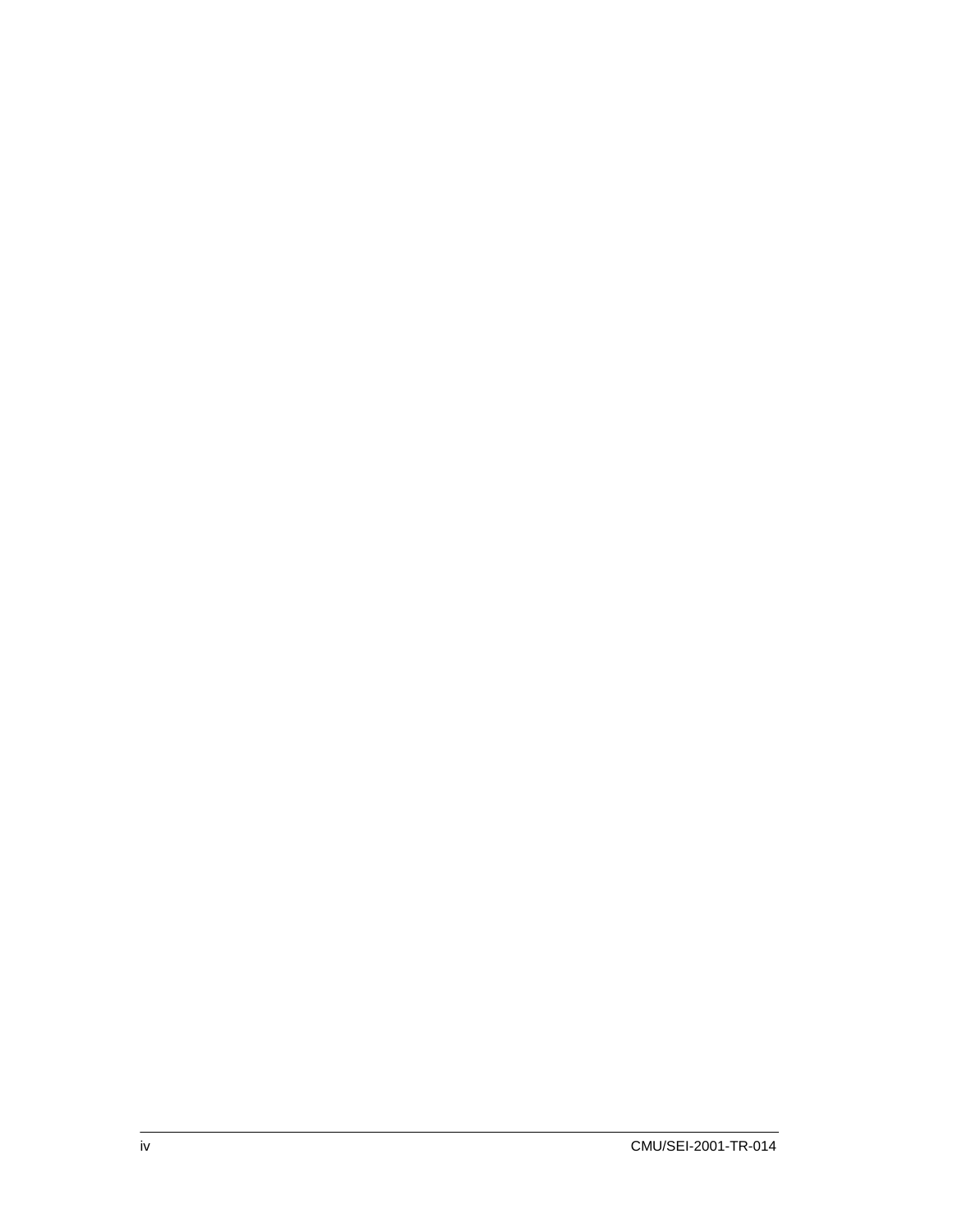# **List of Tables**

Table 1: Summary of Scenarios from Various ATAM Evaluations 5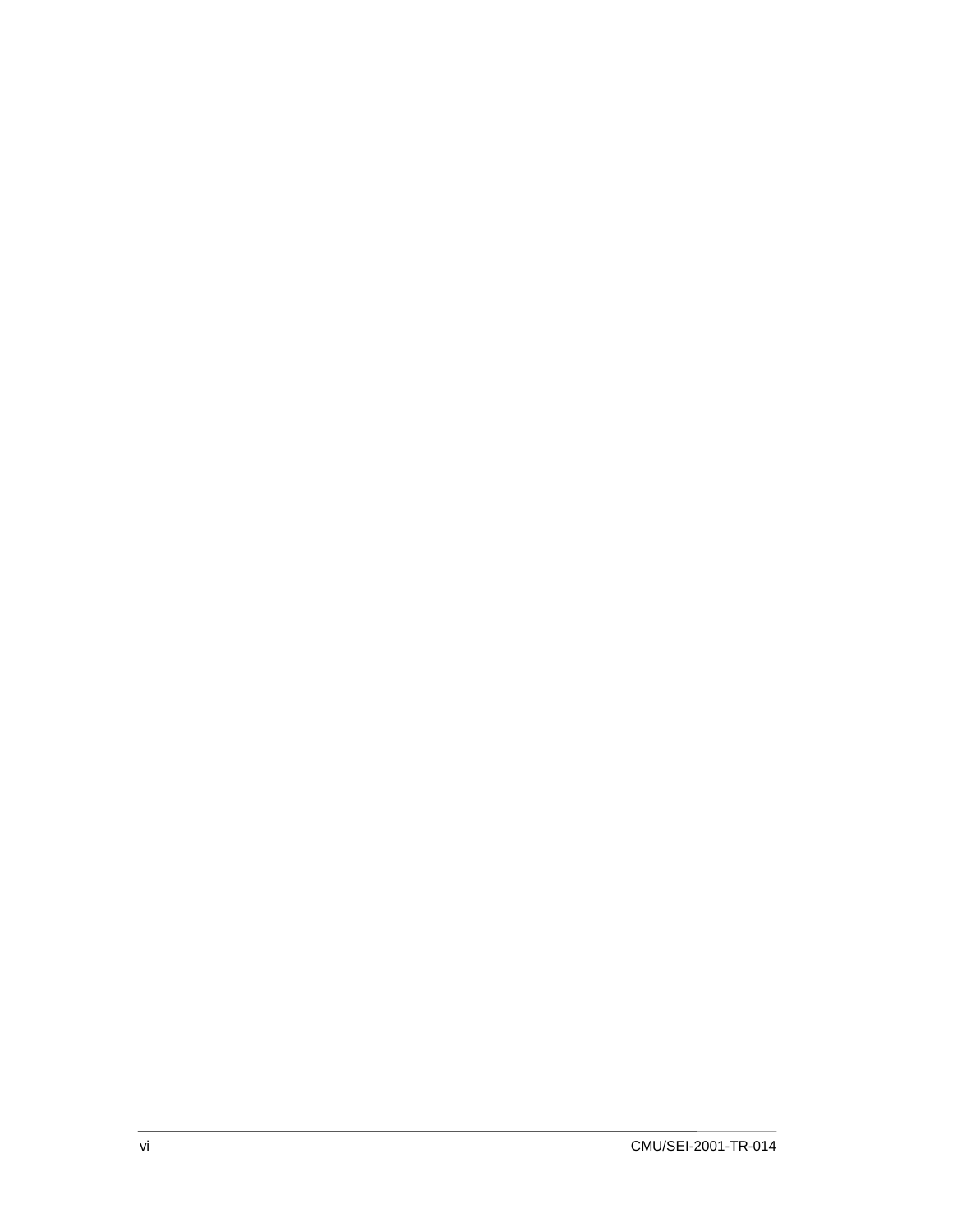# **Abstract**

The SEI has been developing a list of scenarios to characterize quality attributes. The SEI has also been conducting Architecture Tradeoff Analysis Method $^{SM}$  (ATAM $^{SM}$ ) evaluations. One output of an ATAM evaluation is a collection of scenarios that relate to quality attribute requirements for the specific system being evaluated. In this report, we compare the scenarios elicited from five ATAM evaluations with the scenarios used to characterize the quality attributes. This effort was designed to validate the coverage of the existing set of general scenarios and to analyze trends in the risks uncovered in ATAM reports.

 ${\rm SM}$ Architecture Tradeoff Analysis Method and ATAM are service marks of Carnegie Mellon University.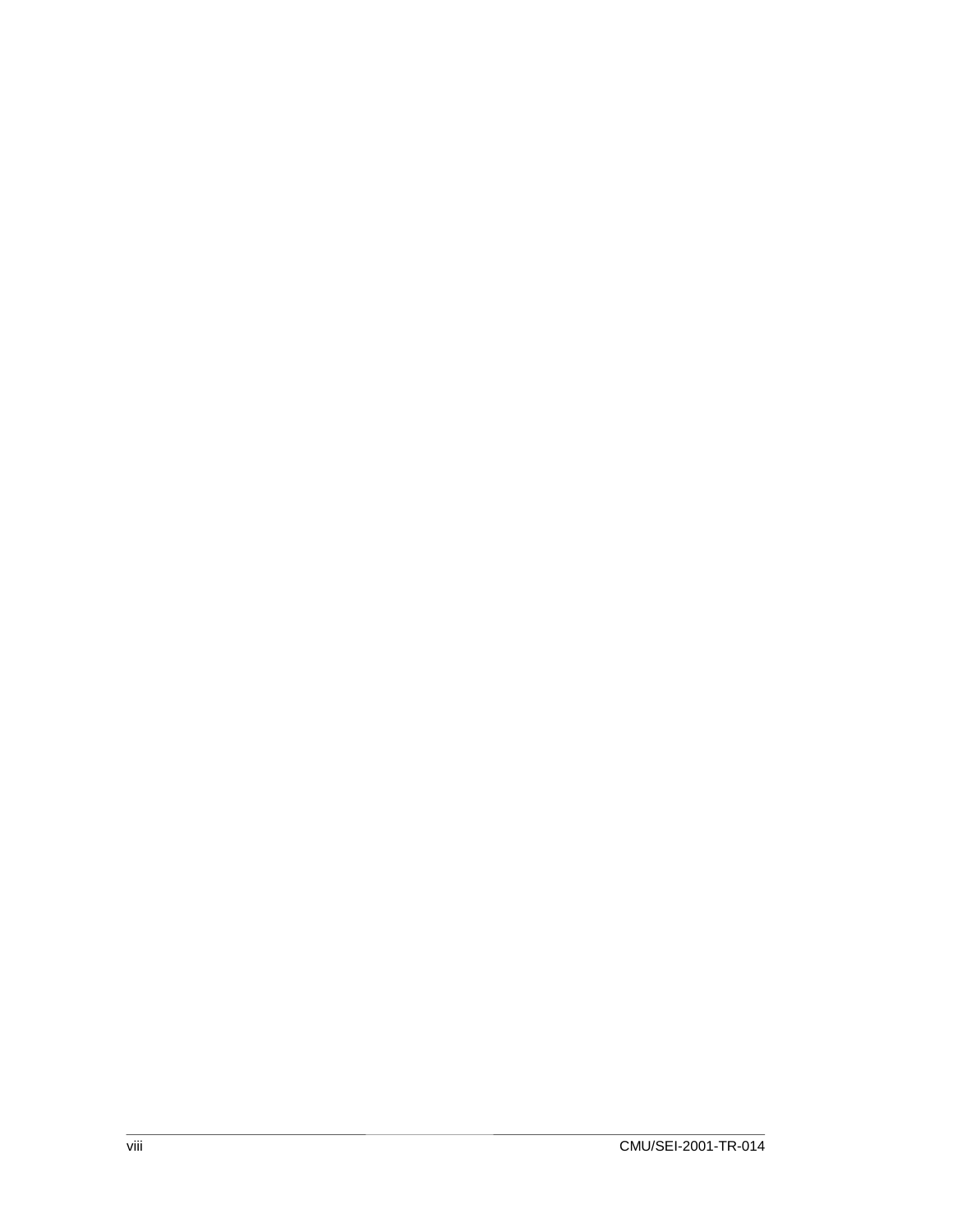# **1 Introduction**

The Architecture Tradeoff Analysis Method<sup>SM</sup> (ATAM<sup>SM</sup>) evaluates software architecture in light of quality attributes [Kazman 00]. The goal is to understand the tradeoffs between attributes and uncover risks that may prevent the architecture from achieving its quality goals. Twenty pilot ATAM evaluations have been done, contributing to its maturation. In a separate effort, we are characterizing quality attributes in terms of general scenarios [Bass 00].

This study was intended to gauge the progress of both efforts by

- validating the coverage of the existing collection of general scenarios. We provide an overview of ATAM scenarios and their mapping to general scenarios in Section 2. We provide the details of the coverage in Appendix A.
- identifying patterns in the scenarios generated during ATAM evaluations. We discuss patterns of the scenarios in Section 2.3.
- identifying patterns in the risks documented in the ATAM reports. We discuss risk patterns in Section 3.
- testing the hypothesis that, during brainstorming sessions, scenarios are generated in order of importance. We discuss the results of scenario generation sequence in Section 4.

This study is based on five ATAM evaluations. These evaluations provided a sample of actual scenarios. They also served as an early test bench for analyzing the applicability of general scenarios to the ATAM. We have not verified our results by comparing them with scenarios generated in the remaining 15 ATAM evaluations.

**SM** Architecture Tradeoff Analysis Method and ATAM are service marks of Carnegie Mellon University.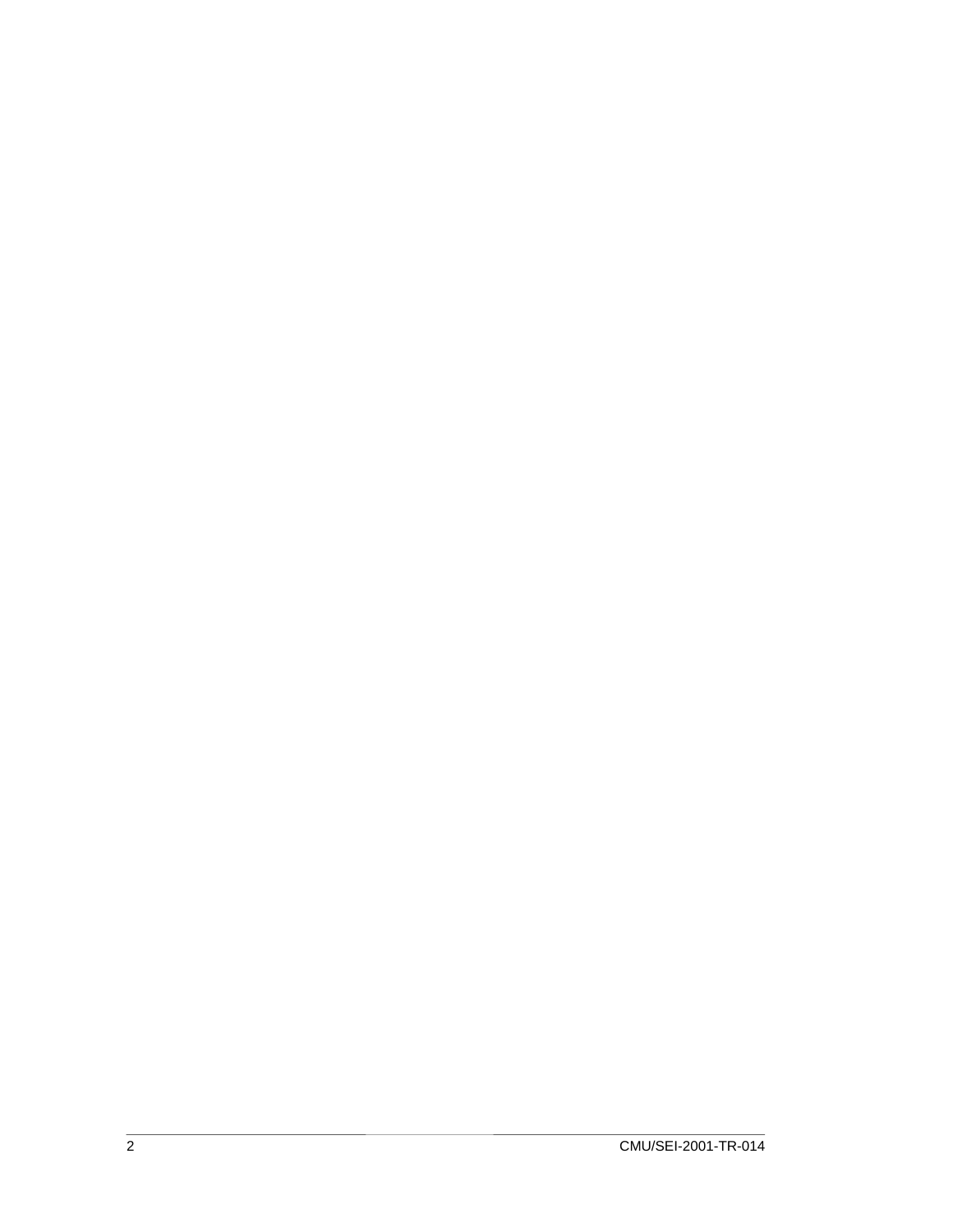# **2 Scenarios**

In addition to satisfying the functional requirements of a system, software developers have to address its quality attributes such as performance, modifiability, availability, and usability. [Barbacci 95]. The ability of a system to meet these quality attributes is largely determined by its architecture; therefore, it is very important to understand the relationship between software architecture and quality attributes [Bass 98].

We use the concept of a *general scenario* to describe what achieving a quality attribute goal means [Bass 00]. General scenarios describe how the architecture should respond to a certain stimulus. The following is an example of an availability general scenario:

> A failure occurs and the system notifies the user; the system may continue to perform in a degraded manner.

One step of an ATAM evaluation is generating scenarios for specific quality attributes in the system under evaluation. These specific scenarios should be instances of the general scenarios we have enumerated. Therefore, it is important that the collection of general scenarios cover the specific scenarios that we developed.

In this study, we used the list of general scenarios current as of February 2001. In Appendix B, we present both the current list of general scenarios and the list as of February. To determine list coverage, we analyzed "real world" scenarios elicited during five ATAM evaluations and presented in the final ATAM reports. We chose these reports because of their availability and because they represented a variety of domains, including large financial systems, driver information systems, engine controllers, large scientific data set management, and battlefield management**.** 

Next, we mapped the scenarios found in the five ATAM reports to the general scenarios in our list. We performed additional scenario analyses and analyzed the risks captured in the ATAM evaluations. (Appendix A presents the scenarios and their dispositions, and provides the raw data that is discussed in the remainder of this report.)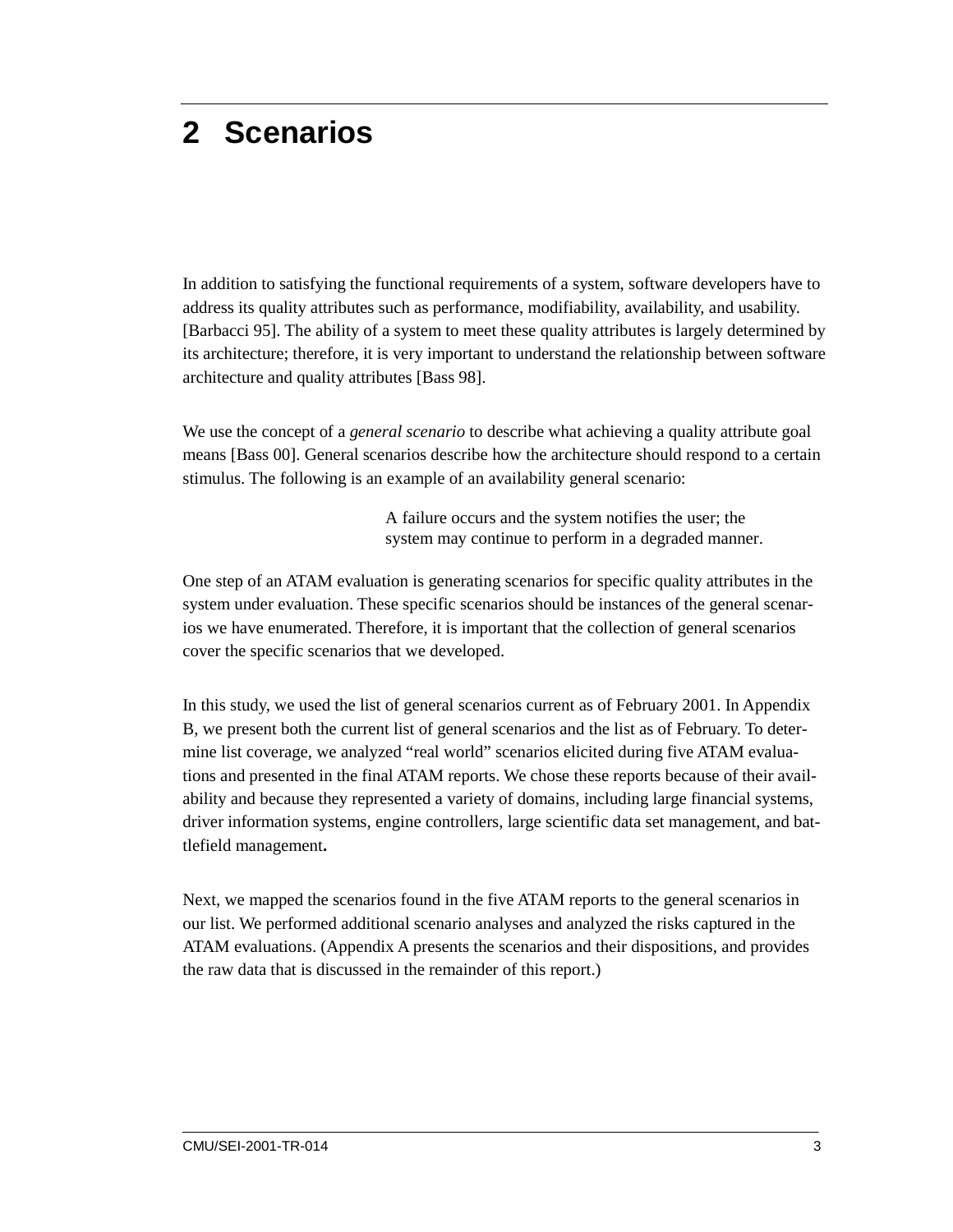The five ATAM reports contained a total of 170 specific scenarios. When we attempted to match each particular scenario with its general counterpart, we found that four outcomes were possible:

- 1. There was a general scenario that covered the ATAM scenario.
- 2. A general scenario partially covered the ATAM scenario; slightly modifying the wording of the general scenario would completely cover the ATAM scenario.
- 3. The ATAM scenario was meaningful, but no general scenario covered the ATAM scenario.
- 4. The ATAM scenario was not meaningful.

Of the 170 specific scenarios, 125 scenarios could be mapped directly onto corresponding general scenarios. Eleven additional scenarios could be mapped by slightly modifying the general scenario. Thirteen specific scenarios could not be categorized with the existing set of general scenarios. Twenty-one of the specific scenarios were malformed to the extent that they lacked the information needed to utilize them in this study (see Section 2.3.3). The collection of general scenarios (either as written or with slight modifications) covered 91% of the 149 specific scenarios that could be examined.

Because ATAM reports are confidential and contain proprietary information, the identity of organizations or software systems cannot be disclosed. Hence, throughout the remainder of this report, the ATAM reports are referred to as reports A, B, C, D, and E. The identities contained in the reports have been disguised according to the following pattern:

- *System A*: the software being evaluated in report A
- *Subsystem A-B*: subsystem B of the software being evaluated in report A
- *Company A*: the organization developing software A
- *COTS-A-B*: commercial off-the-shelf (COTS) component B used in system A
- *Plant A-B*: plant B of organization A

The remainder of Section 2 details the results of the study. It also provides successful instances of general scenarios, suggests improvements to the overall collection of general scenarios, and illustrates problems with some of the scenarios elicited in the ATAM evaluations.

# **2.1 Overall Summary of Scenarios**

Table 1 gives the overall summary of scenarios. For each ATAM report, the table gives the number of scenarios considered, the number successfully mapped to general scenarios, the number not able to be mapped, and the number of scenarios that were unusable.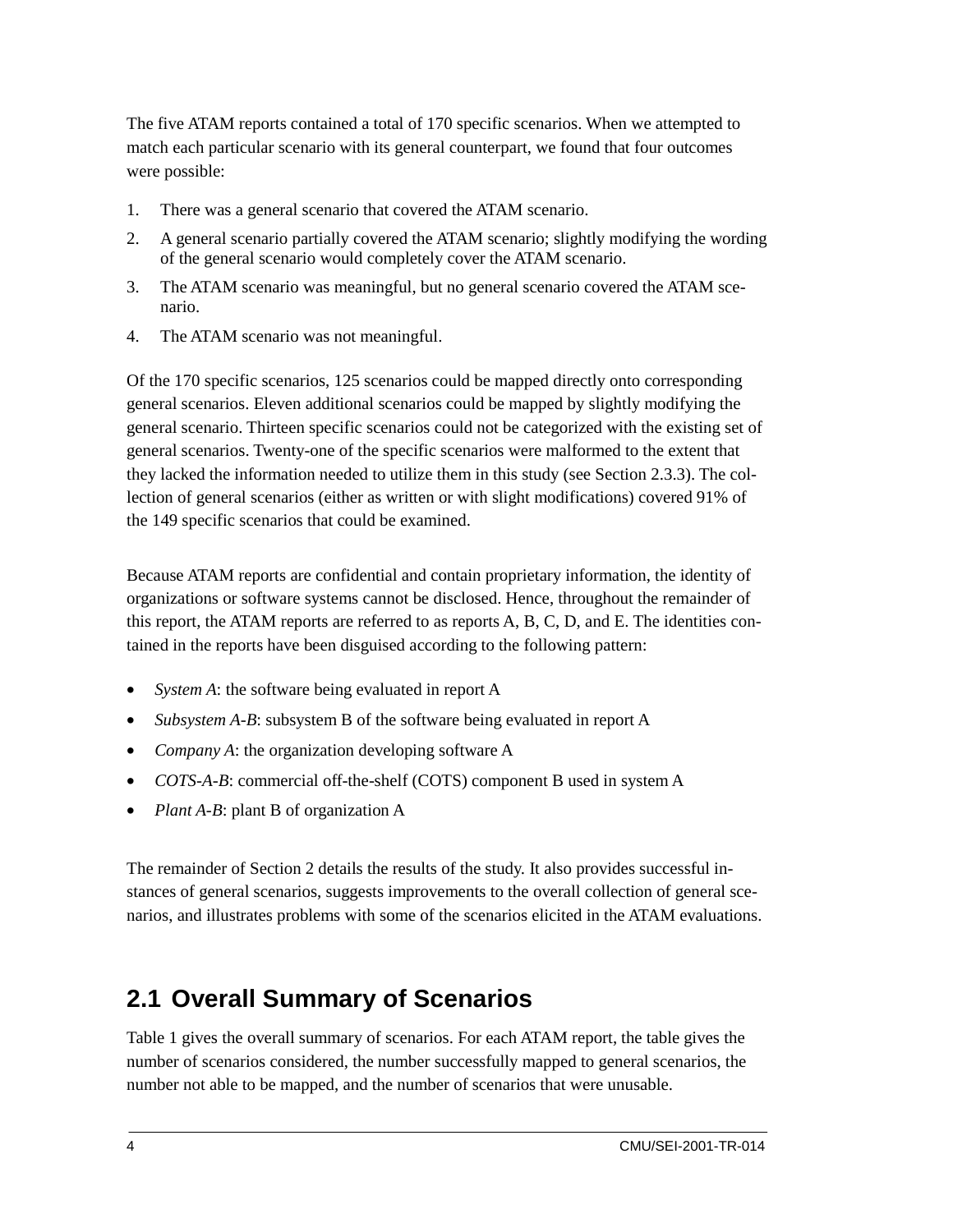| <b>Report</b>                                       | A              | B              | C              | D              | E              |
|-----------------------------------------------------|----------------|----------------|----------------|----------------|----------------|
| <b>Elicited scenarios</b>                           | 24             | 35             | 15             | 70             | 26             |
| <b>Mapped to Modifiability</b><br>general scenarios | $\overline{4}$ | 20             | 5              | 28             | 17             |
| <b>Mapped to Perform-</b><br>ance general scenarios | $\overline{7}$ | $\mathbf{1}$   | 3              | $\overline{7}$ | $\overline{0}$ |
| <b>Mapped to Usability</b><br>general scenarios     | 3              | $\overline{2}$ | 3              | 20             | $\overline{0}$ |
| <b>Mapped to Availability</b><br>general scenarios  | 6              | 5              | 1              | $\overline{2}$ | $\overline{0}$ |
| <b>Mapped to Security</b><br>general scenarios      | 0              | $\overline{0}$ | $\overline{0}$ | $\overline{2}$ | $\overline{0}$ |
| Not currently<br>categorized                        | $\overline{4}$ | $\mathbf{1}$   | $\overline{0}$ | 3              | 5              |
| <b>Malformed</b>                                    | $\mathbf 0$    | 6              | 3              | 8              | $\overline{4}$ |

*Table 1: Summary of Scenarios from Various ATAM Evaluations* 

# **2.2 Successful Instantiation of General Scenarios**

This section presents instances of the ATAM scenarios and how they are mapped to the general scenarios. Only one example for each quality attribute is presented here. The remainder of the ATAM scenarios together with their mapping can be found in Appendix A. The total list of general scenarios is presented in Appendix B. For each example, we first show the unedited ATAM scenario and then present the corresponding general scenario.

An examination of Table 1 shows that 91% of ATAM scenarios are instances of the general scenarios current as of February 2001. This demonstrates that the coverage of our general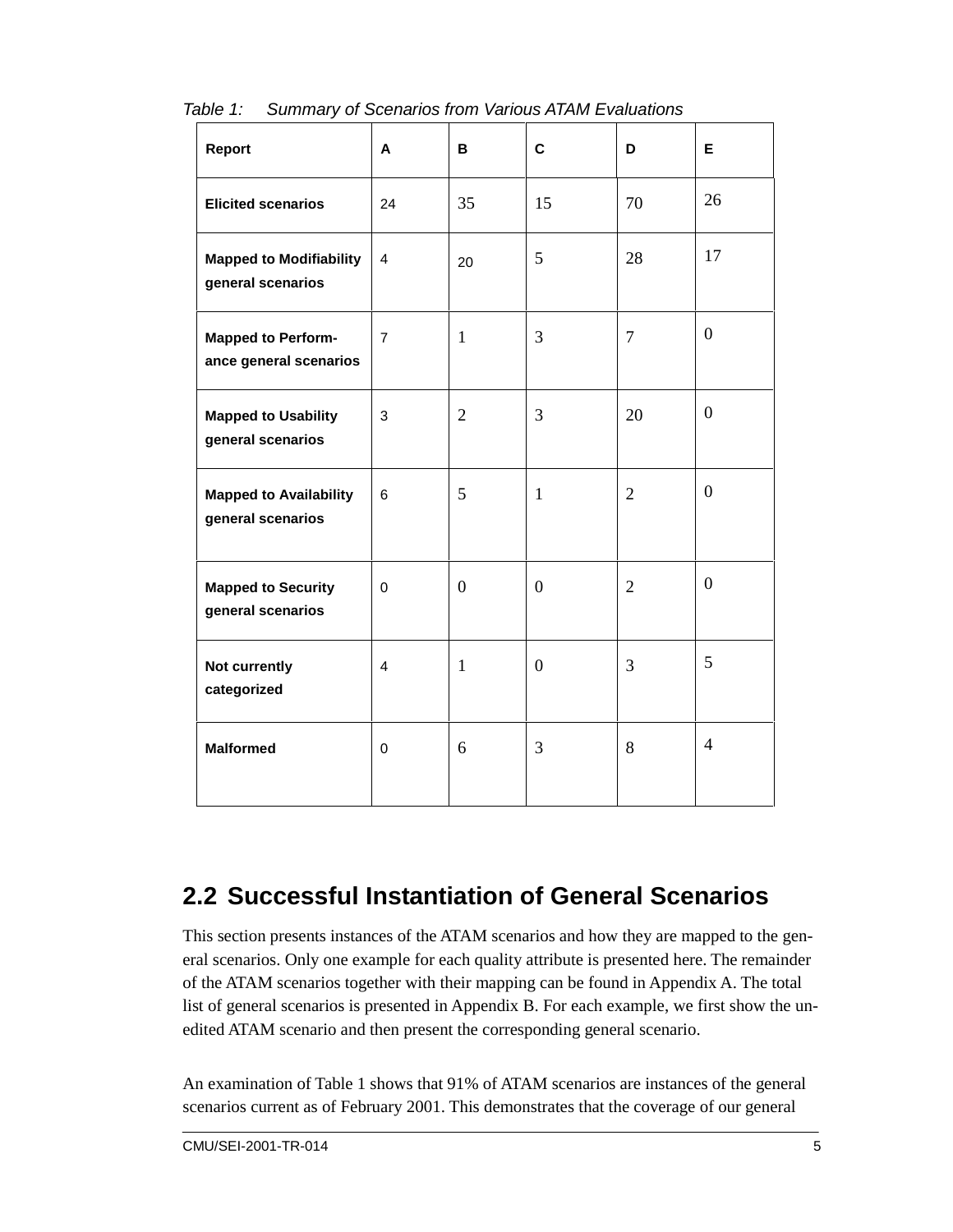scenarios is quite good. On the other hand, a general scenario represents an abstraction of a variety of specific scenarios. By performing an abstraction, some details are lost. Although this abstraction is necessary to cover all the possible scenarios, it has yet to be determined whether this is the right level of abstraction. During an ATAM evaluation, the general scenarios must be mapped into ATAM scenarios, and we do not know yet if the general scenarios are too abstract to map easily into specific scenarios.

#### **2.2.1 Availability**

#### **Instance**

| 121. Fixed scene orders for electronic FTP push to a site |  |
|-----------------------------------------------------------|--|
| whose FTP server is down, system suspends within 10       |  |
| minutes of first failed request and all resources are     |  |
| available while requests are suspended. Distribution to   |  |
| others is not impacted.                                   |  |
|                                                           |  |

#### **General scenario**

 A failure occurs and the system notifies the user; the system may continue to perform in a degraded manner.

#### **2.2.2 Modifiability**

#### **Instance**

| 18. New reporting requirement arrives that requires |
|-----------------------------------------------------|
| modification to metadata. Affects Subsystem D-A to  |
| Subsystem D-B translation.                          |

#### **General scenario**

 A request arrives to change the functionality of the system. The change can be to add new functionality, to modify existing functionality, or to delete functionality.

#### **2.2.3 Performance**

#### **Instance**

83. Turn the car right and the map display should turn so that the current heading of the car is at the top of the map.

#### **General scenario**

 An event is initiated with resource demands specified and the event must be completed within a time interval.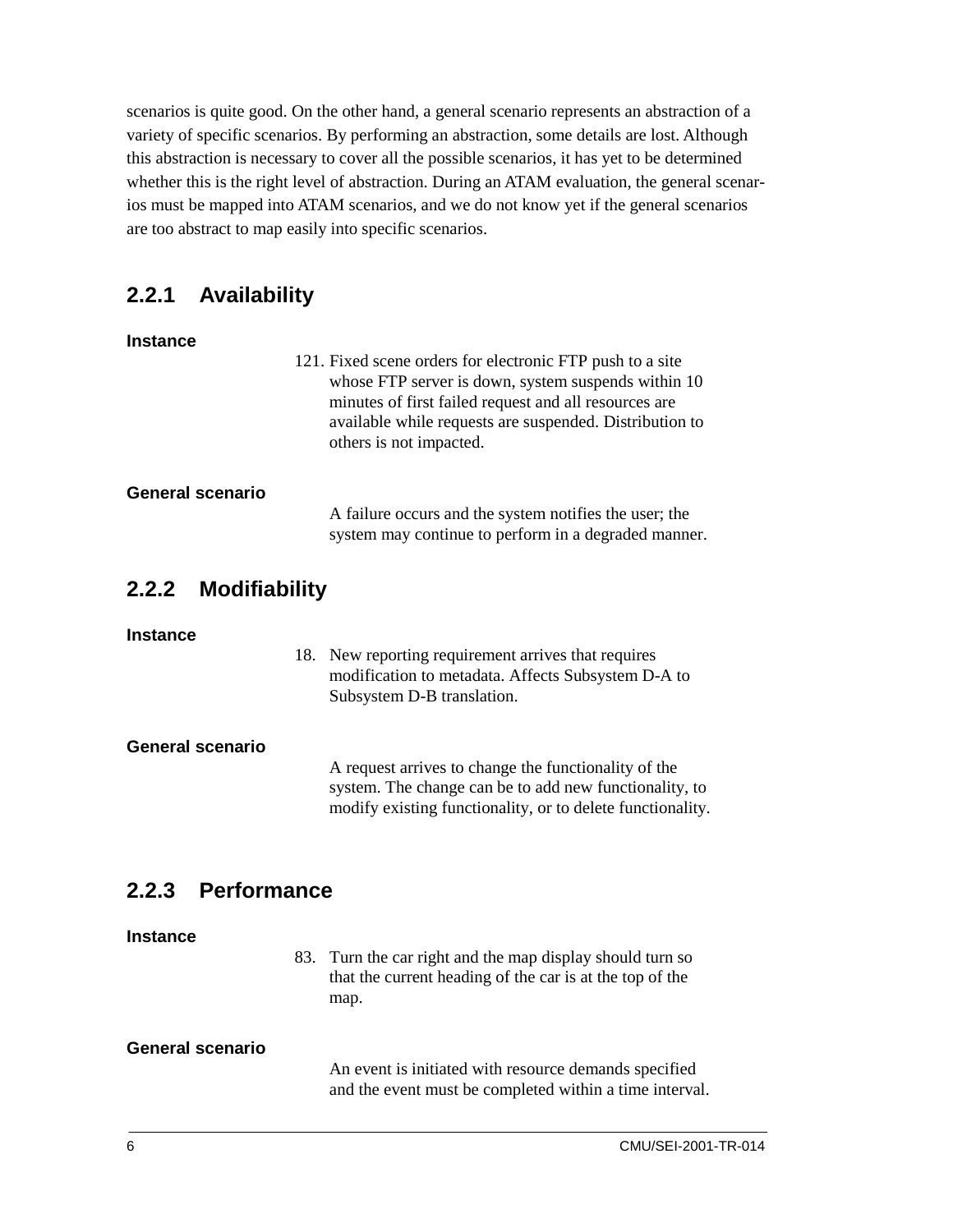#### **2.2.4 Security**

| <b>Instance</b>         | 135. Unauthorized intrusion is resisted.                                                                                                                                                                                                    |
|-------------------------|---------------------------------------------------------------------------------------------------------------------------------------------------------------------------------------------------------------------------------------------|
| General scenario        | The system discloses information only to authorized<br>people.                                                                                                                                                                              |
| 2.2.5 Usability         |                                                                                                                                                                                                                                             |
| <b>Instance</b>         | 114. A domain knowledgeable user can reach proficiency for<br>core functions in a week.                                                                                                                                                     |
| <b>General scenario</b> | System designers should strive to make upgrades and<br>transitions occur as smoothly as possible. Response<br>measures include number of errors made by a new user<br>familiar with prior releases or other members of the<br>product line. |

## **2.3 Scenarios with Problems**

We found several problems while trying to map particular scenarios to general scenarios. In some cases, there was no general scenario to address one of the elicited scenarios. This suggested adding a new general scenario to the collection. In other situations, some minor changes to existing general scenarios were suggested to make them a better fit. Nevertheless, most of the problems found were not due to the general scenarios but to the elicited scenarios. (Section 2.3.3 analyzes those malformed scenarios in detail.)

### **2.3.1 Scenarios that Suggest the Need for New General Scenarios**

The following subsections present instances that could not be mapped to the existing general scenarios. There were 13 such scenarios out of the 170 scenarios in the five ATAM reports. They fit into several categories: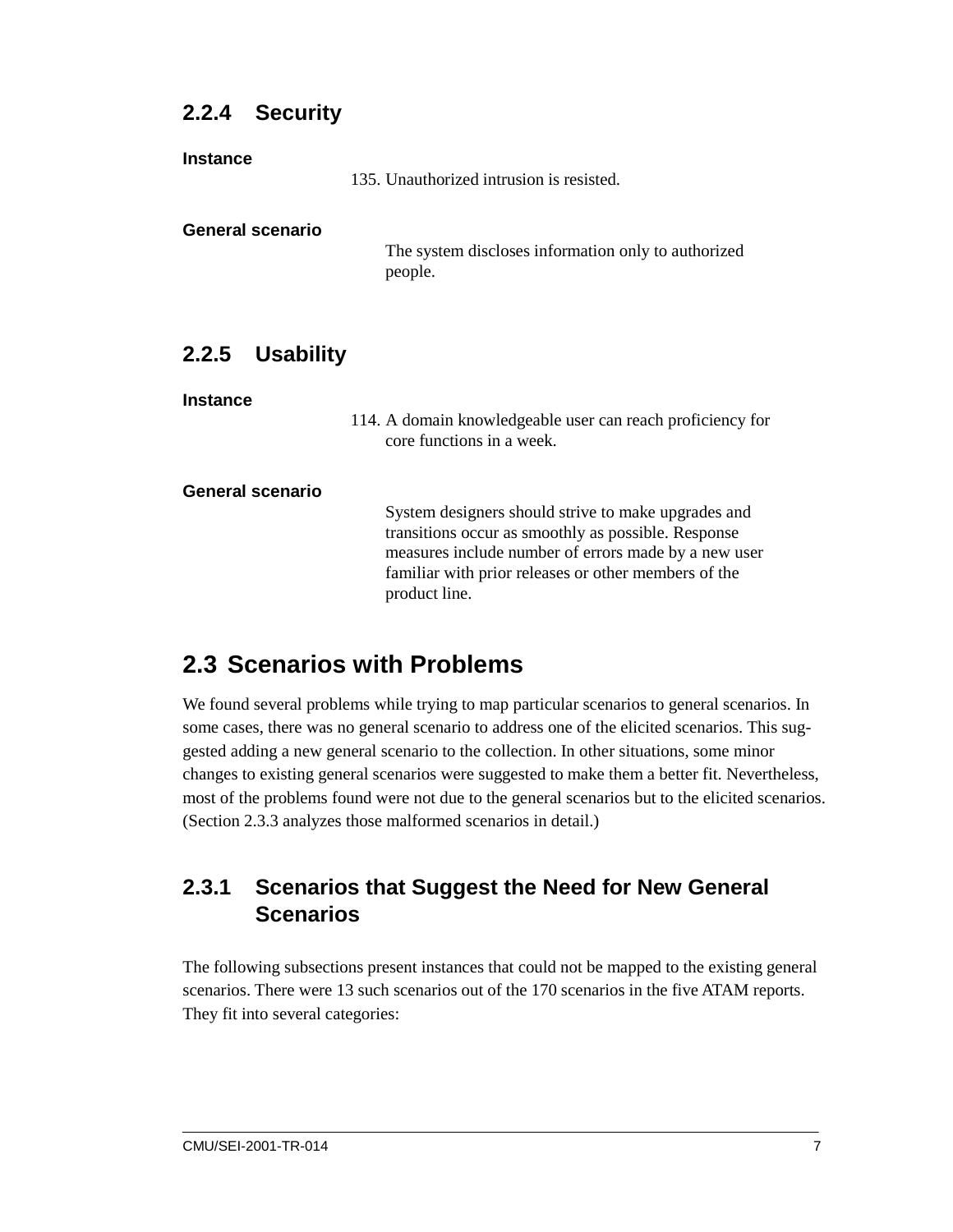#### **Deployment**

143. Want to distribute set of changes to a set of clients consistently (forms and configurations).

This scenario describes the deployment of a modified component. The current modifiability general scenario does not address deployment.

#### **Locating Errors**

72. Company D's client encounters a search response problem, finds/fixes problem, issues new release.

This scenario is not only a deployment scenario, as above, but also a scenario about the amount of effort required to find or fix an error.

#### **Cost/Effort Estimation**

145.Injection Prototype: Deliver a prototype and a cost estimation for a new injection timing for a new engine. There is no experience yet at Company E. Make a feasibility study to acquire a new customer project in two months.

These scenarios involve estimating development cost.

#### **Personalization**

146. Single driver personalization: Support calibration by the driver/end user to adjust the engine for more power or fuel efficiency. Personalize the car for one driver.

147. Personalize the car for more than one driver.

141. Same information presented to user, but different presentation (location, fonts, sizes, colors, etc.)

These scenarios are usability scenarios dealing with personalization. There is no general scenario that applies.

#### **Safety**

148. Safety of customer-delivered software: Ensure the safety of the system with customer-supplied object code to control the throttle control.

This scenario is about safety. There are no general scenarios about safety.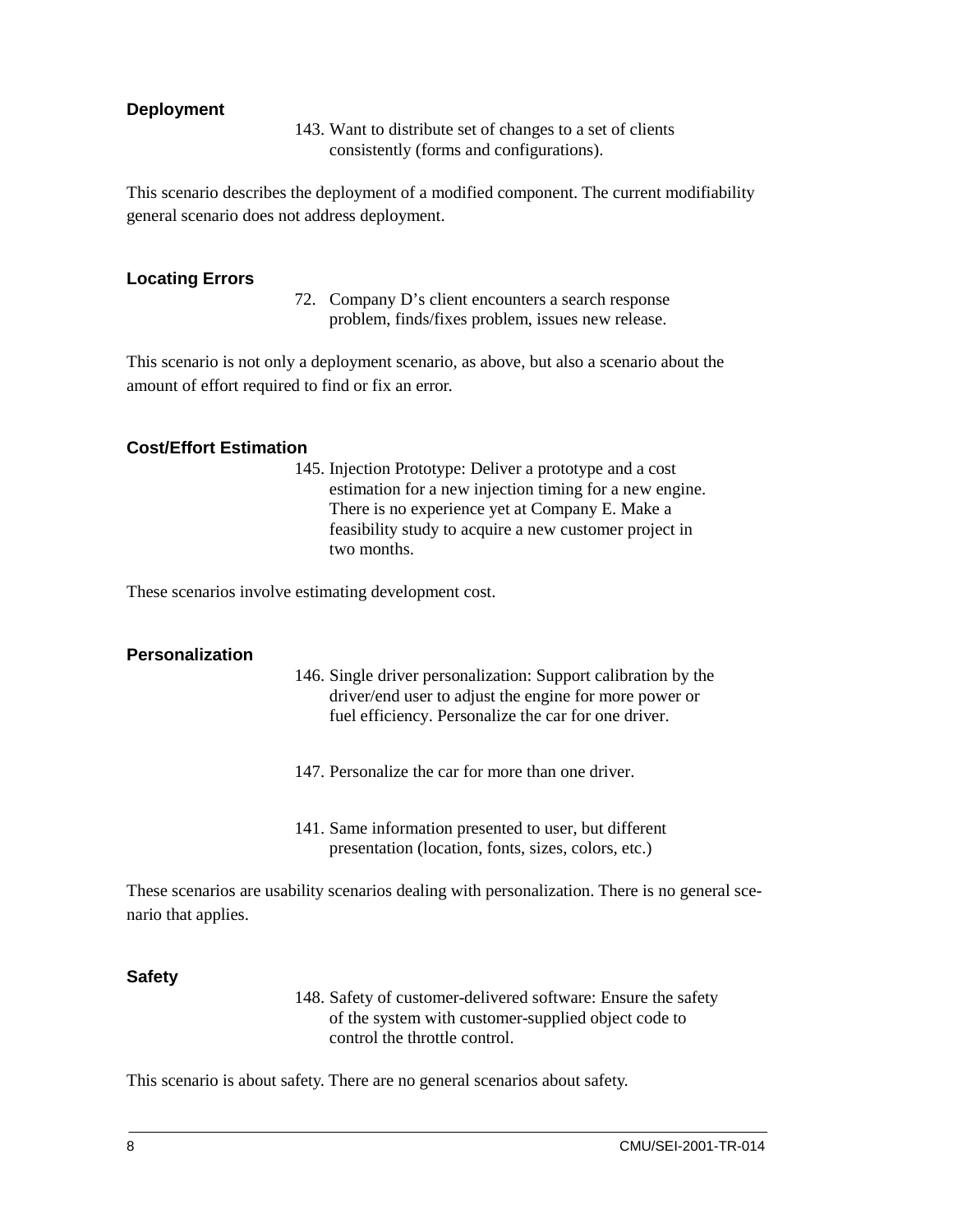#### **2.3.2 Scenarios that Suggest Modifications to Existing General Scenarios**

In the following examples, we suggest minor modifications to general scenarios so that ATAM scenarios can be mapped to them. There were 11 ATAM scenarios that could be mapped with these minor modifications.

#### **Usability**

118. Form-to-form response (a user finishing one form to using the next one) in a single MOU environment and the system responds to the movement within one second.

This scenario can be characterized as a usability scenario similar to the *pace tolerance* scenario. However, the pace tolerance general scenario only accounts for a system that makes the user go faster than he/she can. In this instance, the system must not slow the user down. Therefore, the existing pace tolerance general scenario should be modified to address this situation. This suggested modification is shown in italics:

> Pace tolerance. A system might not accommodate a user's pace in performing an operation. This perceived systemic "impatience" may make the user feel hurried or frustrated. For example, ATMs often beep incessantly when a user "fails" to insert a payment quickly enough. *On the other hand, the system should not prevent the users from performing an operation as fast as they can.*  Systems should account for human needs and capabilities when pacing the stages in an interaction. Systems should also allow users to adjust this pace as needed. Response measures include user satisfaction measurement to determine whether the system imposes an uncomfortable pace on the user.

#### **Modifiability**

9. What happens if the customer requests a reduced functionality configuration that includes communications, VMF, subset of the protocols, subset of the missions, etc. Full ballistics kernel. Subset of screens, subset of training?

This scenario can be considered an instance of the following modifiability scenario (again with the suggested changes in italics):

> A request arrives to change the functionality of the system. The change can be to add, modify, delete, *or to vary* existing functionality.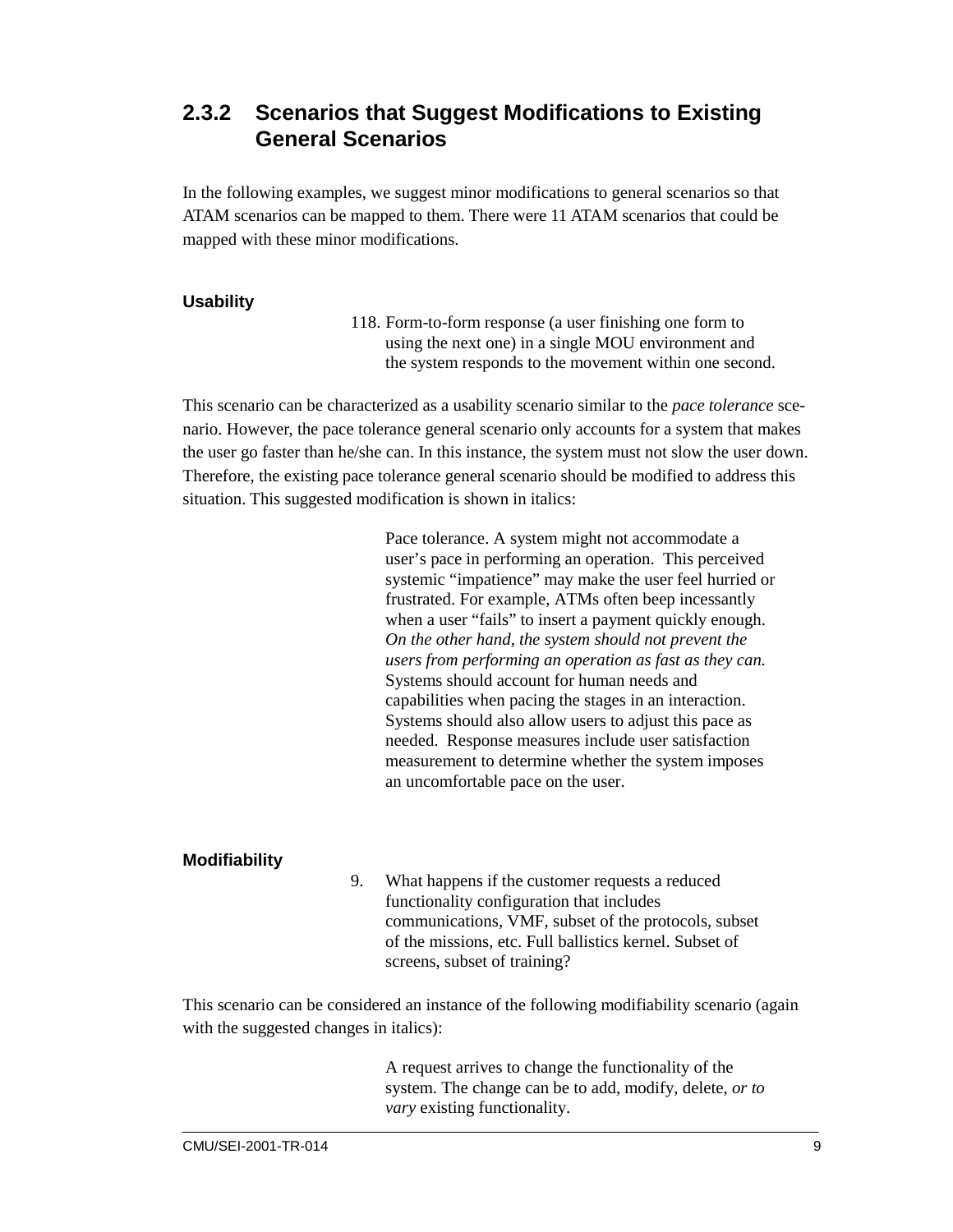#### **2.3.3 Malformed Scenarios**

To be well formed, scenarios must clearly state the stimulus, the environmental conditions, and the measurable or observable response to the stimulus [Kazman 00]. Scenarios that do not satisfy this requirement are malformed. Now that we have introduced this distinction, we must note that several scenarios used as examples in Section 2.1 are in fact malformed scenarios. Even so, they have been used as examples because the desired response was evident from either the scenario itself or its context in the ATAM evaluation report.

The presence of malformed scenarios is not alarming. Scenarios are generated during a brainstorming session, and malformed scenarios can usually be understood from the context without rewording them so that they become well formed. If ATAM participants choose the scenarios for analysis, chances are, they will refine them so at least the stimulus is more precise. Still, increasing the precision of the scenarios will increase the likelihood that all stakeholders will understand them in the same fashion during prioritization.

#### **Anti-Scenarios**

Among the malformed scenarios, there were several instances of "anti-scenarios." In these situations, the stakeholders worded the scenario in a way such that the response is not what is really expected from the system. In general, a well-formed scenario has the following structure:

*The system receives a stimulus* and *some desirable response is observed.* 

**stimulus response**

Consider the following scenario extracted from one of the reports:

91. Accounting has requirement to close financial statements within two business days, and system cannot respond.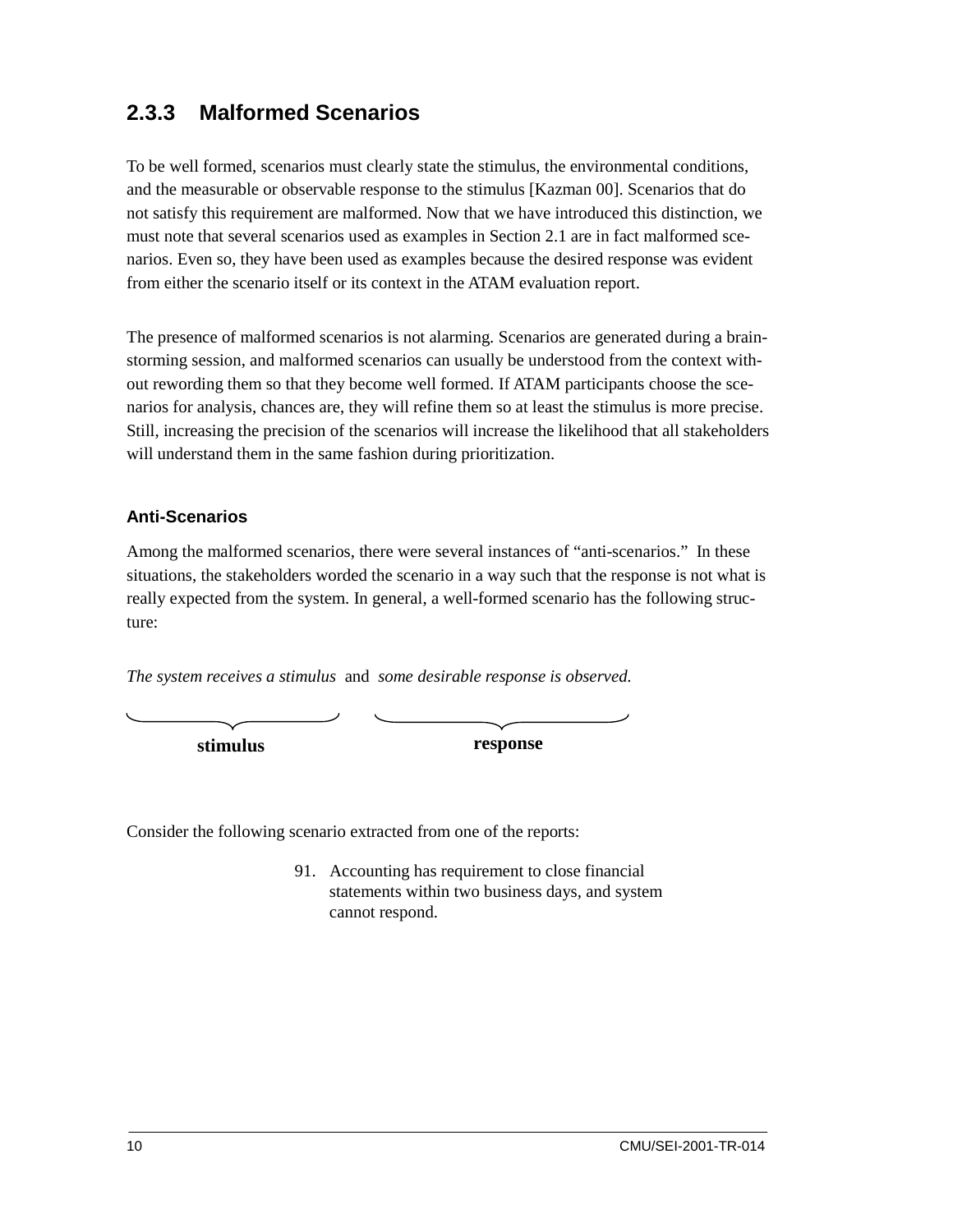If we analyze this scenario following the previous pattern, we might understand that the expected response to "Accounting has requirement to close financial statements within two business days" is that "the system cannot respond." Obviously, this is not what the stakeholders want. A person may propose a scenario like this for two reasons:

- 1. He/she thinks that there is a possibility that this scenario will take place, and wants the architect to show how the system could be modified to overcome the problem.
- 2. He/she wants to be sure that this scenario will never take place, and wants to see how the architect has addressed the situation.

In the first case, the stakeholder wants to resolve "accounting has to close financial statements within two business days, and system cannot respond." In this instance, "system cannot respond" is part of the stimuli and the response is missing. The solution is to convert the malformed scenario into a modifiability scenario in which the response part is how the system can be modified to solve the problem. For example, the repaired scenario could be the following:

> Accounting has requirement to close financial statements within two business days, and system cannot respond. *The system can be modified to improve its performance so that it can meet the deadline.*

In the second case, the stakeholder wants the system to avoid the scenario. This type of "anti-scenario" can be easily converted into a well-formed scenario by logically negating the response. The equivalent well-formed scenario in this case is the following:

> Accounting has requirement to close financial statements within two business days, and system *can* respond.

In general, a scenario of the form

<stimulus> not <response>

should be converted into one of these two forms:

- 1. a modifiability scenario where the original <stimulus> not <response> is the stimulus and a new response is identified:  $\le$ stimulus> not  $\le$ response>>  $\le$ new response>
- 2. a straightforward scenario of the form: <stimulus> <*not* response>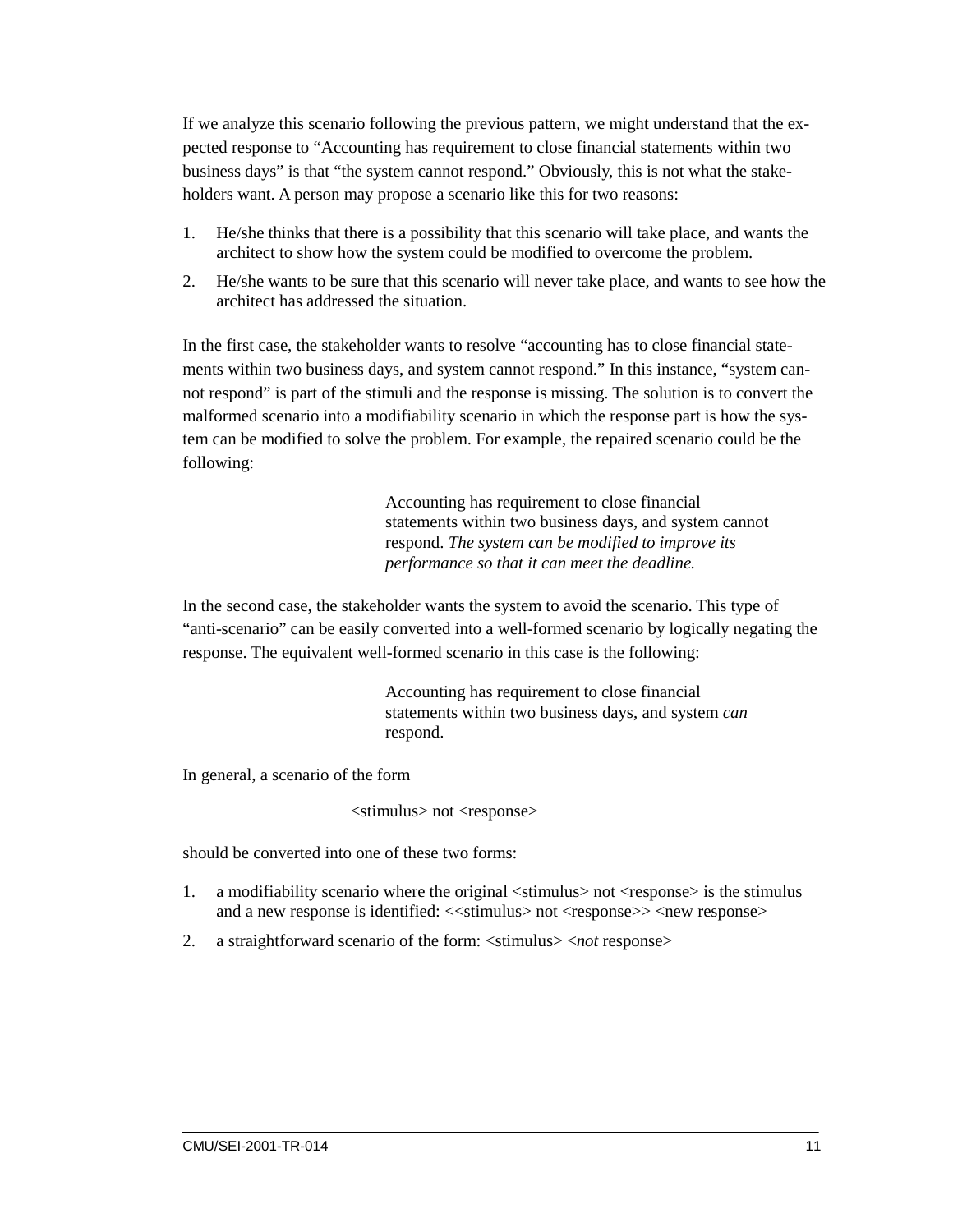ATAM evaluators should be aware of anti-scenarios to convert them to a straightforward form during the course of an evaluation. In the example cited, it is obvious that the stakeholders do not want a system that cannot respond. Nevertheless, there may be other cases in which the intention of the scenario is not so obvious. Consider this scenario that a stakeholder might propose in the context of a house with a security system that controls its doors and windows [Bachmann 00]:

> An intrusion is detected, and the system cannot lock the doors.

This anti-scenario may be interpreted in different ways. The stakeholder that proposed the scenario may be looking for some solution to the fact that "An intrusion is detected, and the system cannot lock the doors." Therefore, the response is missing. The rephrased scenario could be:

> An intrusion is detected, and the system cannot lock the doors. The system activates the electromagnetic fence so that the intruder cannot escape.

Alternatively, a stakeholder may think that it should never be the case that the system cannot lock the doors upon an intrusion. The anti-scenario can be rephrased to reflect that:

> An intrusion is detected and the system *can* lock the doors.

A third stakeholder may take the original anti-scenario as a well-formed one, and think that in the event of an intrusion, the house shall not lock the doors because that would prevent the inhabitants of the house from running away from the armed intruders.

This example stresses the importance of converting anti-scenarios into well-formed scenarios before the stakeholders vote on them.

#### **Questions Instead of Responses**

Out of 170 scenarios found in the reports, 12% were in the form of a question. These can be divided into three categories according to the intent of the question. The three categories are (1) missing stimulus, (2) missing response, or (3) exploratory.

1. Missing stimulus:

What happens when a backup takes over for FDC?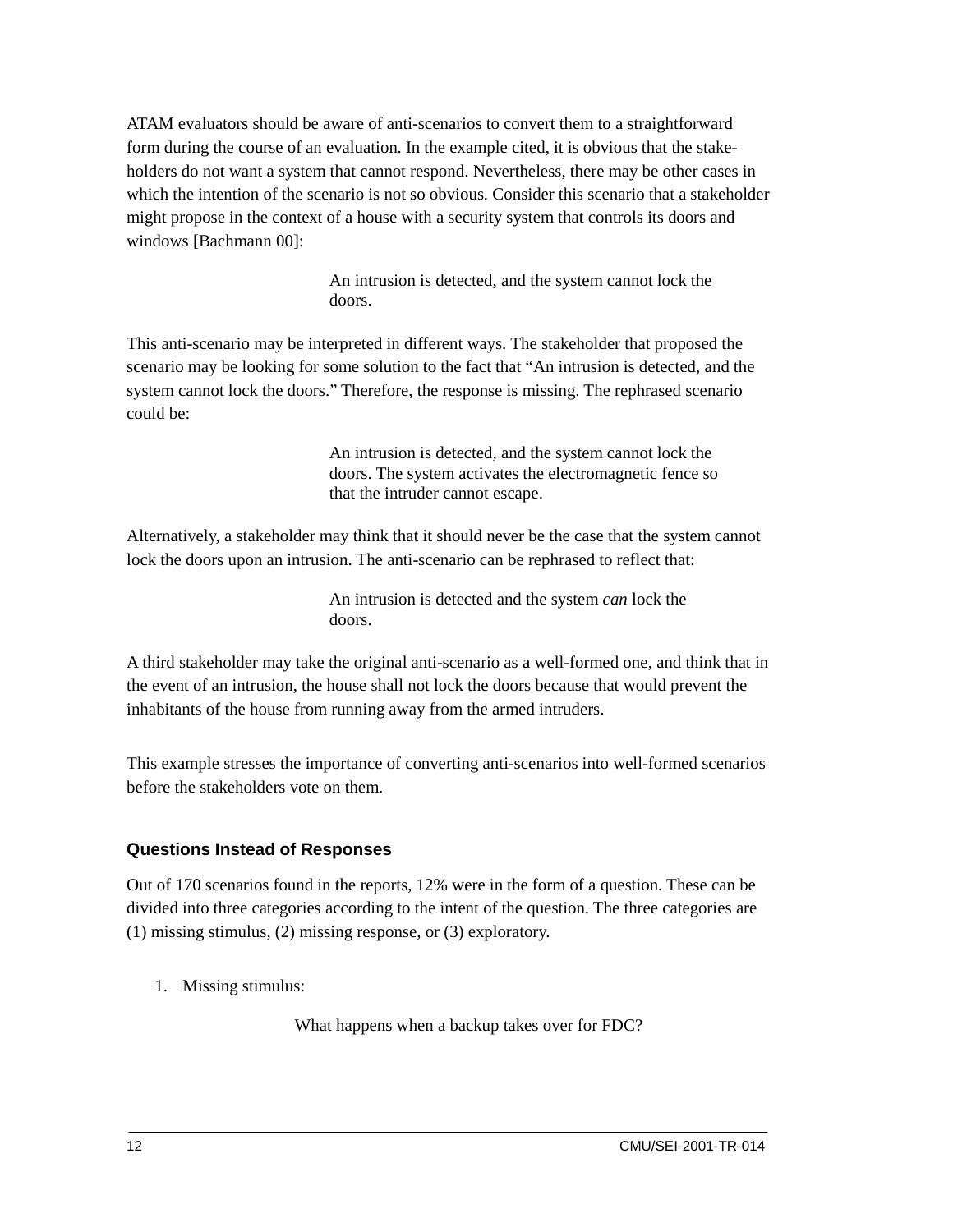In this scenario, the stakeholder wants to know how a desirable response is realized by the architecture. In this example, "a backup takes over for FDC" is the expected response and the stimulus is missing.

- 2. Missing response:
	- 97. What happens if the database engine crashes?

In this case, "the database engine crashes" is the stimulus but the response is missing.

- 3. Exploratory:
- 63. Company D's client purchases company three times its size. What are the implications including database partitioning?
- 55. The current single processor system changes to a twoprocessor system for performance reasons. How can we handle the load balance between the two processors? Is dynamic scheduling needed?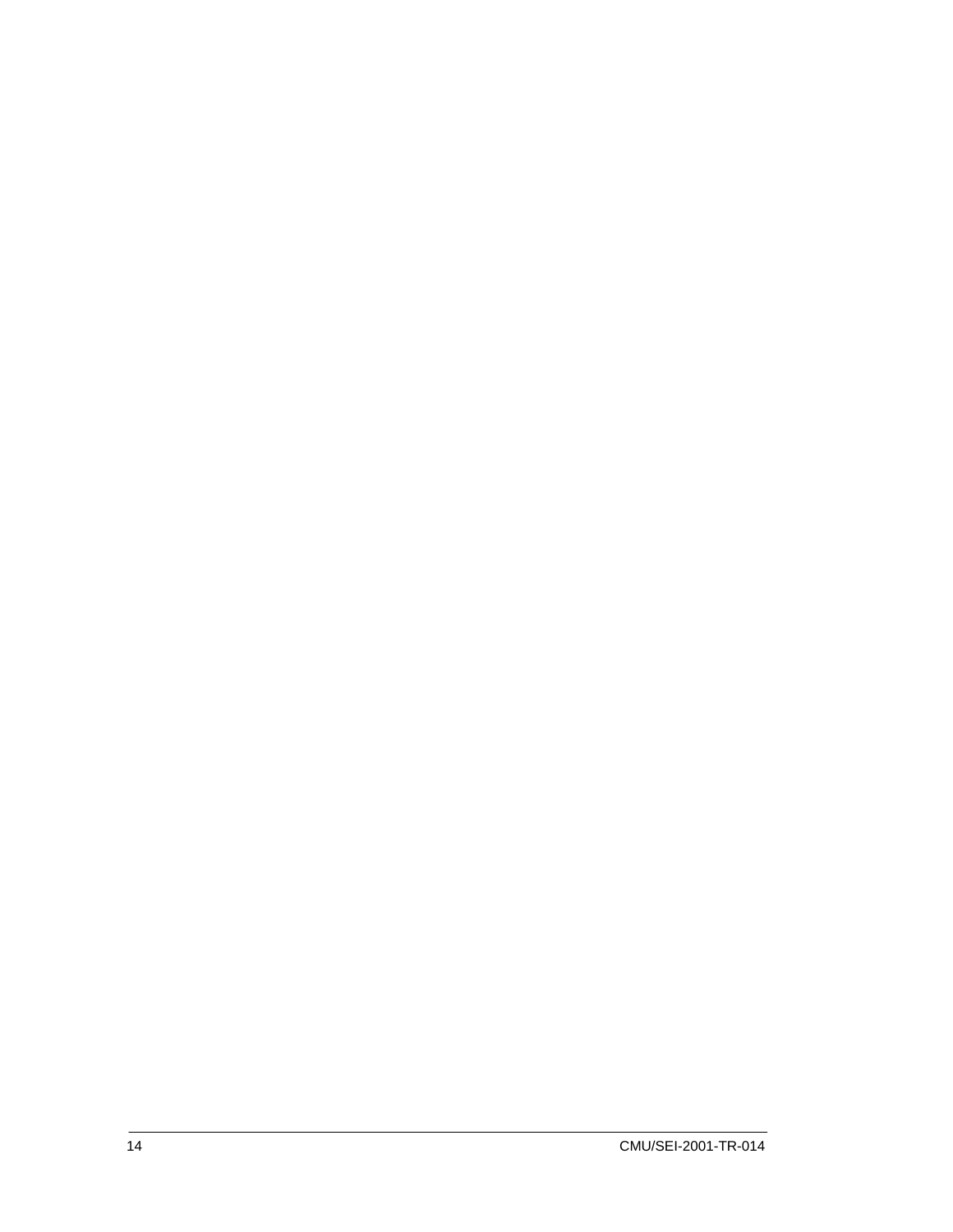# **3 Generalization of Risks**

We now move from analyzing the scenarios within the ATAM reports to analyzing risks found. One of the main purposes of an ATAM evaluation is to identify and document risks that may jeopardize achieving a quality goal [Kazman 00]. In this study, we went a step further and tried to find common risk trends across all the ATAM reports analyzed. This was beneficial for two reasons: First, the results can help ATAM evaluators identify risks that are likely to be found in other projects. Second, in other work, we are attempting to couple general scenarios with a collection of *attribute primitives* [Bass 00]. Examining risks in the light of these attribute primitives will help identify the contents necessary in an attribute primitive write-up.

The following categories of risks were identified across the reports:

- risks due to unknowns
- risks due to side effects of architectural decisions
- risks due to improper architectural decisions
- risks due to interaction with other organizations

The following subsections describe and provide examples of these categories.

#### **3.1 Risks Due to Unknowns**

Many of the risks identified by the ATAM evaluations were a consequence of something being unknown about the software, the hardware, or some commercial off-the-shelf (COTS) component. We found several causes for those items being unknown: (a) something was not specified in the system requirements, (b) the hardware was not available, or (c) the development team had not yet addressed the issue when the ATAM evaluation was performed.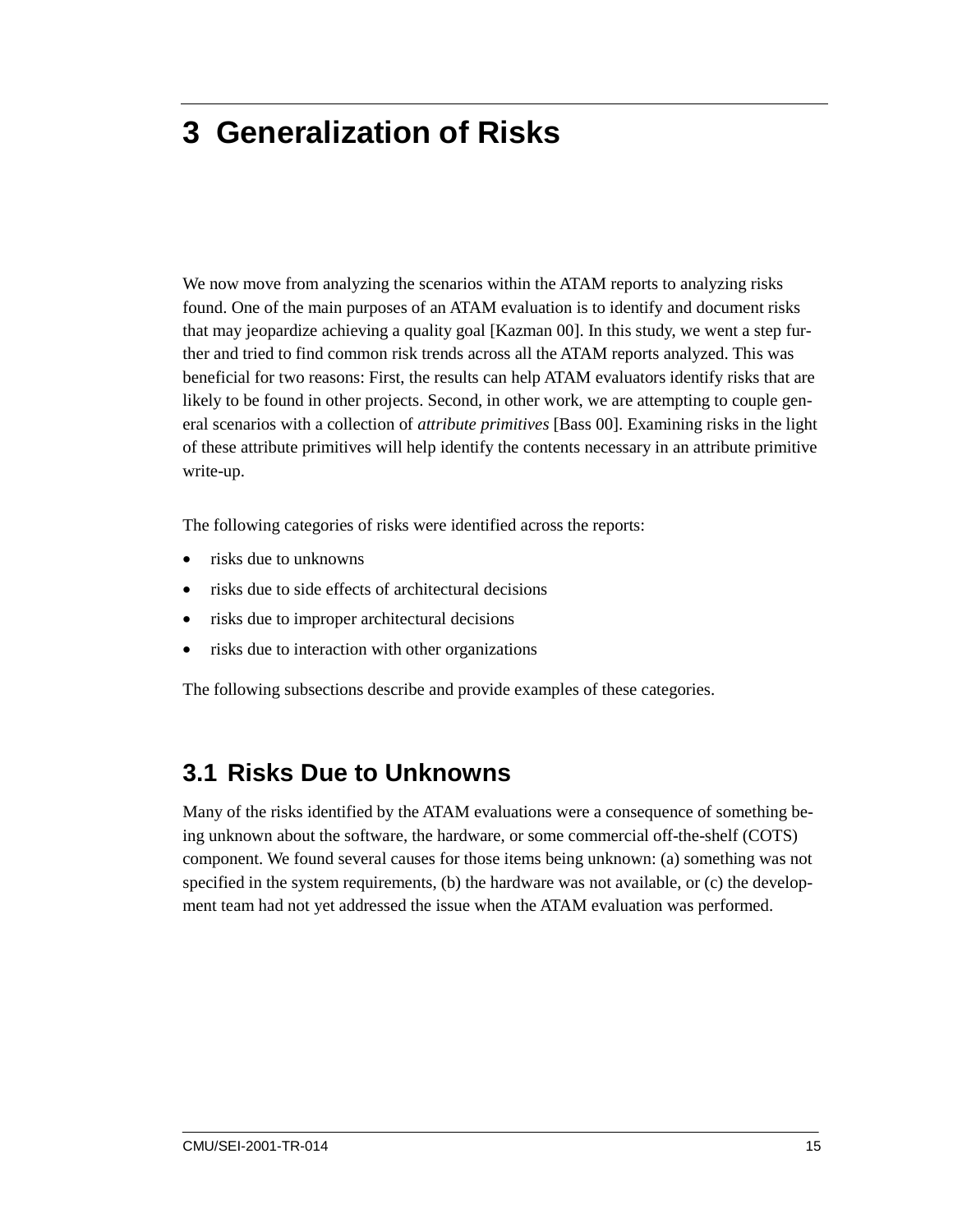Examples of risks due to unknowns follow:

| <b>Report B</b> | In addition to the risks already identified, it should be<br>noted that Windows NT presents an unknown with<br>respect to performance and reliability. In the System B<br>context, the performance of NT is not likely to be an<br>issue, but reliability will. The mechanism for data<br>distribution is not currently fully defined. |
|-----------------|----------------------------------------------------------------------------------------------------------------------------------------------------------------------------------------------------------------------------------------------------------------------------------------------------------------------------------------|
| <b>Report C</b> | Necessary hardware has not yet been delivered and there<br>are no reasonable estimates about its performance. This<br>introduces a risk that the system will be unable to meet<br>its performance requirements.                                                                                                                        |
|                 | Since the hardware for the map display has yet to be<br>determined, it is not known whether a graphic<br>accelerator is needed or whether the hardware is<br>adequate to draw the display in real time. This is a<br>performance risk.                                                                                                 |
|                 | Insufficient thought has been given to the runtime<br>detection of errors. This is a reliability risk.                                                                                                                                                                                                                                 |
|                 | Some investigation (prototyping or modeling) needs to<br>be done for the startup routine. This is a performance<br>risk.                                                                                                                                                                                                               |
|                 | The Blue Tooth specification has not been examined in<br>depth. It is not clear how to connect the system to<br>laptops, hand-held devices, etc. The use of Blue Tooth<br>as another front end type will simplify the creation of<br>applications. This is a modifiability risk.                                                       |
|                 | There is a strong dependence on the certification process<br>for security (e.g., to catch possible Trojan Horses) and<br>no thought has yet been given to the certification<br>process. This is a reliability risk.                                                                                                                    |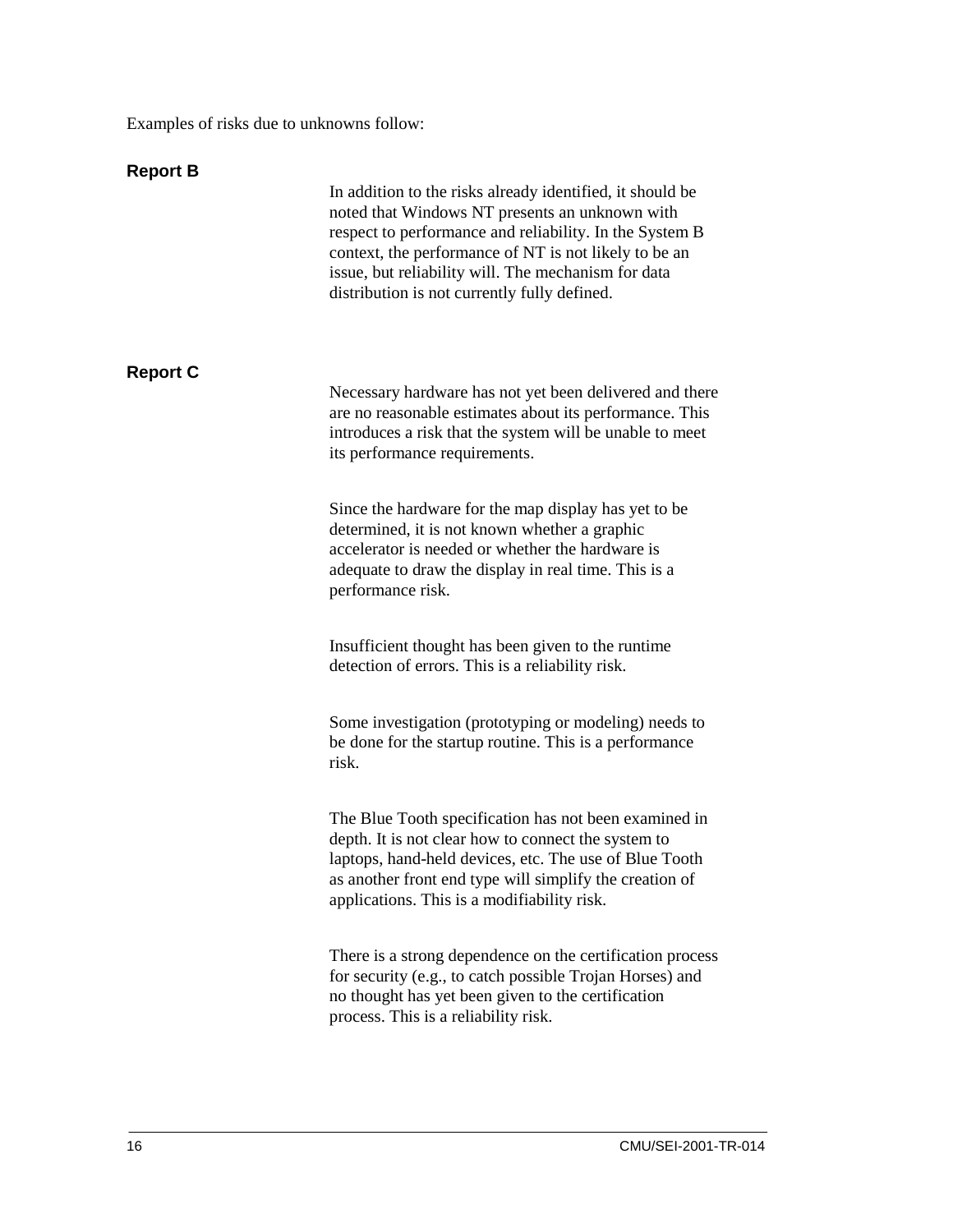| <b>Report D</b> | Final performance testing is not yet completed.                                                       |
|-----------------|-------------------------------------------------------------------------------------------------------|
| <b>Report E</b> | Don't know if architecture layers are separated at the<br>right levels. This may not support markets. |
|                 | It's not clear if the layers in the architecture are<br>partitioned correctly.                        |

# **3.2 Risks Due to Side Effects of Architectural Decisions**

In the ATAM reports analyzed, appropriate architectural decisions sometimes had side effects that subsequently introduced new risks. In the following examples, the side effects of architectural decisions were not properly considered.

> 137. Deploy 5B version of the Subsystem A-A and update engineering science data types (ESDT) and latitudelongitude box (LLBox) support into A5 baseline in less than eight hours with no impact on other subsystems or search, browse, and order availability.

Architectural decision 1: Backwards compatibility of interface

The risk identified by the ATAM was

 Not using infrastructure capability to "sign" an interface (that is, can ensure syntactic, but not semantic compatibility). Consequence: Interface may be syntactically compatible but semantically incompatible, and system won't catch this. Could result in incorrect results or failure.

The following scenario and the architectural decision show another example of a risk due to a side effect:

70. Five times improvement for search response times.

Architectural decision 1: Subsystem A-A as primary client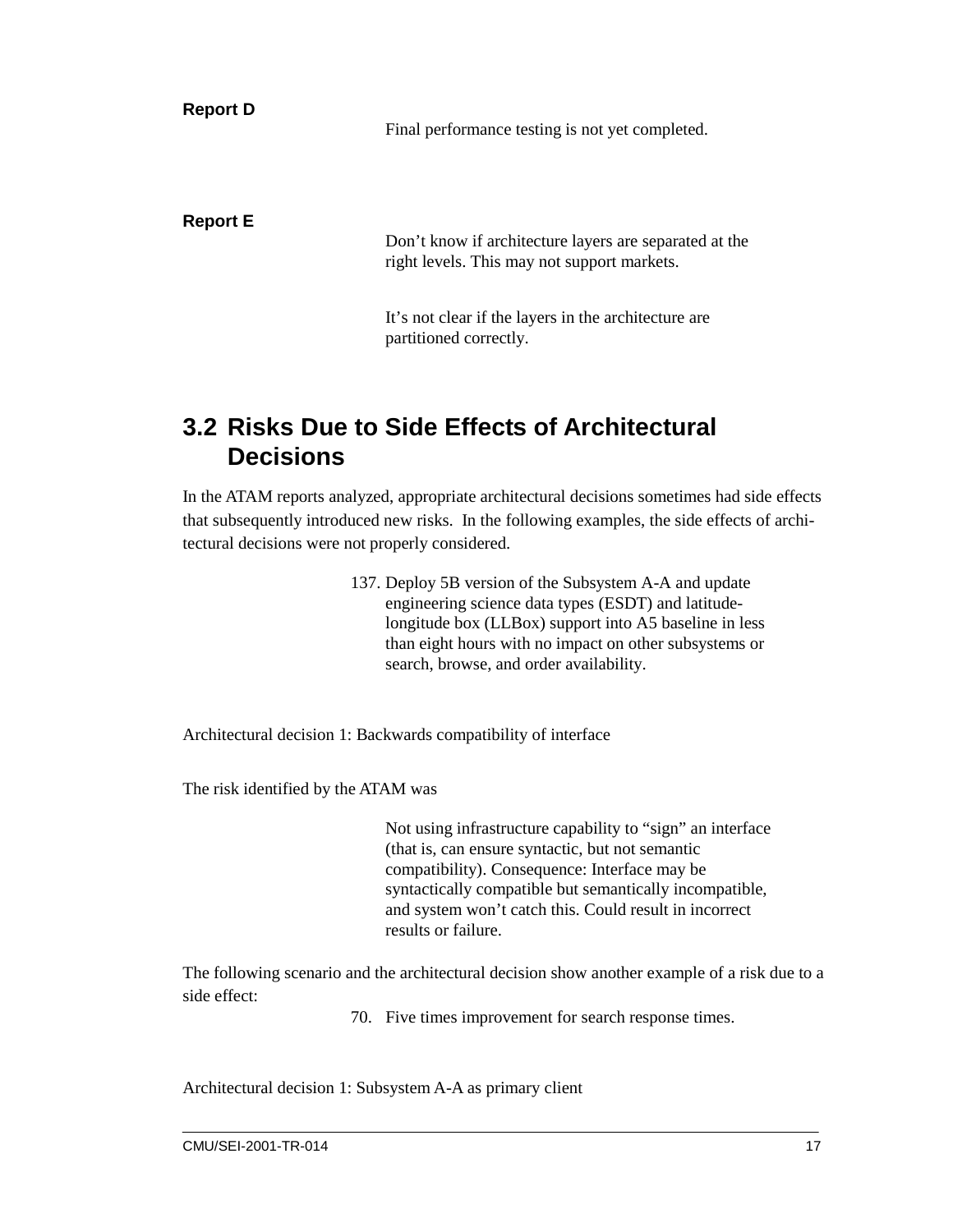The risk identified by the ATAM was

 Different formats add data models for Subsystems A-A and Subsystems A-B. Consequence: Require translation between the two, which results in delayed response to user.

In this case, a side effect of the decision to use the EDG as a primary client was a performance cost of translation.

## **3.3 Risks Due to Ignoring Architectural Solutions to Attribute Requirements**

While analyzing the ATAM reports, we came across several situations in which making appropriate architectural decisions could have avoided risks.

> 129. Search, browse, and order submission unavailable no more that one hour/week.

Architectural decision 1*:* Single online copy of DB

This decision implies not using replication. The following risks are a consequence of not having used this primitive:

> Single copy of DB online. Consequence: All activity on DB is halted for DB consistency check and upgrade. Can back up DB without halting activity. Consequence: Online DB performance is decreased (>50%) and backup takes longer.

If replication had been used, the backups and consistency checks could have been performed on one of the replicas without affecting access to the others.

> 58. A CD player not in use is removed from the system. Delete all traces of the CD.

The following are two of the risks identified by ATAM for this scenario:

 The configuration manager keeps track of which components are used and the dependencies on them, but there is no mechanism to track multiple usages of a single component. This introduces a reliability risk of incorrect behavior when a component is removed.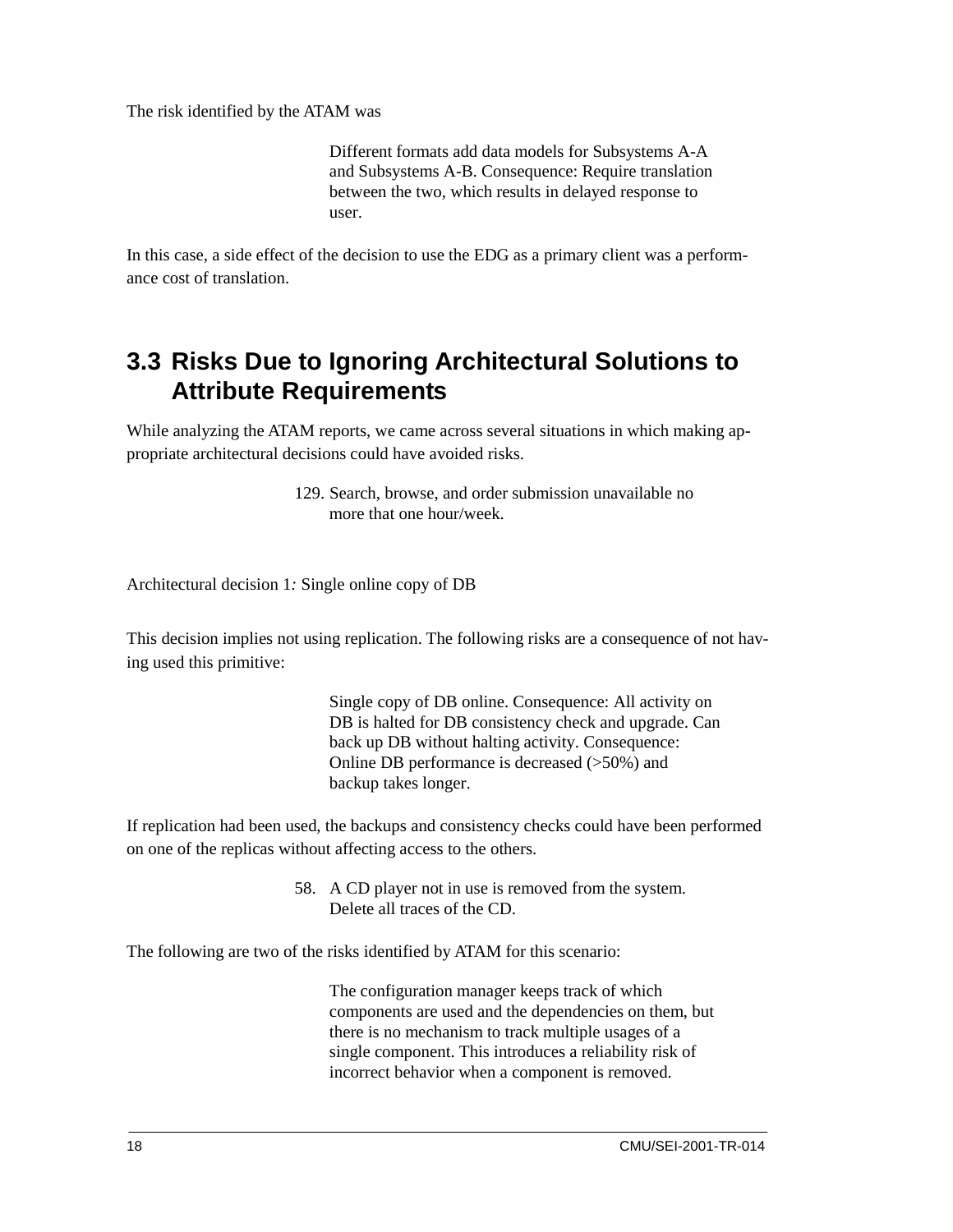Multiple applications using the same data item (such as a CD profile item) may cause a problem when deinstalling software since there currently is no tracking of use of data items with the configuration manager. This is a reliability risk (if the data item is mistakenly deleted) or a performance risk (if the data item is not deleted).

In this case, several users may require the same data, and the system does not track multiple uses. An architectural decision that enabled the data producer to remain ignorant of data consumers but record usage counts would have prevented this risk.

## **3.4 Risks Due to Interaction with Other Organizations**

Several risks found in this study stem from organizations that provide system components. Two variants are described as follows:

The first case involves external organizations providing COTS components. The system developer has no control over the architectural and business decisions of COTS providers. For instance, a provider suddenly might change the product interface, making it difficult to upgrade. A provider may go out of business or simply discontinue support for the product in question. The following are examples of these kinds of risks:

COTS D. Subsystem D-A

 Continued support of Subsystem D-A, and especially its COTS D-B component, by the vendor is far from certain. COTS D-B provides the performance gains necessary to allow using Subsytem D-A at all, but it is a one-of-a-kind solution not well understood by either Company D or its customer's personnel. (This is not surprising, since it depends heavily on the implementation of Subsytem D-A, and possibly the C++ run-time environment.) Continued reliance on it represents an ongoing risk to the long-term viability of System D, unless something dramatic changes in the vendor's marketplace to alleviate the concern about support.

#### Reliance on old version of COTS D-C product

 The System D development effort is currently locked into an old version of the COTS D-C product, which in turn is locking the project into an old version of the Oracle database and (presumably) an old version of the COTS D-D product. While this will not prevent successful deployment of System D configurations, it does represent a long-term risk to the project that will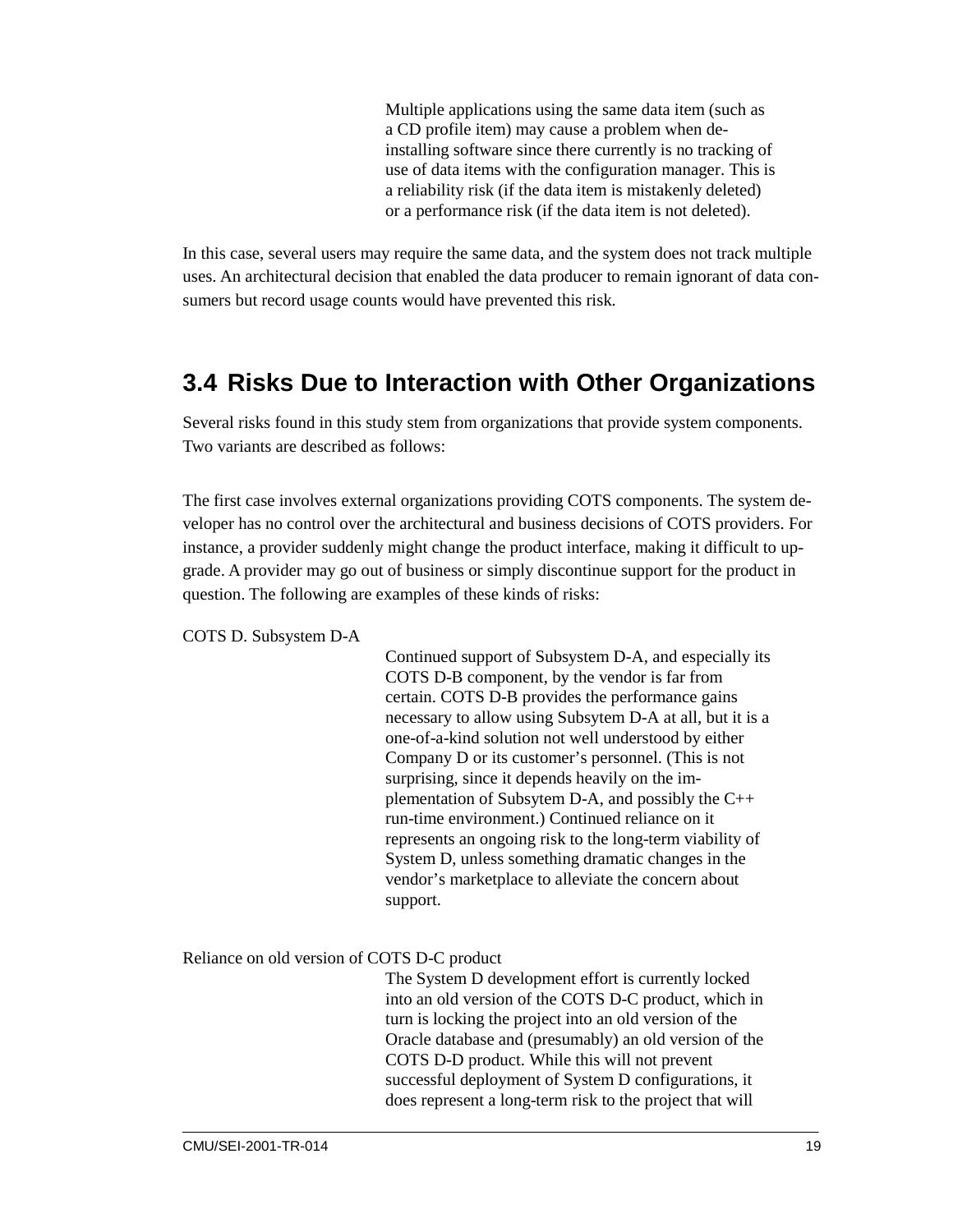become more serious as System D's life expectancy grows.

The second case involves supplier organizations. In this instance, the supplier organization is developing some component for the system. However, the organization developing the main system does not control the software development process of the supplier organization. Therefore, the quality of those components cannot be ensured and may affect the safety and reliability of the entire system. The following are risks that arose from such a situation:

> The architecture contains no explicit mechanism to isolate errors. This means that integration of COTS introduces a reliability risk.

 No rules exist for defensive programming of the Company C components that must interact with the third-party components. Techniques such as preconditions, assertions, and contracts can be used to help isolate errors and keep them from propagating. This is a reliability risk.

 There is a strong dependence on the certification process for security (e.g., to catch possible Trojan Horses), and no thought has yet been given to the certification process. This is a reliability risk.

 Bad pointers in customer-supplied software will corrupt Company E's software.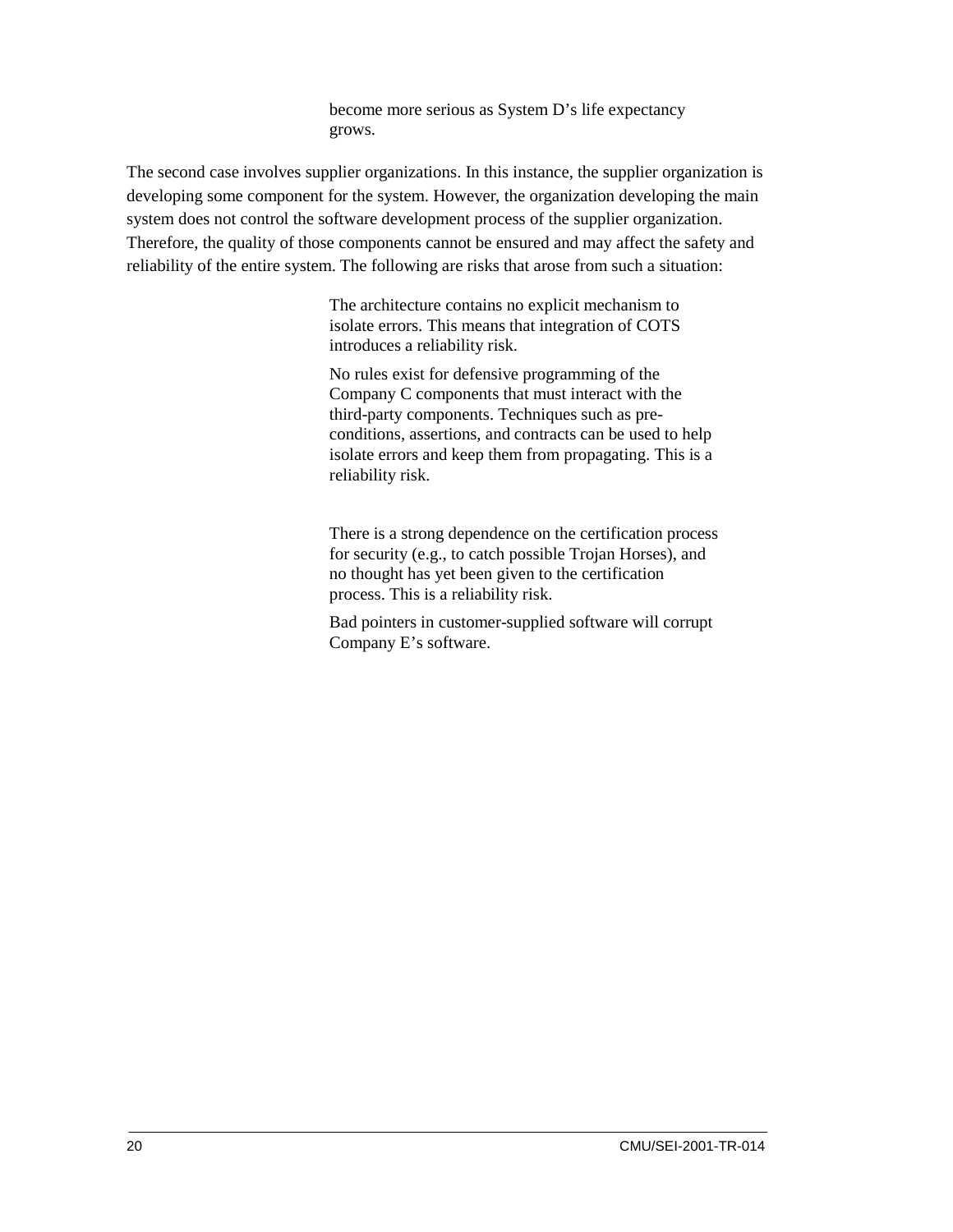# **4 Analysis of the Priorities of Brainstormed Scenarios**

The second phase of an ATAM evaluation involves brainstorming and prioritizing scenarios [Kazman 00]. In this phase, a facilitator helps stakeholders generate scenarios that reflect their interests and concerns. The top scenarios are analyzed in subsequent steps of the ATAM evaluation. Because the brainstorming effort usually produces more scenarios than can be analyzed during the time available, the stakeholders cast votes for the scenarios they prefer. This, in effect, ranks scenarios by importance. The most important scenarios are then analyzed.

We suspected that the scenarios developed at the beginning of the brainstorming process would be the most important. Therefore, they would get the highest vote. To verify this hypothesis, we compared the order in which scenarios were brainstormed to their priority in the voting.

Figures 1–4 depict the results of these analyses for the ATAM evaluations. They show the *priority* of each scenario in the vertical axis, with higher priority meaning having received more votes. The horizontal axis represents the order in which the scenarios were brainstormed.



*Figure 1: Priority of Scenarios in Report A*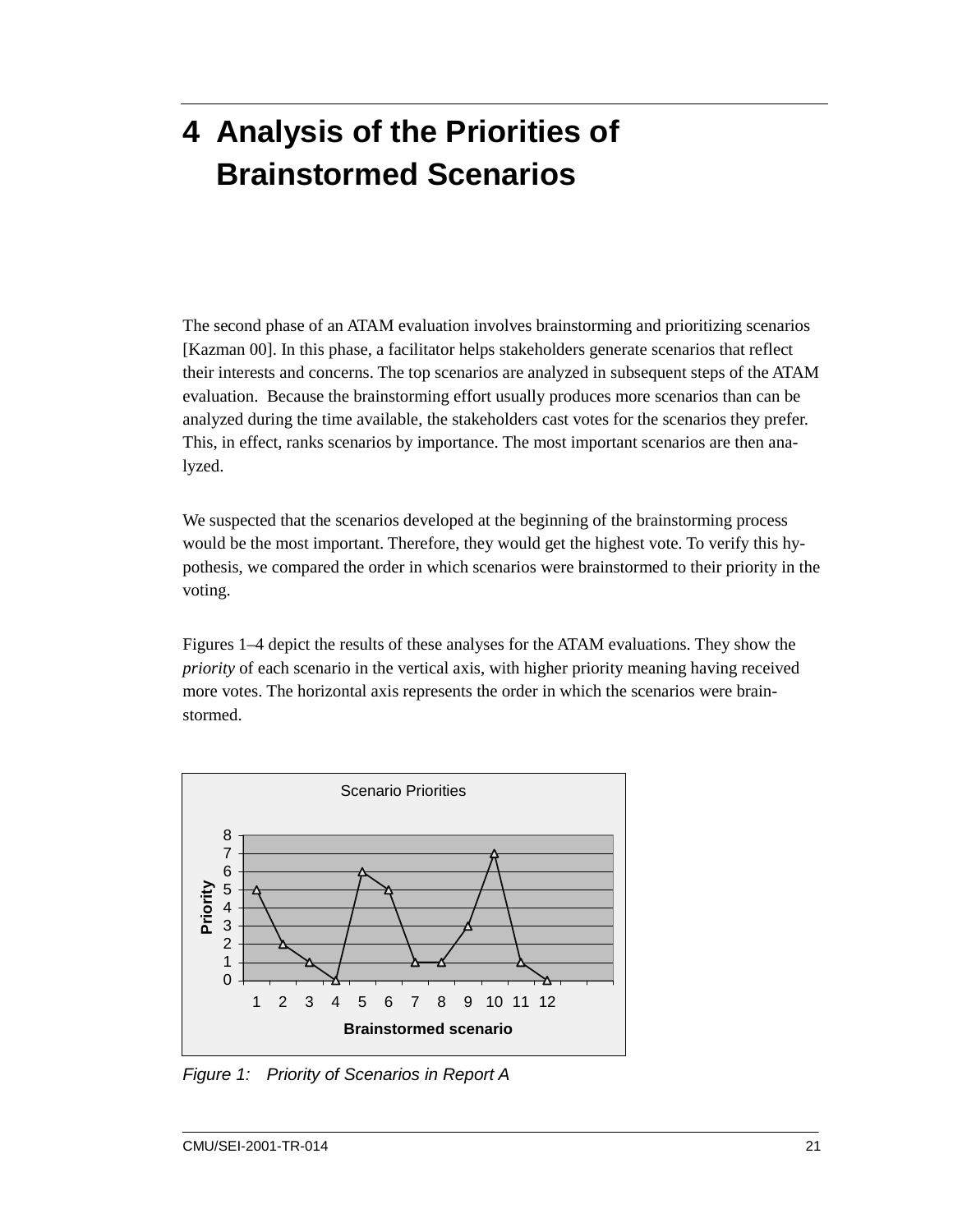

*Figure 2: Priority of Scenarios in Report B* 



*Figure 3: Priority of Scenarios in Report C*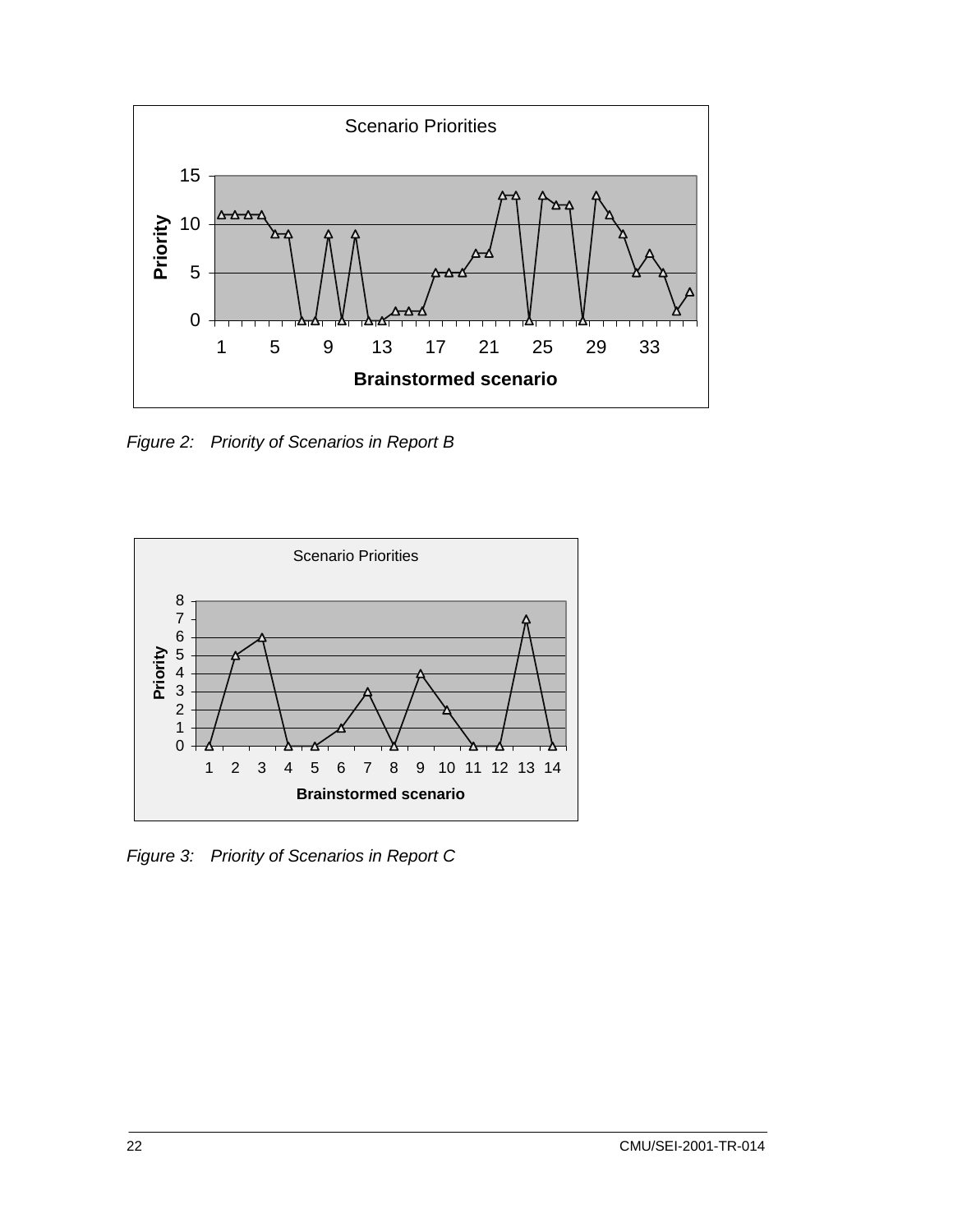

*Figure 4: Priority of Scenarios in Report D* 

Figures 2 and 4 correspond to two ATAM evaluations in which comparable scenarios were represented by a new scenario. The voting process was done after the consolidation step. Due to the objective of this analysis, the scenarios shown in the horizontal axis represent the original ones to preserve their order in the brainstorming effort. During the consolidation process, some scenarios were used to generate not one but two new scenarios. In these cases, the scenario with the higher priority was assigned to the original one.

The charts show that important scenarios emerged throughout the brainstorming process. No statistical analysis was necessary because there obviously was no correlation between brainstorming order and the priority assigned. Therefore, our hypothesis that the most important scenarios emerge first was rejected.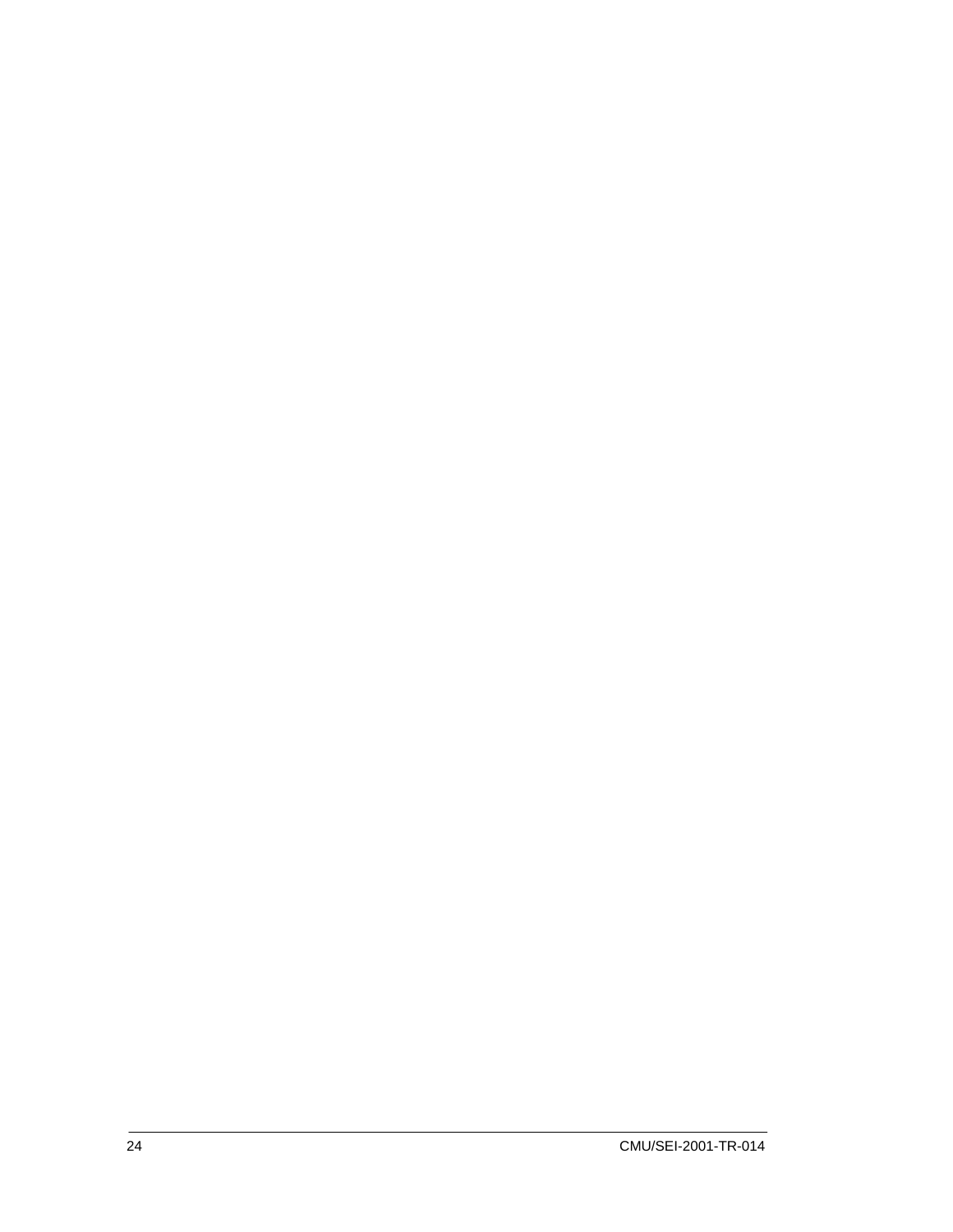# **5 Conclusions**

The reports from ATAM evaluations can be a valuable tool in bringing quality attribute research closer to practice. These reports provided a large set of elicited scenarios and associated risks.

By mapping specific scenarios to general scenarios, we have shown that a collection of general scenarios can abstract situations of concern in software projects. Furthermore, using scenarios from ATAM evaluations as a sample population, we showed that the set of general scenarios in place when this study was begun has a very good coverage. At the same time, we identified new general scenarios to be added, as well as modifications that should be made to existing general scenarios.

It has yet to be determined whether the present collection of general scenarios provides the right level of abstraction. Every general scenario is an abstraction that, by definition, implies losing some details. The current level of abstraction may hide important details. This could be the subject of future research.

General scenarios could be used in the process of an ATAM evaluation as a guideline or checklist to create the utility tree. This does not mean that every system should have an instance of every general scenario. Rather, it does imply that the list of general scenarios can help identify instances that manifest certain quality attributes. In that way, it would be less likely that some scenario is neglected. Also, while eliciting scenarios, ATAM evaluators should be aware of malformed scenarios so they can avoid ambiguity problems.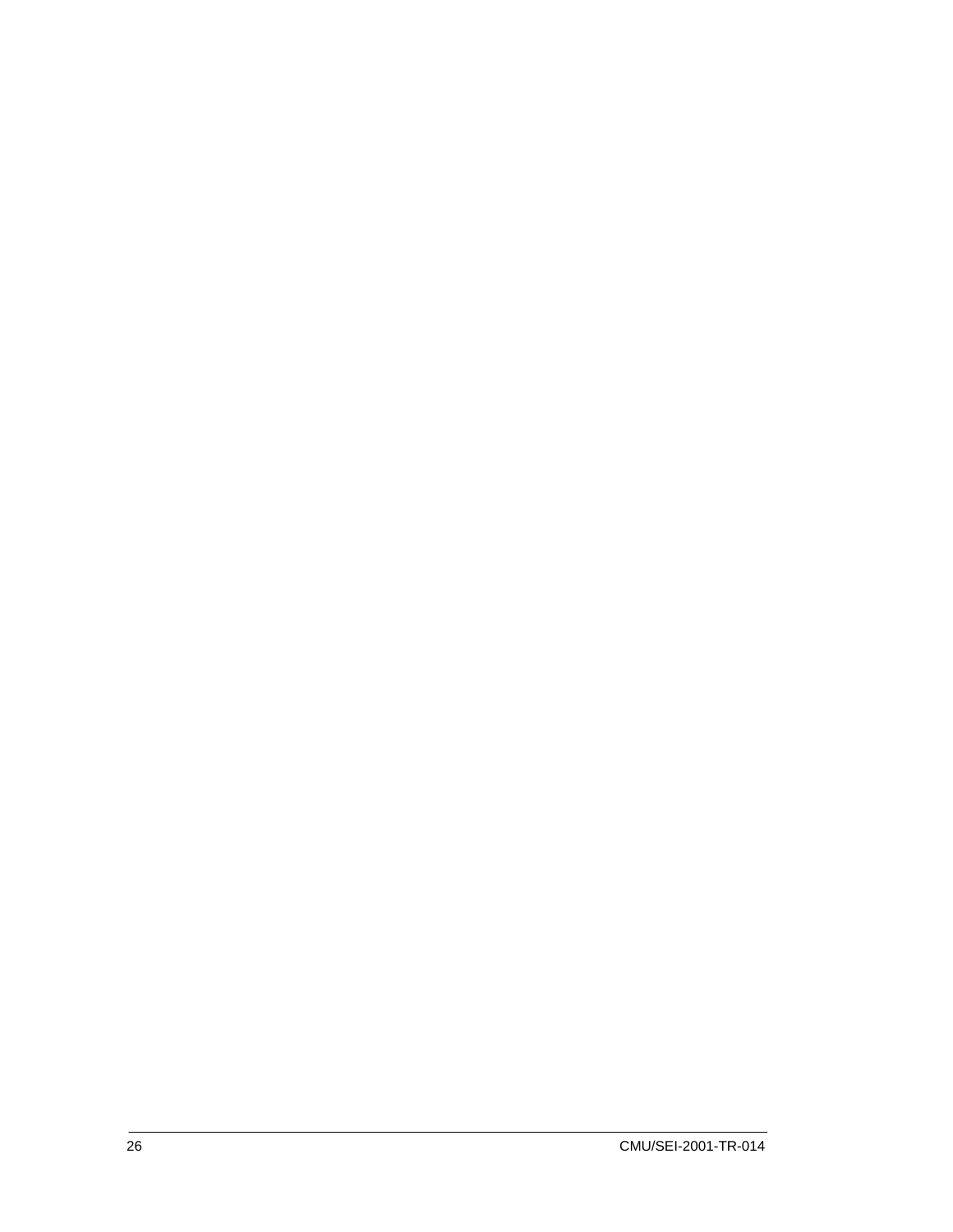# **References**

| [Bachmann 00] | Bachmann, F.; Bass, L.; & Klein, M. H. An Application of the Architec-<br>ture-Based Design Method to the Electronic House (CMU/SEI-2000-<br>SR-009, ADA383836). Pittsburgh, PA: Software Engineering Institute,<br>Carnegie Mellon University. WWW: <http: <br="" www.sei.cmu.edu="">publications/documents/00.reports/00sr009.html&gt; (2000).</http:> |
|---------------|----------------------------------------------------------------------------------------------------------------------------------------------------------------------------------------------------------------------------------------------------------------------------------------------------------------------------------------------------------|
| [Barbacci 95] | Barbacci, M.; Klein, M. H.; Longstaff, T. H.; & Weinstock, C. B.<br>Quality Attributes (CMU/SEI-95-TR-021, ADA307888). Pittsburgh,<br>PA: Software Engineering Institute, Carnegie Mellon University.<br>Available WWW: <http: <br="" publications="" www.sei.cmu.edu="">documents/95.reports/95.tr.021.html&gt; (1995).</http:>                         |
| [Bass 98]     | Bass, L.; Clements, P.; & Kazman, R. Software Architecture in Practice.<br>Reading, MA: Addison-Wesley, Inc., 1998.                                                                                                                                                                                                                                      |
| [Bass 00]     | Bass, L.; Klein, M. H.; & Bachmann, F. Quality Attribute Design Primi-<br>tives (CMU/SEI-2000-TN-017). Pittsburgh, PA: Software Engineering<br>Institute, Carnegie Mellon University, 2000. Available WWW:<br><http: <br="" documents="" publications="" www.sei.cmu.edu="">00.reports/00tn017.html&gt; (2000).</http:>                                  |
| [Kazman 00]   | Kazman, R.; Klein, M. H.; & Clements, P. ATAM: Method for Architec-<br>ture Evaluation (CMU/SEI-2000-TR-004, ADA382629). Pittsburgh,<br>PA: Software Engineering Institute, Carnegie Mellon University. Avail-<br>able WWW: <http: <br="" documents="" publications="" www.sei.cmu.edu="">00.reports/00tr004.html&gt; (2000).</http:>                    |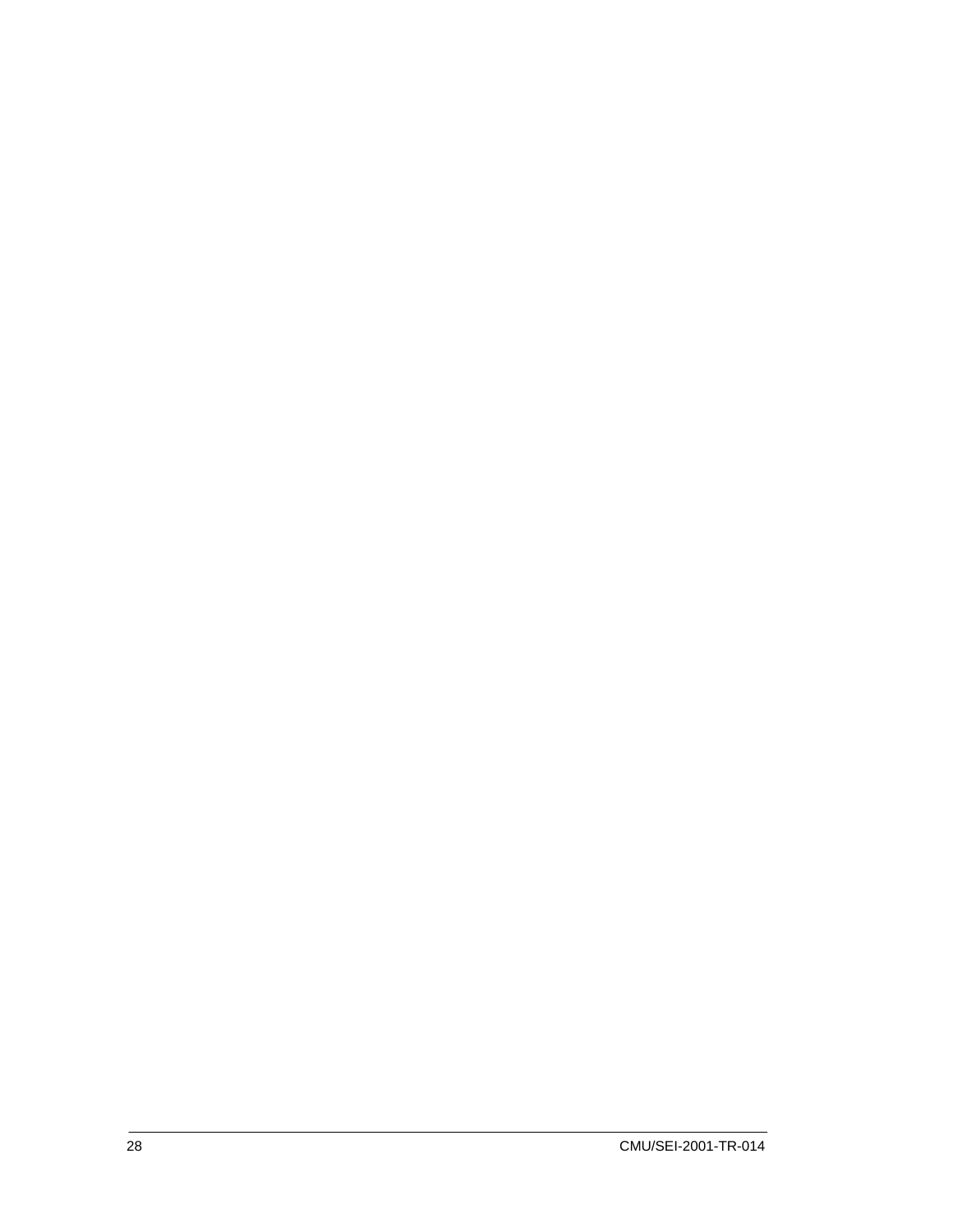# **Appendix A: All ATAM Scenarios**

This section presents the mapping resulting from the ATAM scenarios from the five ATAM reports to the general scenarios. There are several cases in this mapping:

- 1. The ATAM scenario maps directly onto only one of the general scenarios. In this case, we enumerate the ATAM scenario under the general scenario.
- 2. The ATAM scenario maps directly onto more than one of the general scenarios. In this case, we present the scenario as enumerated under one of the general scenarios and ignore it in the other one.
- 3. The ATAM scenario maps onto one of the general scenarios but the mapping requires a minor modification to the general scenario. In this case, we enumerate the ATAM scenario under the general scenario. We also indicate that it required a modification by appending (MOD) to the ATAM scenario.
- 4. The ATAM scenario does not map to any of the existing general scenarios. In this case, we enumerate the ATAM scenarios under a category, "Not Covered by General Scenarios."
- 5. The ATAM scenario is confusing. We enumerate these scenarios under a category called "Malformed" and do no further analysis of them.

We number the scenarios in this appendix from all of the ATAM reports that we examined sequentially from 1-170. Their order here does not reflect the order that they appeared during the ATAM evaluation.

## **Modifiability: 1**

A request arrives to change the functionality of the system. The change can be to add new functionality, to modify existing functionality, or to delete particular functionality.

#### **Report B (11 scenarios)**

- 1. Additional data is requested to be presented to user.
- 2. User requests additional screens.
- 3. User requests different process (change of dialog, functional changes, etc.) or additional functionality.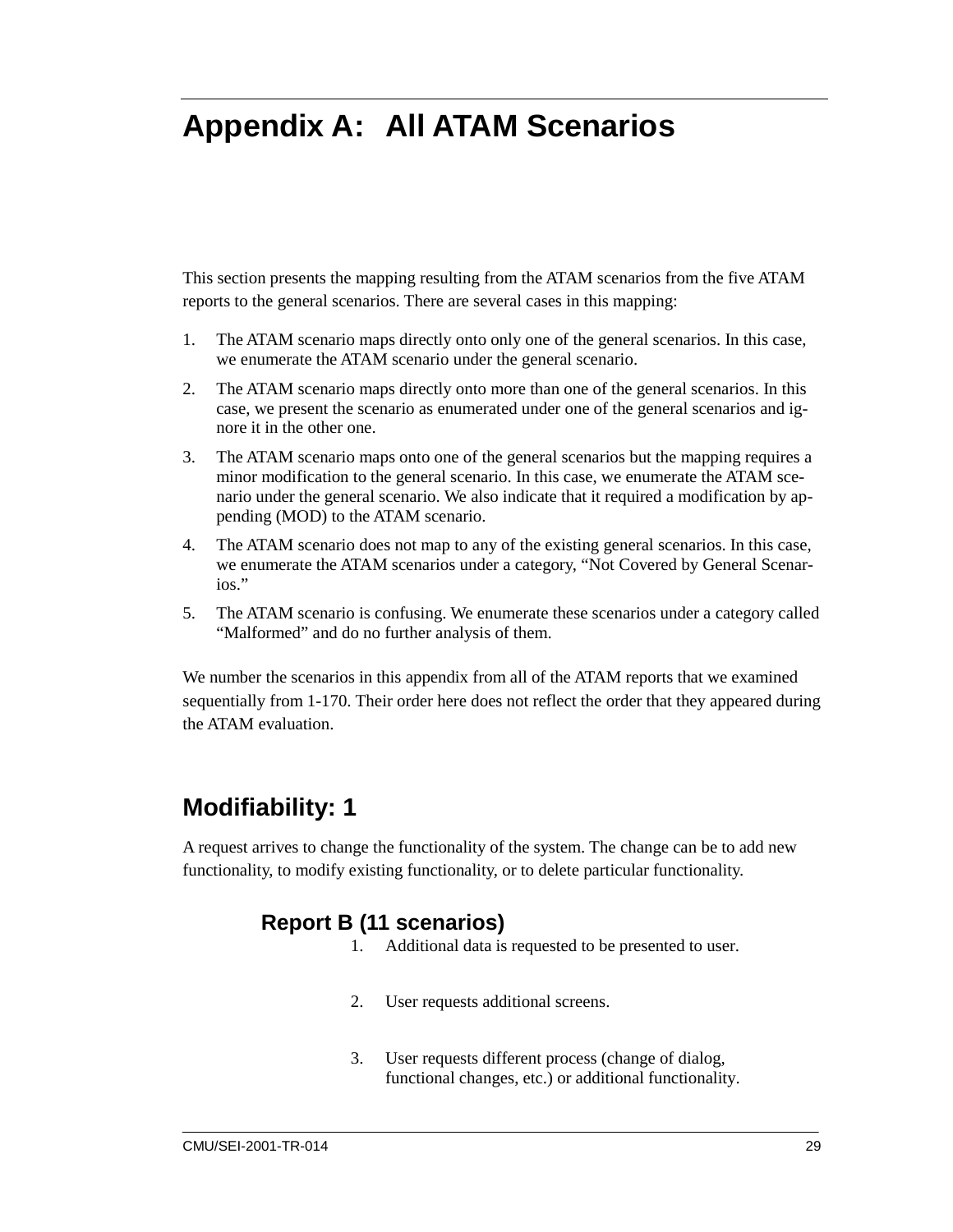- 4. Two fire orders, second is higher than the first. I cancel the first and respond to the second. Suppose doctrine changes. Example: We want to use this on a different weapon that has a different doctrine.
- 5. Map data format changes.
- 6. Automate the pointing of the weapon.
- 7. Automate the firing of the weapon.
- 8. User requests the simulation of the target location device (for training.) But current implementation allows dynamic simulation.
- 9. What happens if the customer requests a reduced functionality configuration that includes communications, VMF, subset of the protocols, subset of the missions, etc. Full ballistics kernel. Subset of screens, subset of training? (MOD)
- 10. An enumerated data type in a message is increased (e.g., new ammunition type or new fuse type, new characteristics for a mortar).
- 11. Message format changes from VMF to JVMF.

#### **Report C (2 scenarios)**

- 12. Customer wants different systems with different capabilities but using the same software.
- 13. Connect laptop to the system to send mail through the email features.

#### **Report D (16 scenarios)**

- 14. New type of fee is added to System D.
- 15. Business decides to increase late charge fee. Change made within two days.
- 16. Create a product that supports leasing.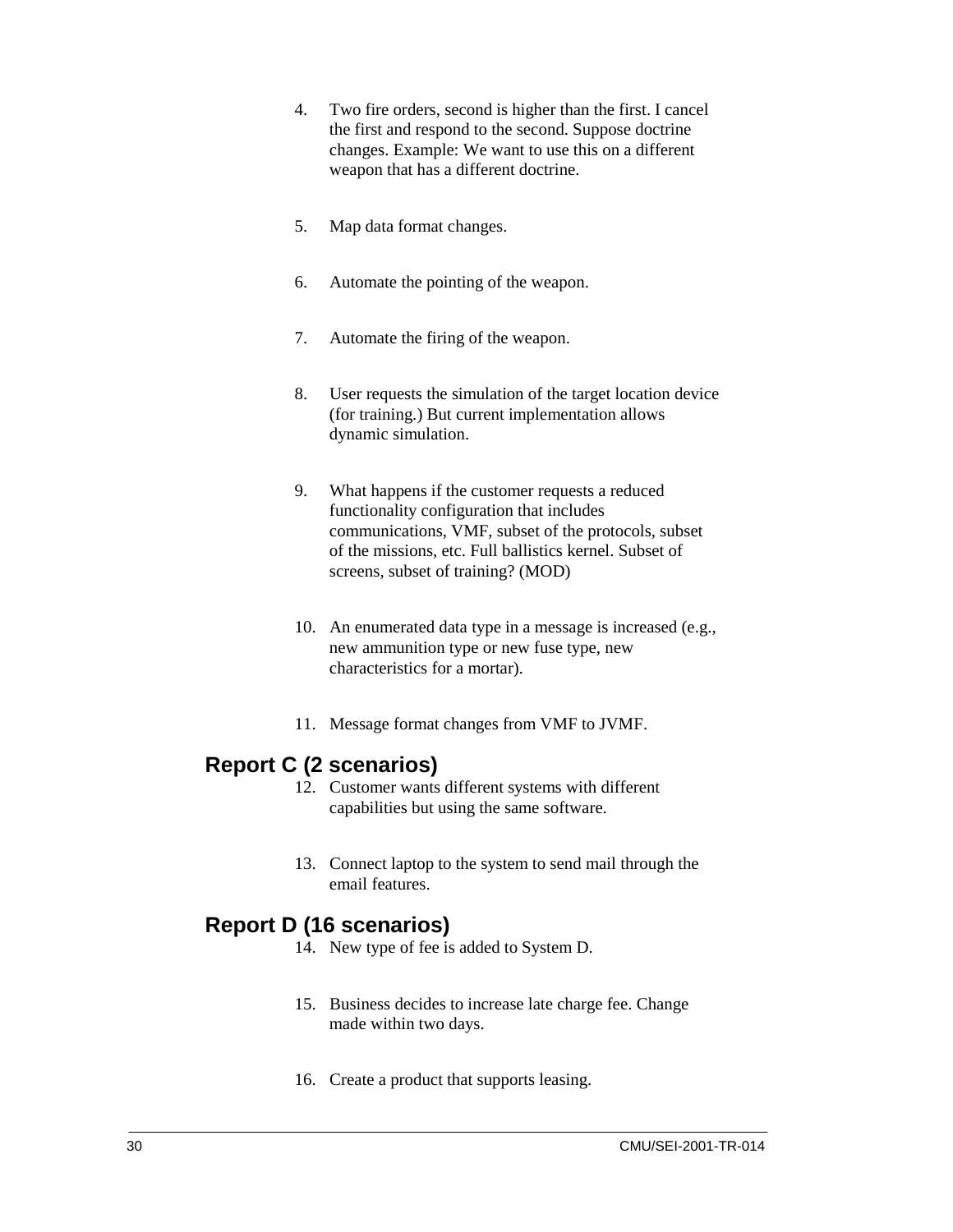- 17. Add a product that handles cash-on-demand.
- 18. New reporting requirement arrives that requires modification to metadata. Affects Subsystem D-A to Subsystem D-B translation.
- 19. Company D's client is told to participate in the ERCM program.
- 20. Adding portfolio manager role and supporting functionality.
- 21. Sell System D to insurance and have it support their business.
- 22. User requests new field for asynchronous query.
- 23. Company D's client needs to centralize approval decision process across multiple affiliates, and associated business process is re-engineered.
- 24. Manager wants report on historical delinquency rates for people who drive blue Chevies.
- 25. What if a proposed law change is applied to an account?
- 26. Affiliate re-defines business day and month.
- 27. Introduce new workflow process.
- 28. Report needs to be generated using info from two affiliates using different configurations.
- 29. End user wants to change output from paper to online viewing.

#### **Report E (4 scenarios)**

30. New Emission Laws: Cut the emissions by half in January 2002.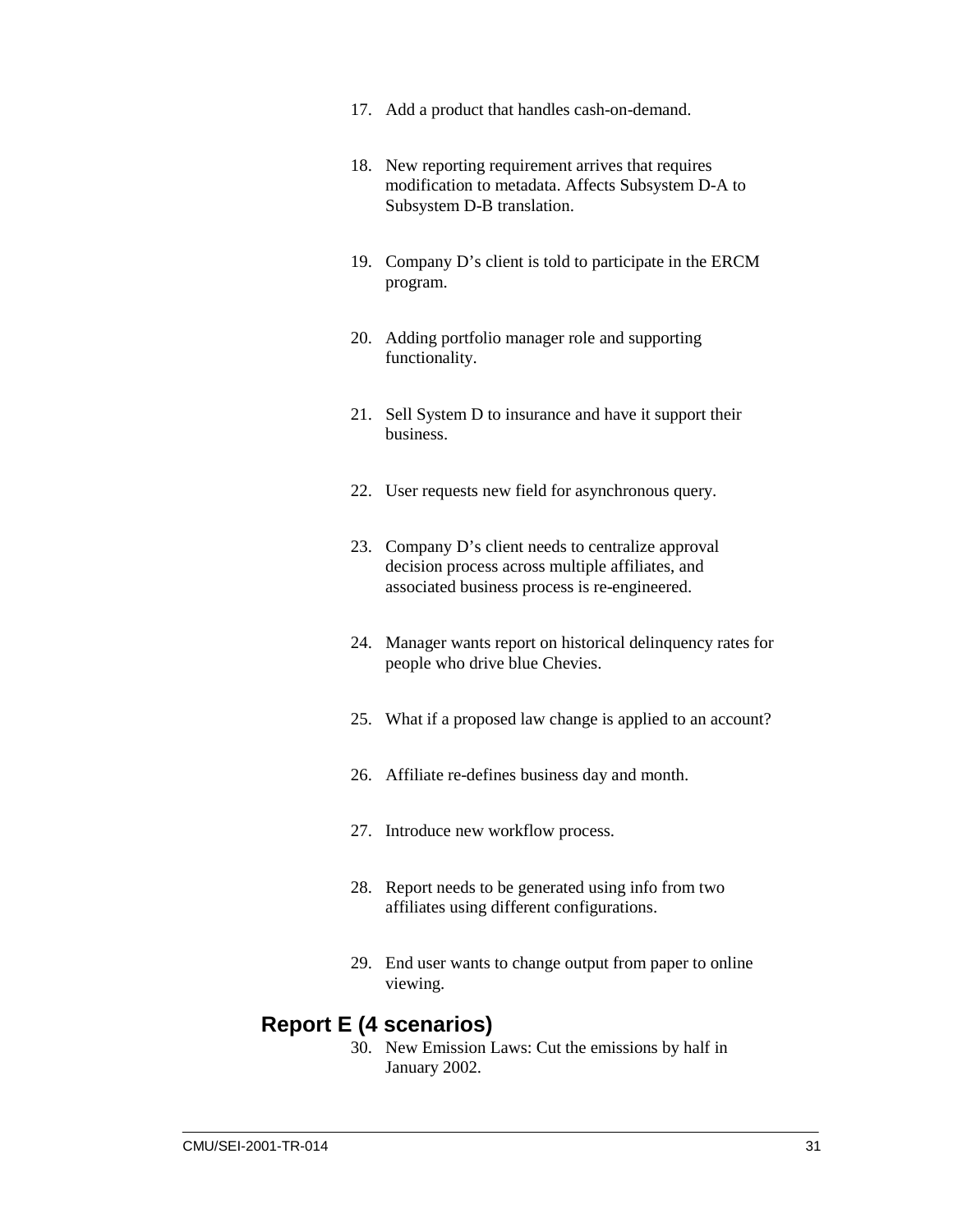- 31. New Fuel Type: Use hydrogen by January 2002.
- 32. Simpler Engine Models: Replace the engine models in the software with simple heuristics for the low cost market.
- 33. Flight Recorder: A flight recorder is demanded by one customer in the diagnosis. Other customer needs diagnoses without the flight recorder. How can this be realized in one platform?

## **Modifiability: 2**

The platform is changed. The system must be modified to continue to provide current functionality. There may be a change in hardware including input and output hardware, operating system, or COTS middleware.

#### **Report A (1 scenario)**

34. **Requirement:** Reduce time to upgrade OS, DB, Inf, AMASS COTS by 50% or within six months of release, whichever is sooner.

**Scenario:** Upgrade from IRIX 6.2 to IRIX 6.5 and replace some hardware in one day. Upgrade Sybase in one day. Upgrade DCE in one day.

#### **Report B (7 scenarios)**

- 35. An additional device is added to the net. For instance a new target location device that sends back very accurate GPS information.
- 36. An existing device adds a new message type: same messages but with additional fields that we are currently not set up to handle.
- 37. Install or upgrade a new ballistics kernel.
- 38. User requests updates to existing kernel.
- 39. Modem baud rate is increased. Throughput of tactical network increases by a factor of four. Same data, but higher frequency of data per second.
- 40. Operating system changes to Solaris.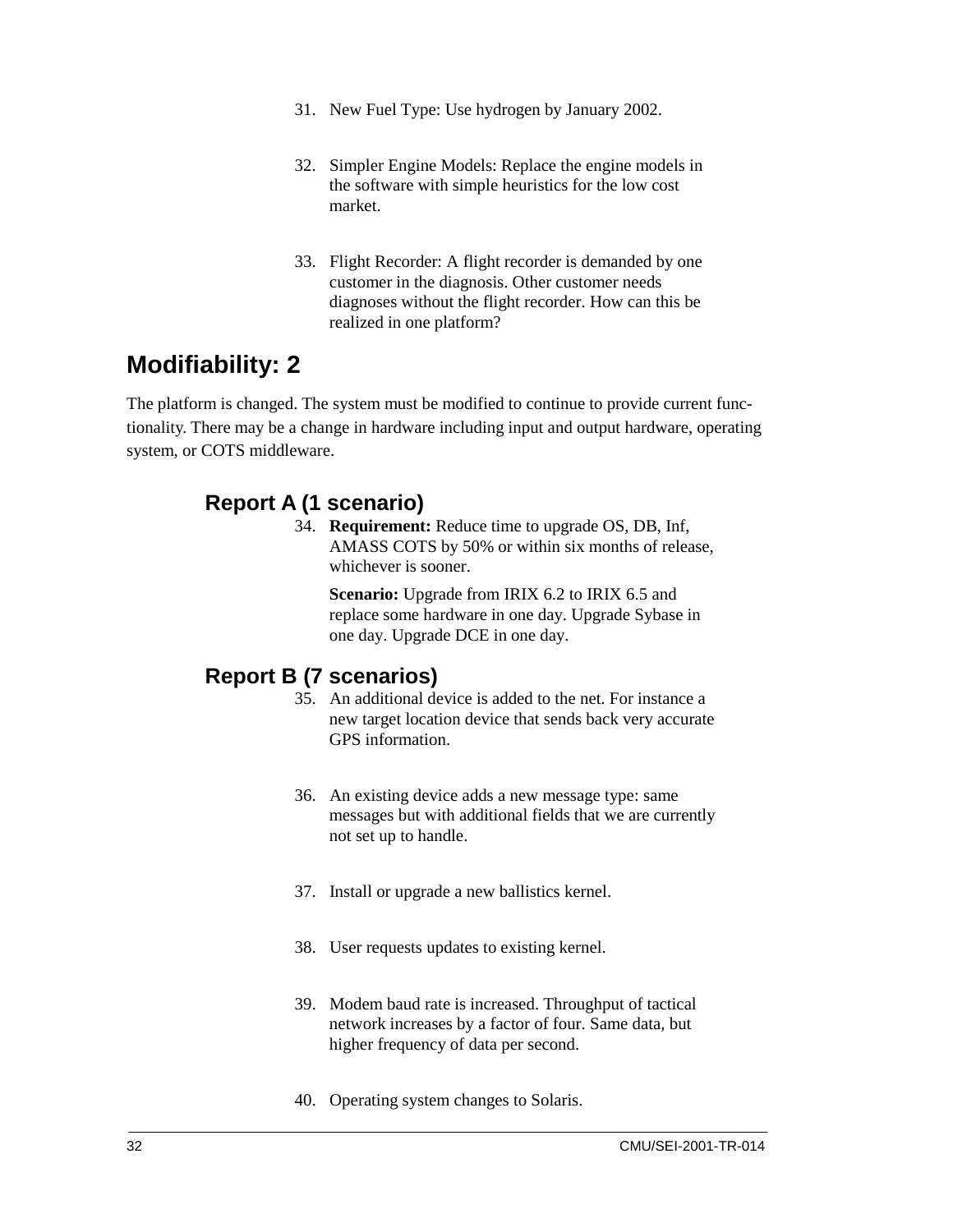41. Can a new schedule be accommodated by the current operating system?

## **Report C (1 scenario)**

42. Customer wants a driver information system with a different communication bus.

### **Report D (6 scenarios)**

- 43. Oracle releases new version, and it is successfully hotswapped.
- 44. Decide to support web-based interface.
- 45. Company D's client changes POS device vendors.
- 46. Need to change NT to another operating system.
- 47. Oracle is replaced by Informix.
- 48. COTS-D-A cannot support required version of Oracle.

#### **Report E (7 scenarios)**

- 49. Sensor change.
- 50. Knock control: The current ASIC and its software is replaced by a DSP and new software. This will influence the communication timing but the scheduling strategy shall be kept. There is no experience with DSP today at Company E.
- 51. High speed bus for actuators: Instead of wiring injectors and ignition, a serial time slot-driven high-speed bus is used.
- 52. Reduce memory: During development of an engine control, the customer demands to reduce costs by downsizing the flash-ROM from 600Kbyte to 512Kbyte on chip.
- 53. Continuous actuator: Changing two-point (on/off) actuators to continuous actuators within one month (e.g., for the EGR or purge control valve).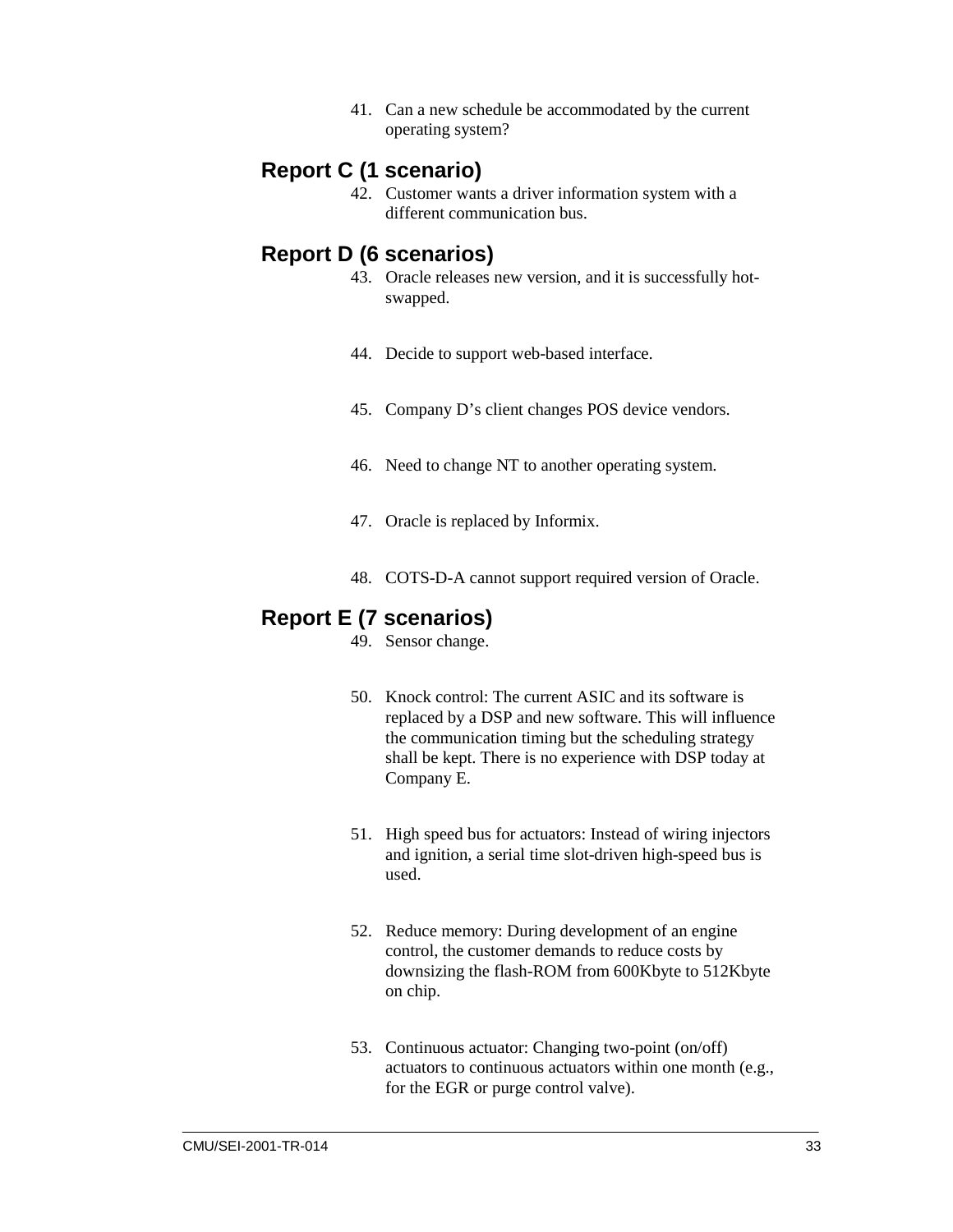- 54. Absence of dual ported RAM: For a new system generation, the dual ported RAM mechanism is not available any more. Change the memory access for calibration data area.
- 55. Two processor system: The current single processor system changes to a two processor system due to performance reasons. How to handle the load balance between the two processors? Is dynamic scheduling needed?

# **Modifiability: 3**

The operating environment is changed. For example, the system now has to work with systems previously not considered. It may have to operate in a disconnected mode. It may have to dynamically discover what devices are available. Or it may have to react to changes in the number or characteristics of users.

#### **Report B (2 scenarios)**

- 56. Change the number of weapons to be handled from 18 to 30.
- 57. Change the number of simultaneous targets from six to 12.

#### **Report C (2 scenarios)**

- 58. A CD player not in use is removed from the system. Delete all traces of the CD.
- 59. Integrate air conditioner into the system.

#### **Report D (5 scenarios)**

- 60. Build a system that has no central site connections but that has basic core functionality.
- 61. Company D's client divests a business unit. (MOD)
- 62. Consolidate two business units. (MOD)
- 63. Company D's client purchases company three times its size. What are the implications including partitioning of database? (MOD)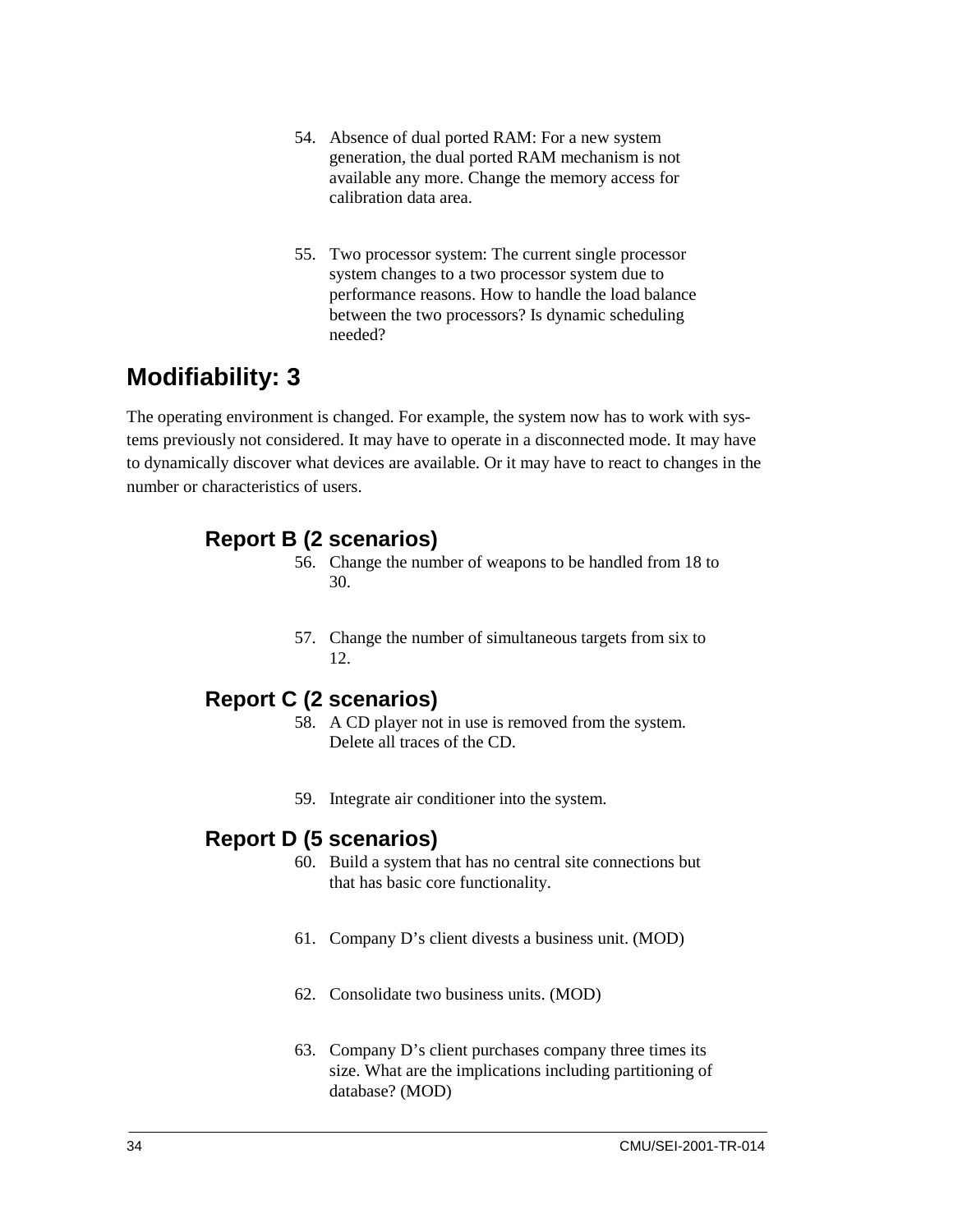64. New subscriber wants to use current equipment instead of standard configuration.

## **Report E (4 scenarios)**

- 65. V10 engine: How to support a 10 cylinder engine.
- 66. V8 with two systems
- 67. Multiple engine types in one car: hybrid engine
- 68. New technology: combustion pressure sensor: Add a combustion pressure sensor, remove many other sensors, and change the physical models. Deliver the first prototype in one year and support an SOP in four years.

# **Modifiability: 4**

A request arrives to improve a particular quality attribute such as reliability, performance, or usability. The system should be modified to achieve better usability, for instance.

## **Report A (3 scenarios)**

- 69. System initialization (Subsystem A-A and Subsystem A-B). Then individual computers initialize. Do you care about how long it takes to start up? Currently 10 minutes. Suppose the deadline for start-up is reduced from 10 minutes to five or three?
- 70. **Requirement:** 5X improvement for search response times

 **Scenario:** Search with 100 hits under normal ops, result in 30 seconds.

71. **Requirement:** Reduce regression testing from five days to one day.

 **Scenario:** Regression test Subsystem A-A deployment from M1 in one day.

#### **Report D (1 scenario)**

72. Company D's client encounters a search response problem, finds/fixes problem, issues new release.

#### **Report E (2 scenarios)**

73. Calibration: Reduce the calibration time by 50% for a customer.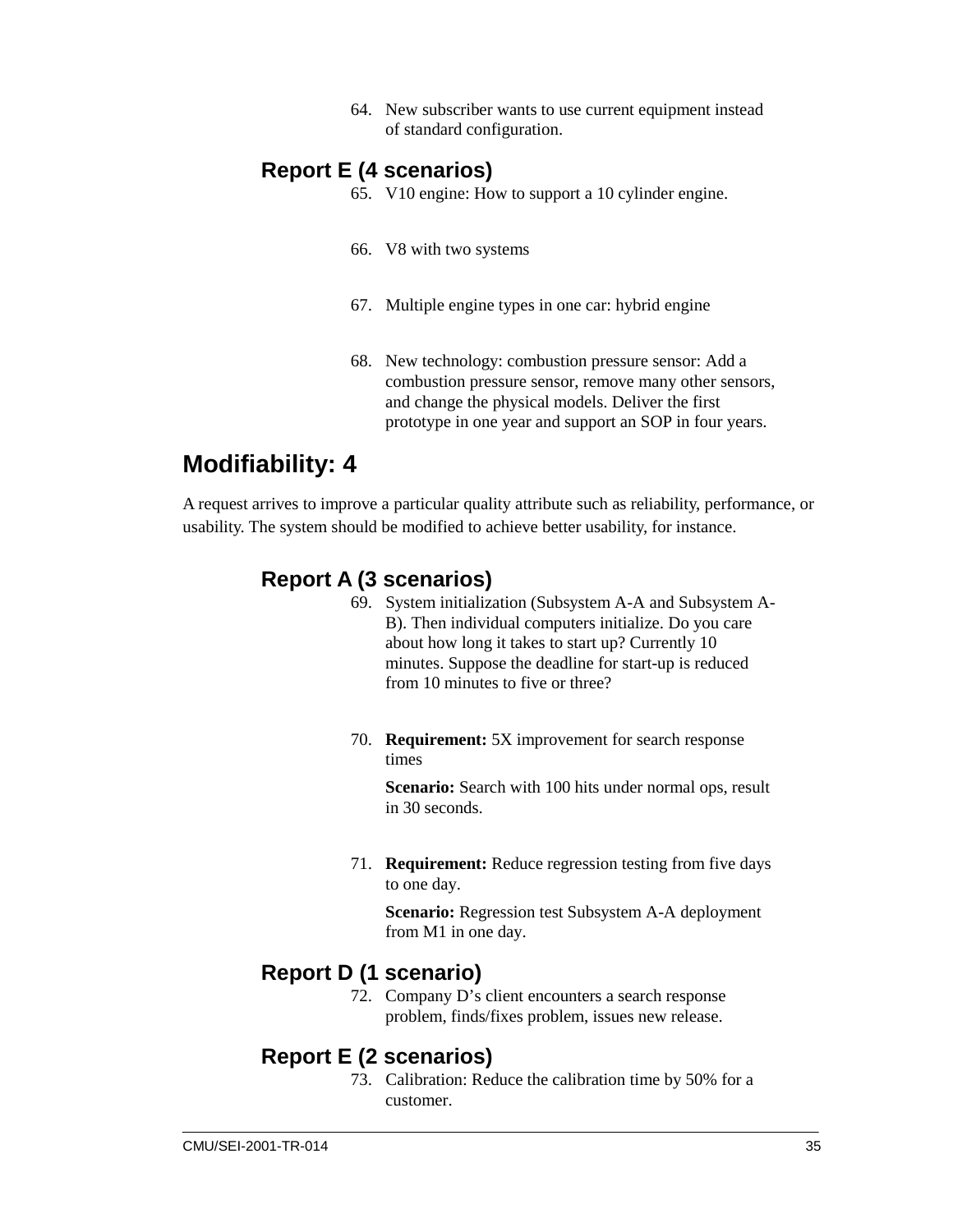74. Degraded start-up mode: During start-up not all devices, like some memory areas, are available due to low voltage. How can an incremental software start-up be implemented? (Today's solution is a "hot fix.")

## **Performance**

Initiated event with resource demands must be completed within a time interval.

## **Report A (7 scenarios)**

75. **Requirement:** System able to re-prioritize 1000 orders in 20 minutes by user class, data types, media type, destination, or user.

 **Scenario:** Backlog management: After 24 hours of down time, operations re-prioritizes backlogged workload in 30 minutes to ensure tasks are worked off in priority order and that normal operations continue to be supported with no degraded throughput following resumption of normal ops.

76. **Requirement:** System able to re-prioritize daily production in 20 minutes based on datatype and temporal coverage.

 **Scenario:** Backlog management

77. **Requirement:** Able to service 1000 concurrent requests through V0 Gateway or Sub-system A-A without operations intervention.

**Scenario:** Sub-system A-B down for 24 hours, recovers and requests two days of data; work off in priority order. Receive 100 concurrent search requests, don't reject high priority requests and work off without overloading system as capacity permits.

78. **Requirement:** System can support 50 sites.

**Scenario:** Cross-site order tracking across 50 sites, status in two minutes for a five-site order. Cross-site user registration in 24 hours across 50 sites.

79. **Requirement:** System can support ingest from 100 data sources.

**Scenario:** Receive ingest requests from 100 sites, work off in priority order, and manage throughput to requirements.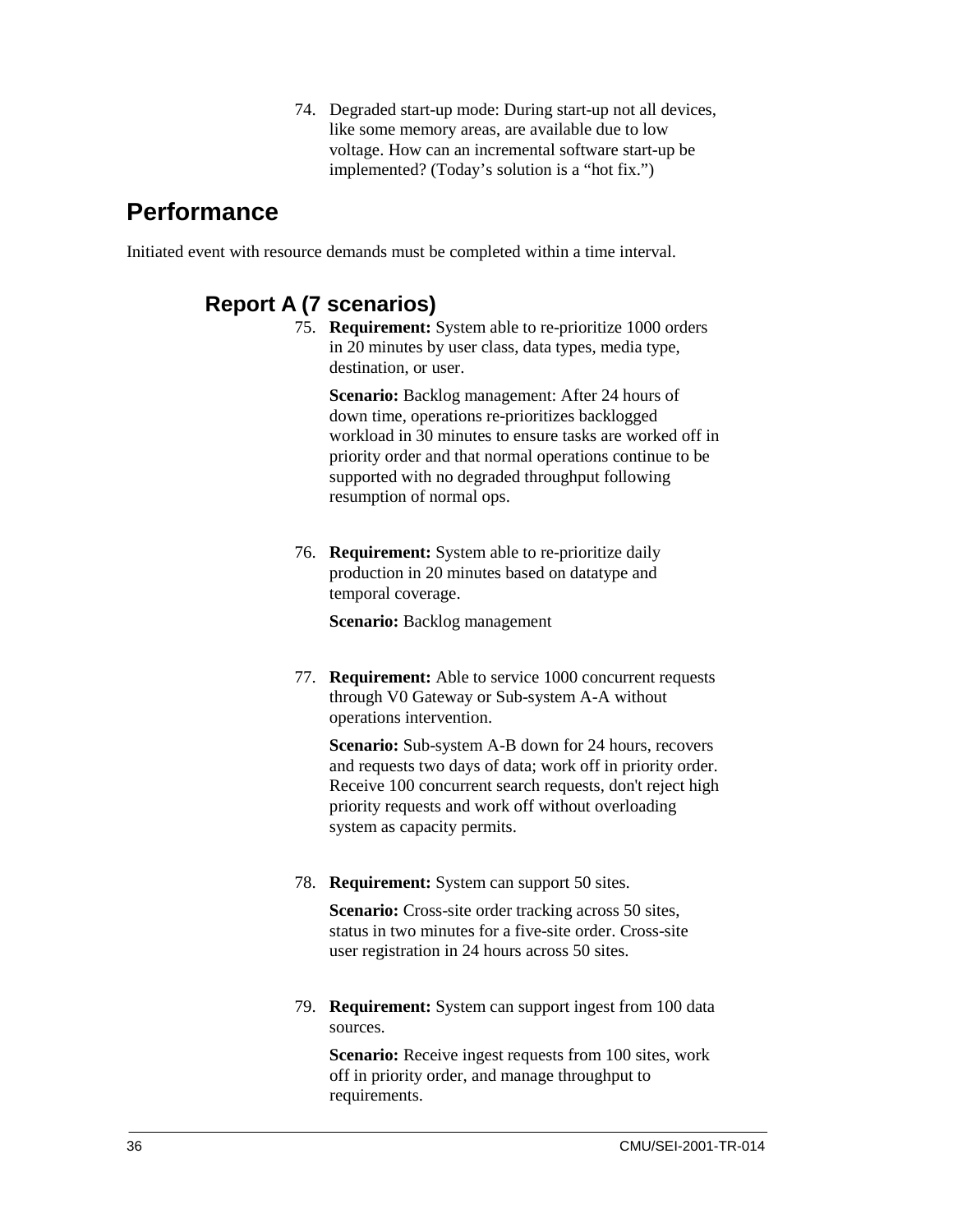80. **Requirement:** System can support electronic distribution to 2,000 sites.

> **Scenario:** Subscription fires for 2,000 users to send one GB of data to each, system works in priority order.

81. **Requirement:** System able to scale to 10X requirements for ingest, distribution, and processing without software changes.

 **Scenario:** 10,000 DPR/Day: An additional 16,000 DPRs will be planned and executed each day as part of normal operations with no additional staff or hardware.

#### **Report B (1 scenario)**

82. Suppose COTS-B-A software is too slow?

#### **Report C (3 scenarios)**

- 83. Turn the car right and the map display should turn so that the current heading of the car is at the top of the map.
- 84. Adjust audio volume and ensure immediate feedback.
- 85. Start the car and have the system active in five to 10 seconds.

#### **Report D (7 scenarios)**

- 86. A user initiates "update customer account" transaction under twice the current peak load, and the transaction completes within a second.
- 87. A user initiates "calculate terms" transaction under twice the current peak load, and the response is that the transaction completes within five seconds.
- 88. The 90th percentile of throughput testing trials (at 150 transactions per second with specified mix) will meet performance requirements.
- 89. Rule fires and data access are too slow.
- 90. Customer posts payment at a busy time and response is slow (in a testing environment).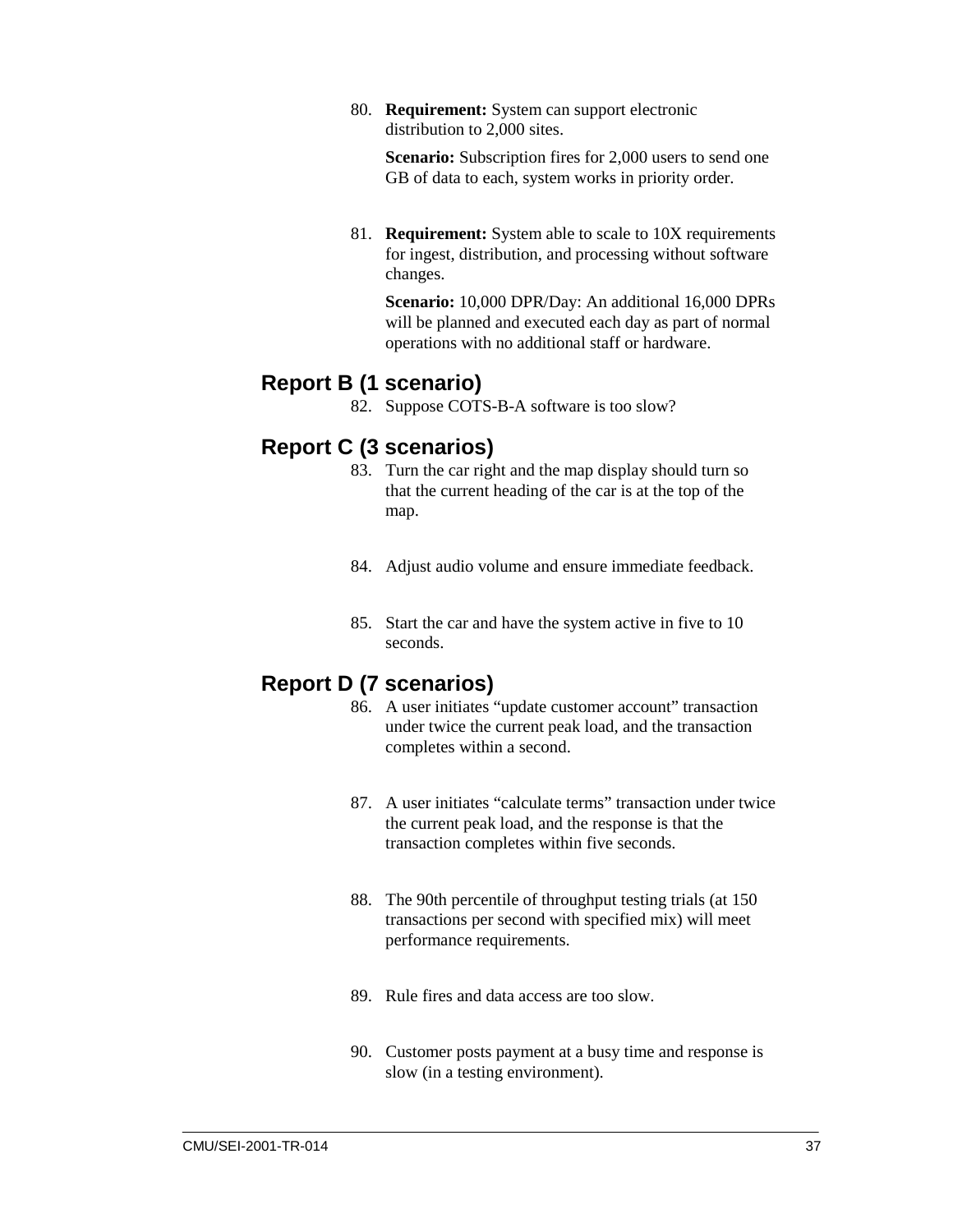- 91. Accounting has requirement to close financial statements within two business days, and system cannot respond.
- 92. Online calculation designed to run in batch mode has to process 60M accounts in four hours. (Evaluate impact to OLTP.)

# **Usability: 1**

Systems should provide a batch or macro capability to allow users to aggregate commands. One response measure is the number of actions required to execute a series of commands once a batch or macro command has been specified. Another response measure is the difficulty of specifying the batch or macro command.

## **Report A (2 scenarios)**

93. **Requirement:** Operator able to specify re-prioritization for 1000 orders in 10 minutes by user class, data types, media type, destination, or user.

 **Scenario:** Backlog management

94. **Requirement:** Operator able to specify re-prioritization of daily production in 10 minutes based on datatype and temporal coverage.

 **Scenario:** Backlog management

## **Report D (1 scenario)**

95. One affiliate sells a large portfolio to another business unit.

# **Usability: 2**

Users should have the means to reduce the amount of work lost in system failures. A response measure is the amount of time lost because of system failures.

## **Report B (2 scenarios)**

- 96. What happens when the backup database is corrupted?
- 97. What happens if the database engine crashes?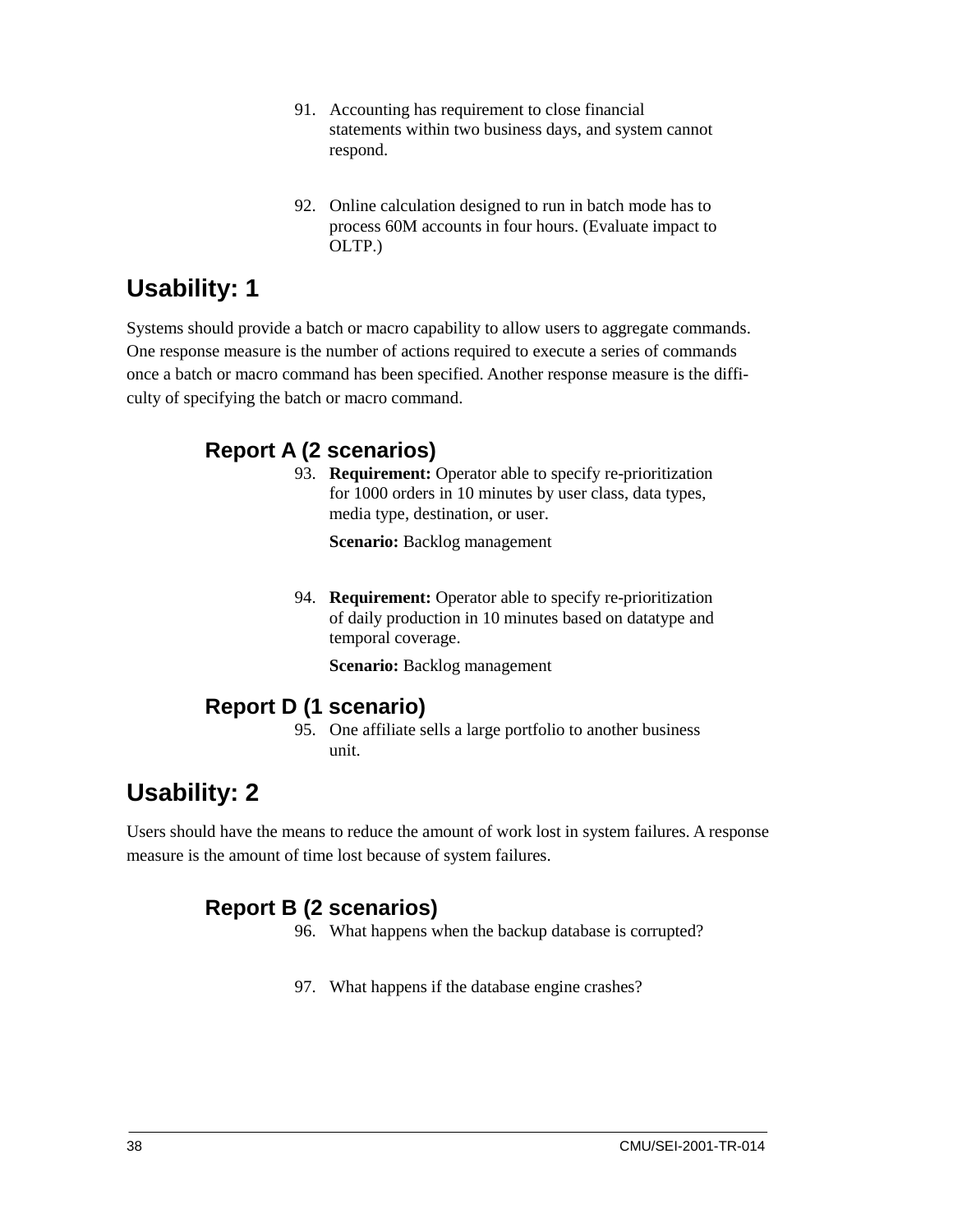## **Report D (12 scenarios)**

- 98. In response to a complaint, Company D's client discovers it has been incorrectly collecting late charges for six months.
- 99. Defect corrupts data, not detected until next reporting cycle. (MOD)
- 100. Error in replication process causes OLTP database to be out of sync with DSR. (MOD)
- 101. Error in system causes all payments to accounts in Iowa to be un-postable. (MOD)
- 102. Transaction log audit trail fails on Subsytem D-A for three days. (How to recover?) (MOD)
- 103. Main communication to branches from info hub goes down.
- 104. Fire in data center forces movement of information hub to new location.
- 105. Recover from external security compromise ASAP.
- 106. Discover a configuration in branch server in all Western states invalid, causing problems in credit application processing.
- 107. Software distribution fails in the middle of the process.
- 108. GL/JE mapping in Subsystem D-A is incorrect and posted to ledger incorrectly..
- 109. Nightly rule versioning fails.

## **Usability: 3**

Help procedures should be context dependent and sufficiently verbose to assist users in solving problems. Response measures include number of user problems solved using help facilities.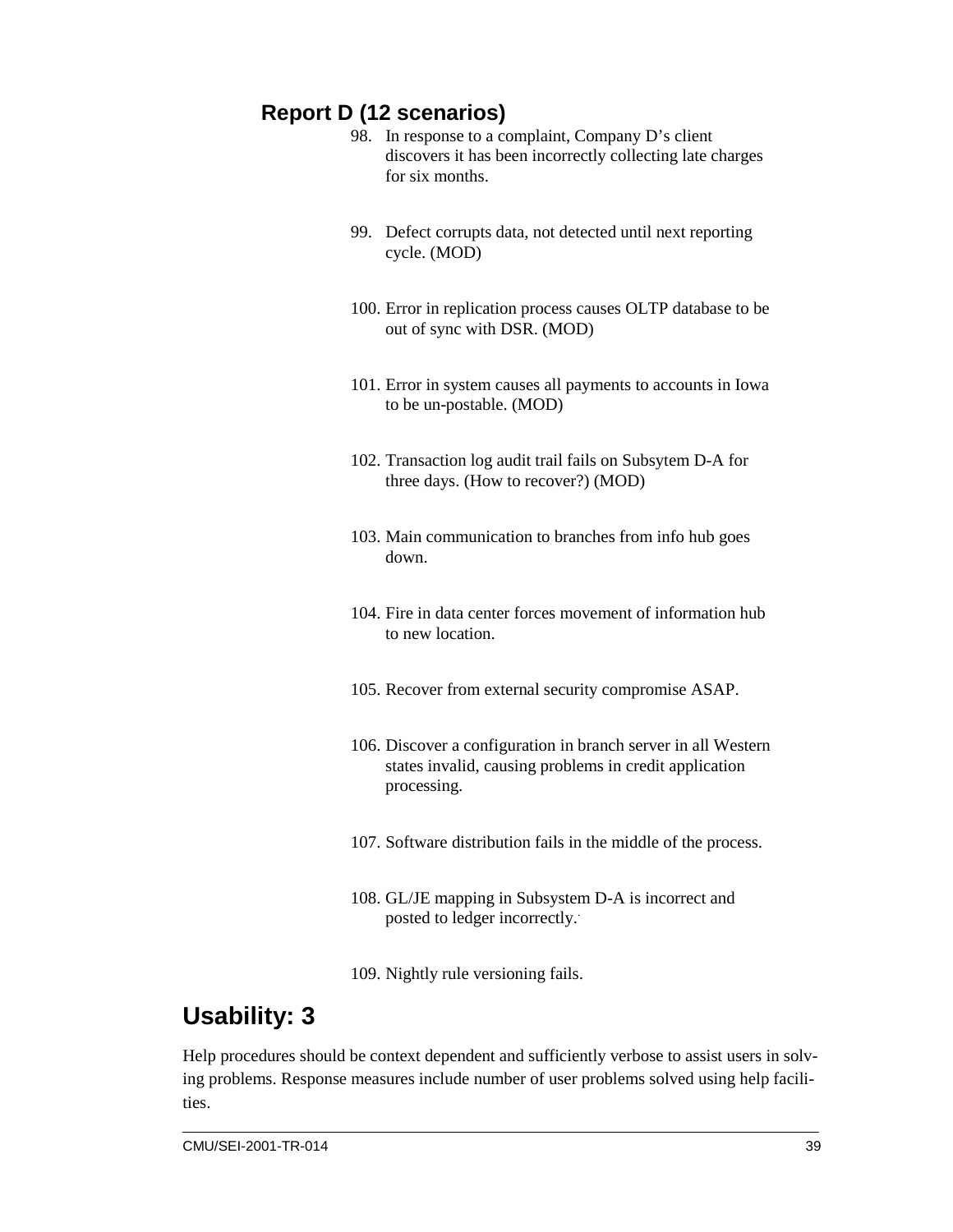#### **Report D (1 scenario)**

110. A user in a particular context asks for help, and the help reflects the appropriate context.

## **Usability: 4**

Systems should be easily configurable for deployment in multiple cultures. Response measures include the amount of human effort necessary to adapt the system to either a new language and culture or to invoke the system configured for a supported language and culture.

### **Report C (1 scenario)**

111. One passenger is German and one is English; each should have an interface in the native language.

#### **Report D (2 scenarios)**

112. Spanish-speaking person uses system in familiar (nomenclature) Spanish.

113. Decide to support German.

# **Usability: 5**

System designers should make upgrades and transitions occur as smoothly as possible. Response measures include number of errors made by a new user familiar with prior releases or by other members of the product line.

#### **Report D (2 scenarios)**

- 114. A domain-knowledgeable user can reach proficiency for core functions within a week.
- 115. A current System D-knowledgeable branch manager becomes proficient in Subsystem A-A system in less than a week.

# **Usability: 6**

System designers should account for human needs and capabilities when deciding what aspects of system state to display and how to present them. Response measures include user satisfaction measurement to determine whether system state is displayed appropriately.

## **Report A (1 scenario)**

116. **Requirement:** 75% of problems can be diagnosed by low level staff; 20% of problems can be diagnosed by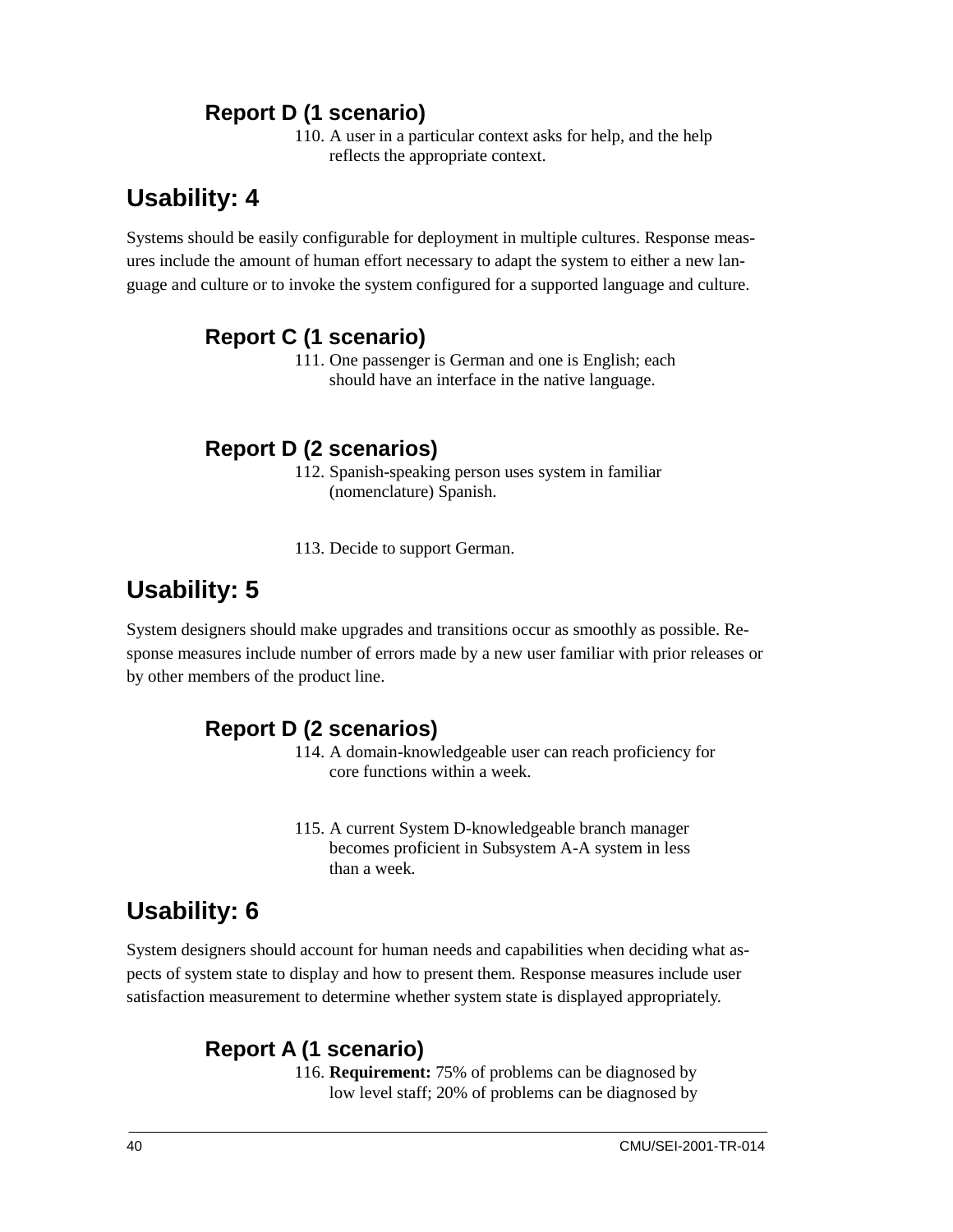mid-level development staff; no more than 5% require senior staff.

**Scenario:** Server restart after fault takes more than 10 minutes (too long); operator detects in one minute. Granule insertion fails due to bad g-polygon in metadata; operator detects in 15 minutes. DDIST warm re-start fails because of bad request in DB; operator detects in 15 minutes.

### **Report C (1 scenario)**

117. Perform remote diagnosis.

# **Usability: 7**

Systems should account for human needs and capabilities when pacing the stages in an interaction. Systems should also allow users to adjust this pace as needed. Response measures include user satisfaction measurement to determine whether the system imposes an uncomfortable pace on the user.

## **Report D (2 scenarios)**

- 118. Form-to-form response (a user finishing one form to using the next one) in a single MOU environment, and the system responds to the movement within one second. (MOD)
- 119. A user initiates loan application, and the user should be able to interact with the customer without the system impeding the user's performance. (MOD)

# **Usability: 8**

Systems should provide a novice (verbose) interface to offer guidance to users operating in unfamiliar contexts. Response measures include error rates for users operating in an unfamiliar context.

## **Report D (1 scenario)**

120. User in one business unit needs to perform actions on behalf of other business unit.

# **Availability: 1**

A failure occurs and the system notifies the user; the system may continue to perform in a degraded manner.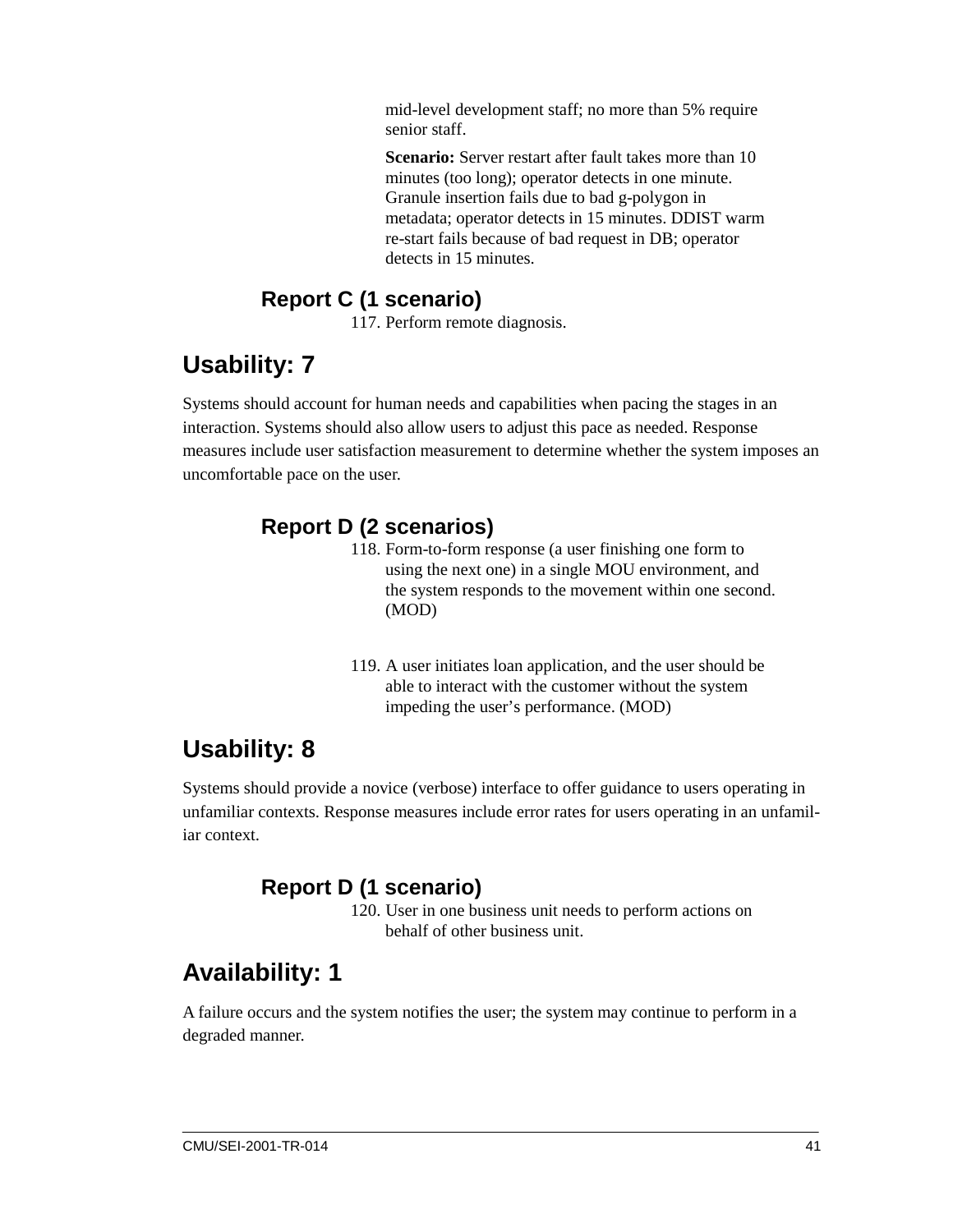#### **Report A (5 scenarios)**

121. **Requirement:** No system resources are held by data inputs or outputs that are failed or suspended for more than 10 minutes.

**Scenario:** Fixed scene orders for electronic FTP push to a site whose FTP server is down, system suspends within 10 minutes of first failed request, and all resources are available while requests are suspended. Distribution to others is not affected.

122. **Requirement:** Data errors with one part of request (input/output) should not prevent fulfillment of other parts.

**Scenario:** Order for 100 granules, three on off-line tape/drive, system suspends these requests in 10 minutes of first failure and operator is able to resume remainder.

123. **Requirement:** Operator should be able to identify problematic requests in 15 minutes and prevent similar requests (based on common characteristics) from entering the system until the problem is resolved.

**Scenario:** See R1 and add user with failed site continues to send new order every 10 minutes, system queues requests. Distribution to others is not affected.

124. **Requirement:** No requests should be lost as a result of system overloads or failures.

**Scenario:** Subsystem A-A must be cold started due to HW problem, pending orders identified and re-started in five minutes.

125. **Requirement:** All request responses are correct.

**Scenario:** User orders five restricted granules (to which they do not have access); user gets notification of failed request in one hour.

#### **Report C (1 scenario)**

126. Detect software errors existing in third party or COTS software integrated into the System C.

#### **Report D (2 scenarios)**

127. Branch database server fails to boot.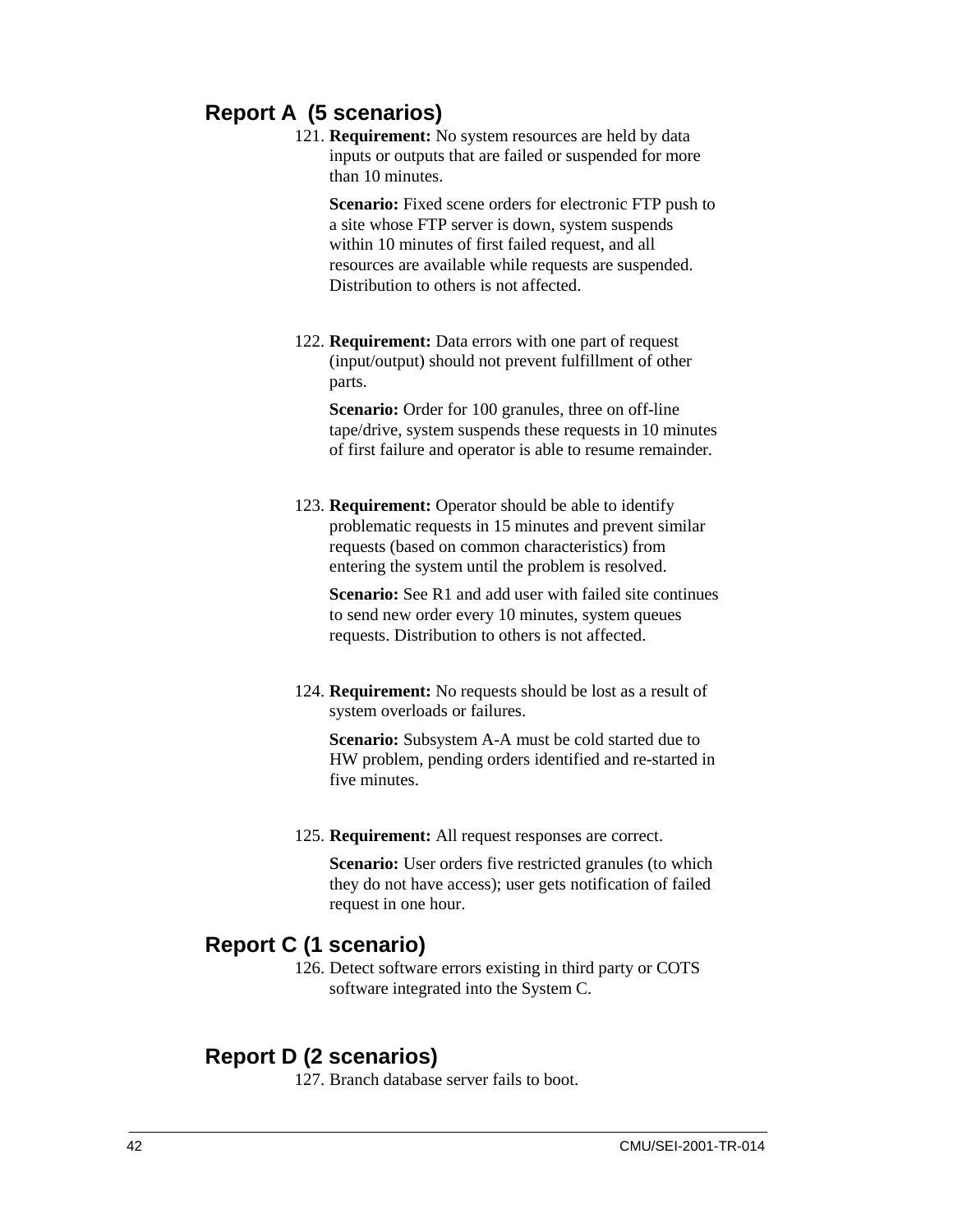128. Remittance center submits same batch of payments twice and activity occurs after second submission.

# **Availability: 2**

A failure occurs and the system can interrupt services for a short time period. This interruption is not measured against system availability unless it exceeds a well-defined interval.

## **Report A (1 scenario)**

129. Search, browse, and order submission unavailable no more that one hour/week.

## **Report B (1 scenario)**

130. Will the system be able to convert from being a client to being a server within an acceptable amount of time? Ten minutes is an upper bound because it is the start-up requirement.

# **Availability: 3**

A failure occurs in a component in a critical system, and the system continues to supply its services without interruption.

#### **Report B (4 scenarios)**

- 131. FDC gets taken out. Noticed and a new FDC is assigned via a priority.
- 132. How is battlefield geometry kept consistent between guns/FDC so that if the FDC is taken out the backup can take over? What happens when the rate of update of the backup approaches continuous?
- 133. What happens when a backup takes over for FDC?
- 134. What happens when a backup is taken out as it is being converted to an FDC, or just before conversion to FDC? Would battlefield geometry be lost?

# **Security**

The system discloses information only to authorized people.

## **Report D (2 scenarios)**

135. Unauthorized intrusion is resisted.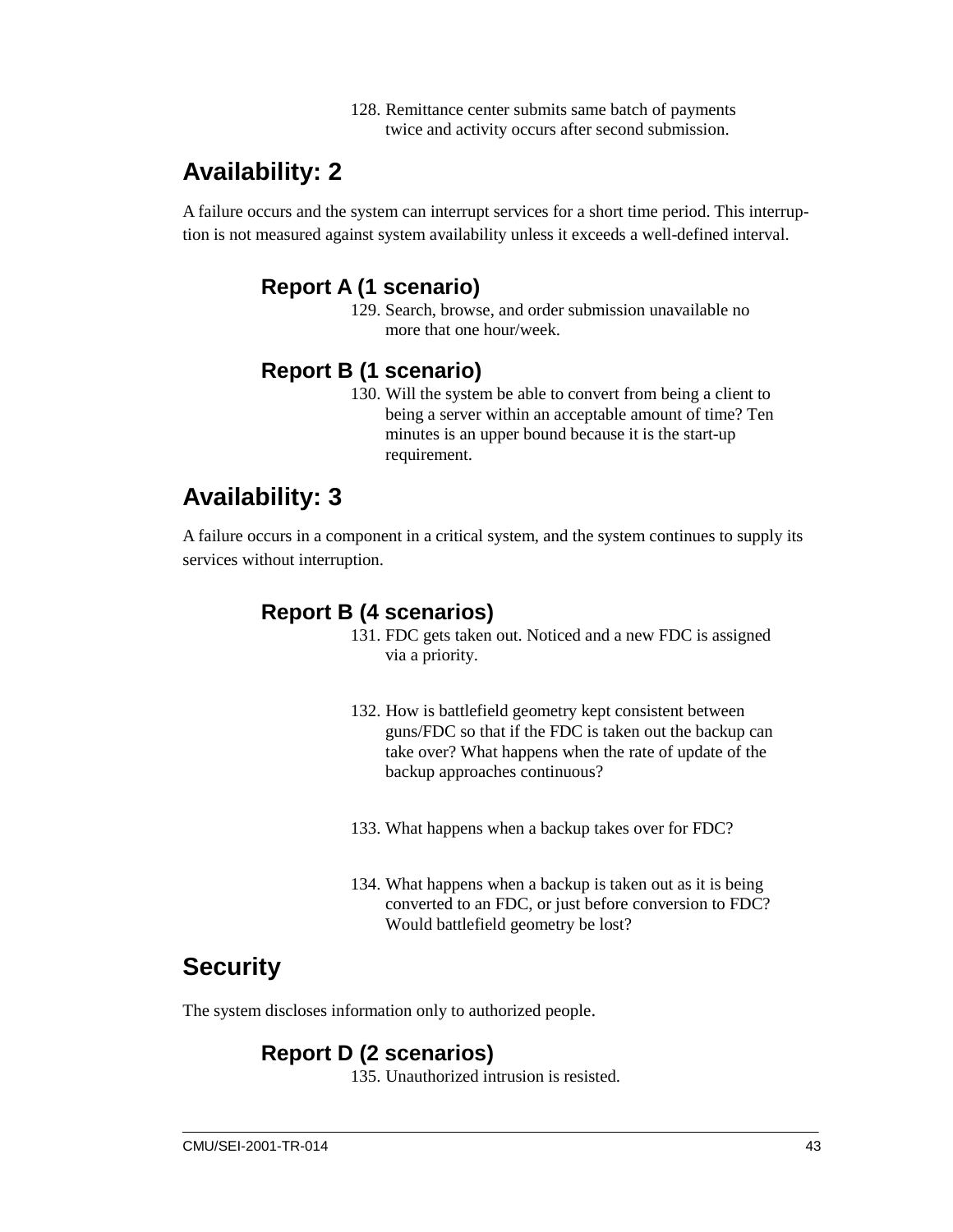136. Previously public data is made private, and access is adjusted accordingly. (MOD)

# **Not Currently Categorized**

### **Report A (4 scenarios)**

.

137. **Requirement:** Changes to one subsystem require no changes to other subsystems.

> **Scenario:** Deploy 5B version of the Subsystem A-A and update engineering science data types (ESDT) and latitude-longitude box (LLBox) support into A5 baseline in less than eight hours with no impact on other subsystems or search, browse, and order availability.

138. **Requirement:** Independently roll back subsystem deployments.

 **Scenario:** Perform rollback of SDSRV from M1.

- 139. Translate customers' requirements to software modules in one month (instead of three months today) with higher reuse and fewer errors.
- 140. **Requirement:** Able to update a PGE in Ops mode in less than 10 minutes.

 **Scenario:** PGE Updates: After SSI&T has approved a new PGE release, operations commissions the new PGE in operations mode in less than 10 minutes as part of normal operations. (See assumptions.)

#### **Report B (1 scenario)**

141. Same information is presented to user, but different presentation (location, fonts, sizes, colors, etc.).

#### **Report D (3 scenarios)**

- 142. Need to support multiple versions of System D at same affiliate simultaneously.
- 143. Want to distribute set of changes to a set of clients consistently (forms and configurations).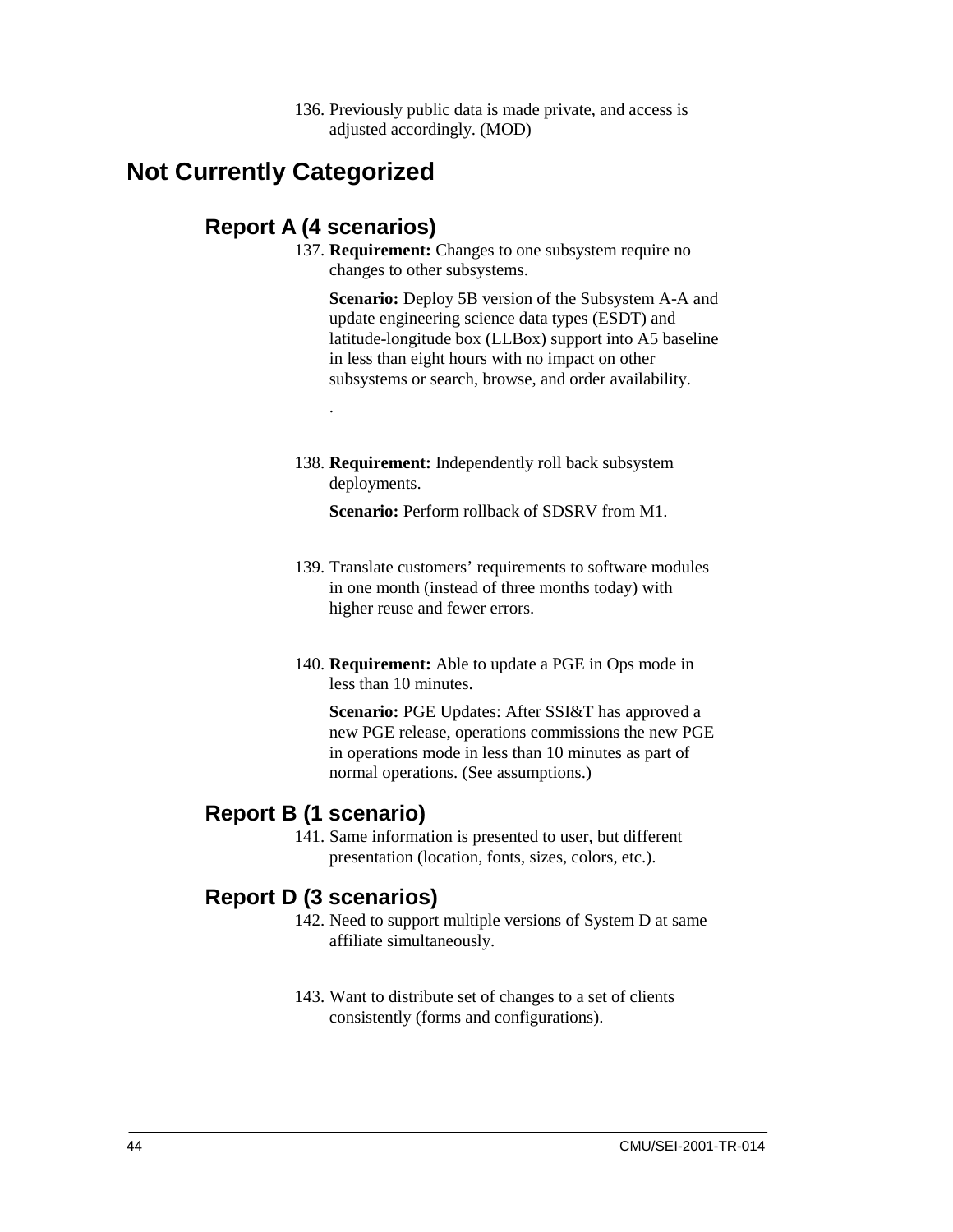144. NT administrator has slowly transferred small amounts into various accounts. How to discover and determine extent?

#### **Report E (5 scenarios)**

- 145. Injection prototype: Deliver a prototype and a cost estimation for a new injection timing for a new engine. There is no experience yet at Company E. Make a feasibility study to acquire a new customer project in two months.
- 146. Single driver personalization: Support calibration by the driver/end user to adjust the engine to more power or more fuel efficiency. Personalize the car for one driver.
- 147. Personalize the car for more than one driver.
- 148. Safety of customer delivered software: Ensure the safety of the system with customer supplied object code to control the throttle control.
- 149. Changing integration responsibility: Company E's Calibration center in Asia is not deeply familiar with the motronic software, hence wants to change small portions of the software themselves for customers in Asia. This will change the delivery chain. Currently, only Plant-E-A does the integration.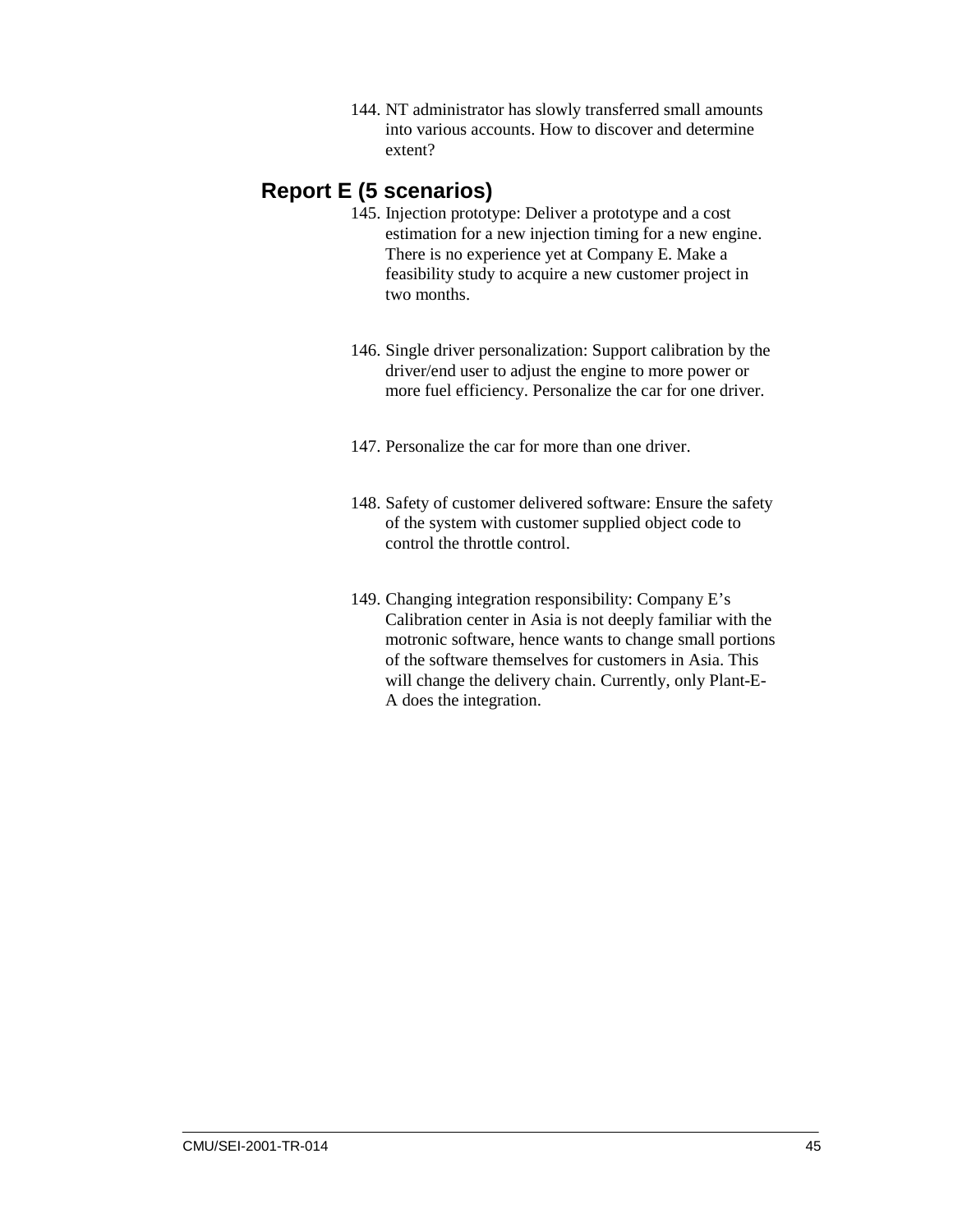### **Malformed**

These scenarios are missing vital elements and we were unable to categorize them.

#### **Report B (6 scenarios)**

150. NT schedule is unpredictable.

- 151. Does COTS OS affect performance characteristics (without worrying about any particular mechanism)?
- 152. What happens when the backup FDC can't be used as a weapon because of too much update data swamping it?
- 153. What happens if the database can't keep up with the amount of data coming in and change requests?
- 154. The COTS-B-B software crashes.
- 155. Suppose you have a psychopath at the controls?

#### **Report C (3 scenarios)**

- 156. Purchase item over the Internet.
- 157. Information from the car is sent to a service station remotely.
- 158. Show rear camera image on screen.

#### **Report D (8 scenarios)**

- 159. Sell components of System D.
- 160. Data in info hub is replicated to branch office, and performance is degraded.
- 161. Attribute logging table grows very quickly (e.g., performance, archiving).
- 162. Batch processes are initiated based on time and events.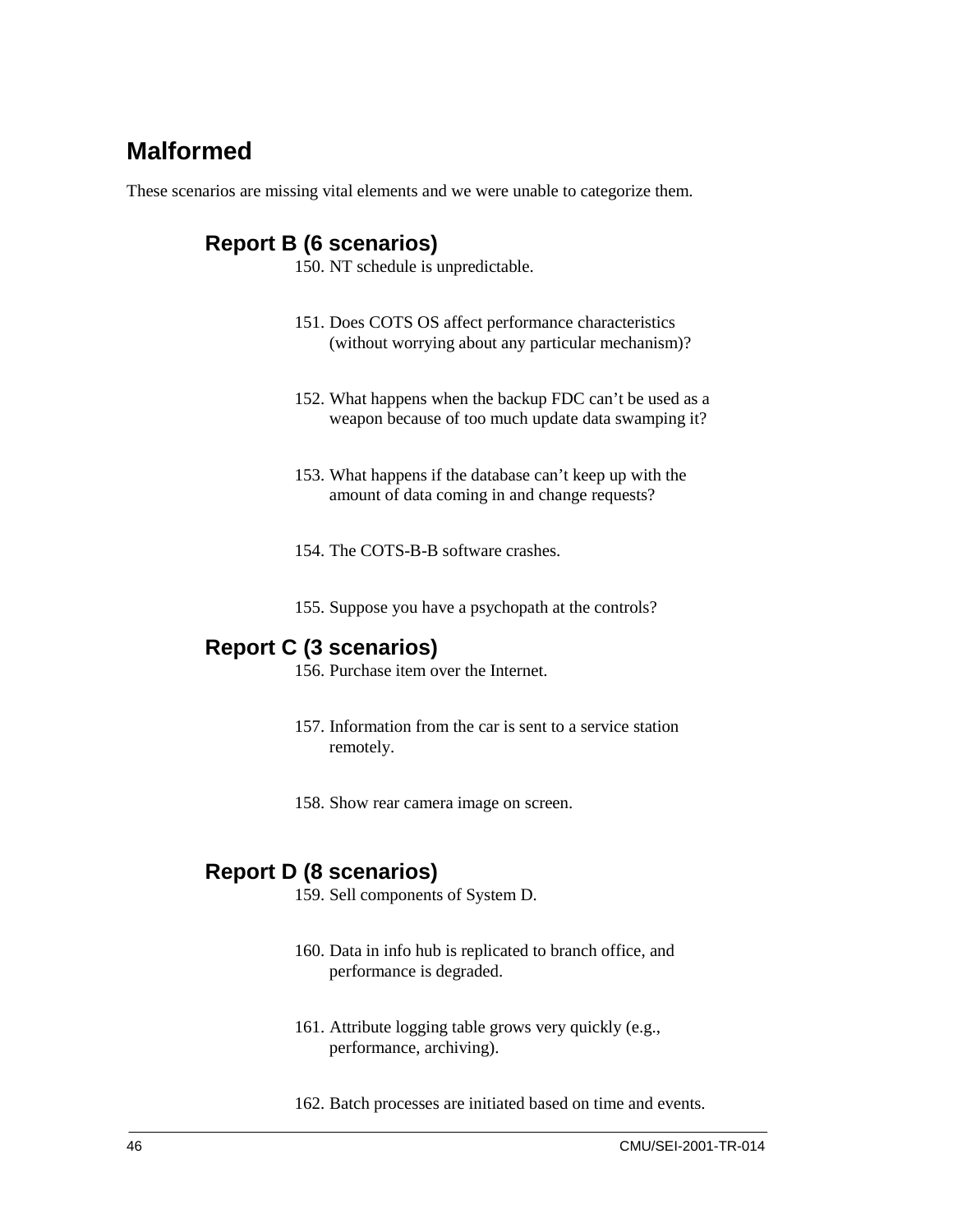- 163. Need to refresh TLI on client side.
- 164. Task log grows very quickly.
- 165. Immediately reassign roles for employee branch to branch.
- 166. Phone company changes area code.

#### **Report E (4 scenarios)**

- 167. Incompatible scheduling: Customer supplies software that does not fit the task container model.
- 168. Critical software delivered by customer: A customer supplies software that does the ignition timing. How does Company E ensures that it works properly (e.g., does not run the engine backwards)? How does Company E debug and schedule the software?
- 169. Avoid low cost system with high features: A customer demands a low cost system with high end features (e.g., a variable valve control for the same customer's high end engine). How to tell the customer what is possible and feasible with current architecture and restrictions due to costs.
- 170. Business model change: Company E delivers only system and basic software. Application software, integration, and calibration is done by a customer. The Application Programmer Interface (API) is defined (a) by Company E, (b) by this customer, (c) differently by different customers.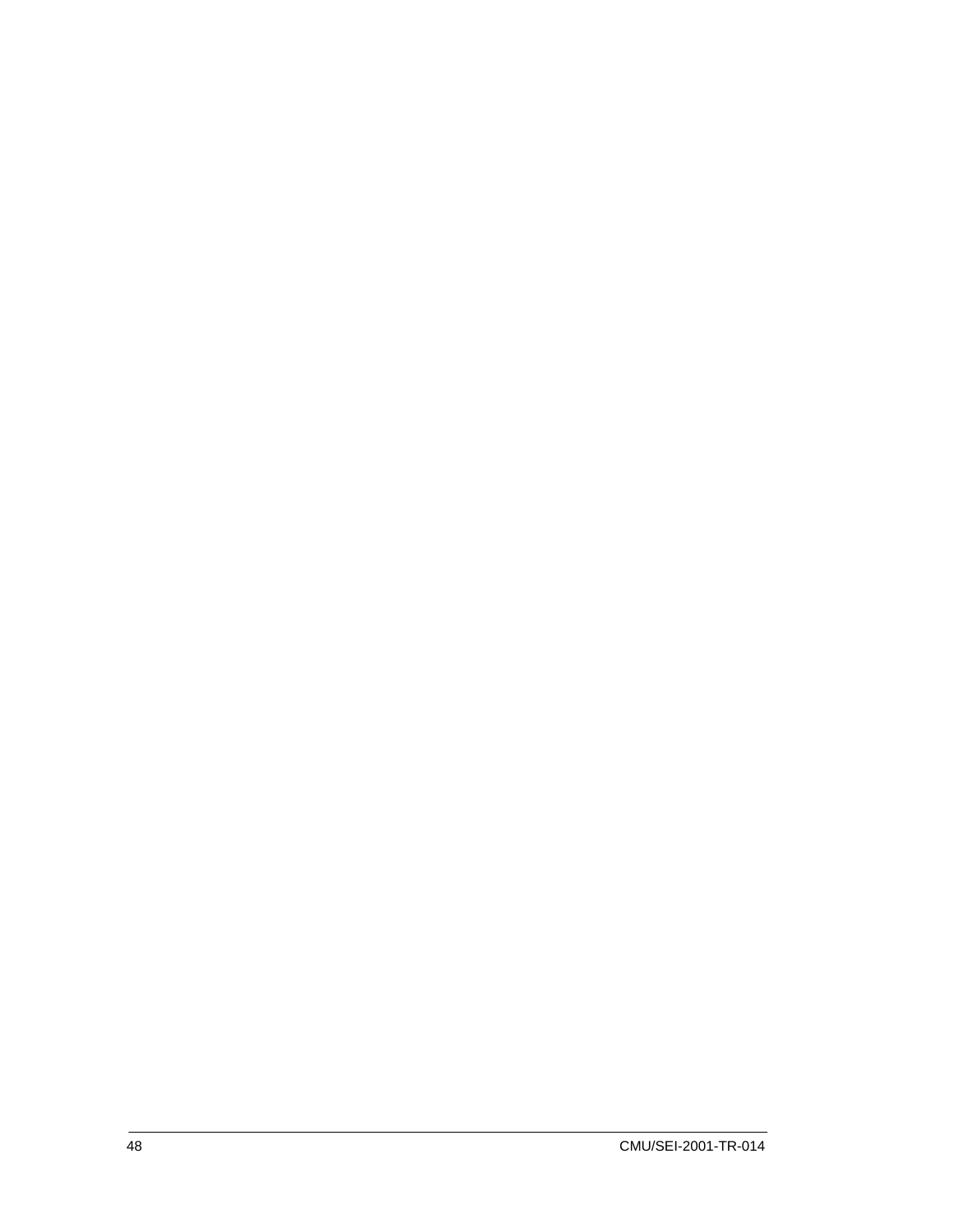# **Appendix B: General Scenarios**

This section provides our list of general scenarios. There are actually three lists. Those portions of the scenarios that were in the list as of February 2001 are presented in normal font. Those portions that reflect modifications are indicated in italics, and those portions that were added to reflect omissions in the list are indicated in bold.

Each set of general scenarios is represented by a table. The table has the following entries: source of stimulus, stimulus, response, and possible response measures. The first two of these entries represent the stimulus and the last two represent the response. An actual general scenario is generated by specifying one entry from each row of the table and putting the result into acceptable English. That is, specify the source of the stimulus, the stimulus, the response, and how that response is measured.

| <b>Portion of Scenario</b> | <b>Possible Values</b>                                                                                                                                                                                                                                                                                                                                                                                                                                   |  |  |
|----------------------------|----------------------------------------------------------------------------------------------------------------------------------------------------------------------------------------------------------------------------------------------------------------------------------------------------------------------------------------------------------------------------------------------------------------------------------------------------------|--|--|
| Source of Stimulus         | internal to the system<br>external to the system                                                                                                                                                                                                                                                                                                                                                                                                         |  |  |
| Stimulus                   | unexpected event<br>non-occurrence of an expected event                                                                                                                                                                                                                                                                                                                                                                                                  |  |  |
| Response                   | The system should detect the event and then do<br>one or more of the following:<br>Record it.<br>Notify appropriate parties including the user and<br>other systems.<br>Turn off sources of events that cause failure ac-<br>cording to defined rules.<br>Be unavailable for a pre-specified period where<br>$\bullet$<br>the period depends on the criticality of the sys-<br>tem.<br>Continue to operate in a normal or degraded<br>$\bullet$<br>mode. |  |  |
| <b>Response Measures</b>   | time period when the system must be available<br>availability time<br>time period in which the system can be in degraded<br>mode<br>repair time                                                                                                                                                                                                                                                                                                          |  |  |

### **Availability**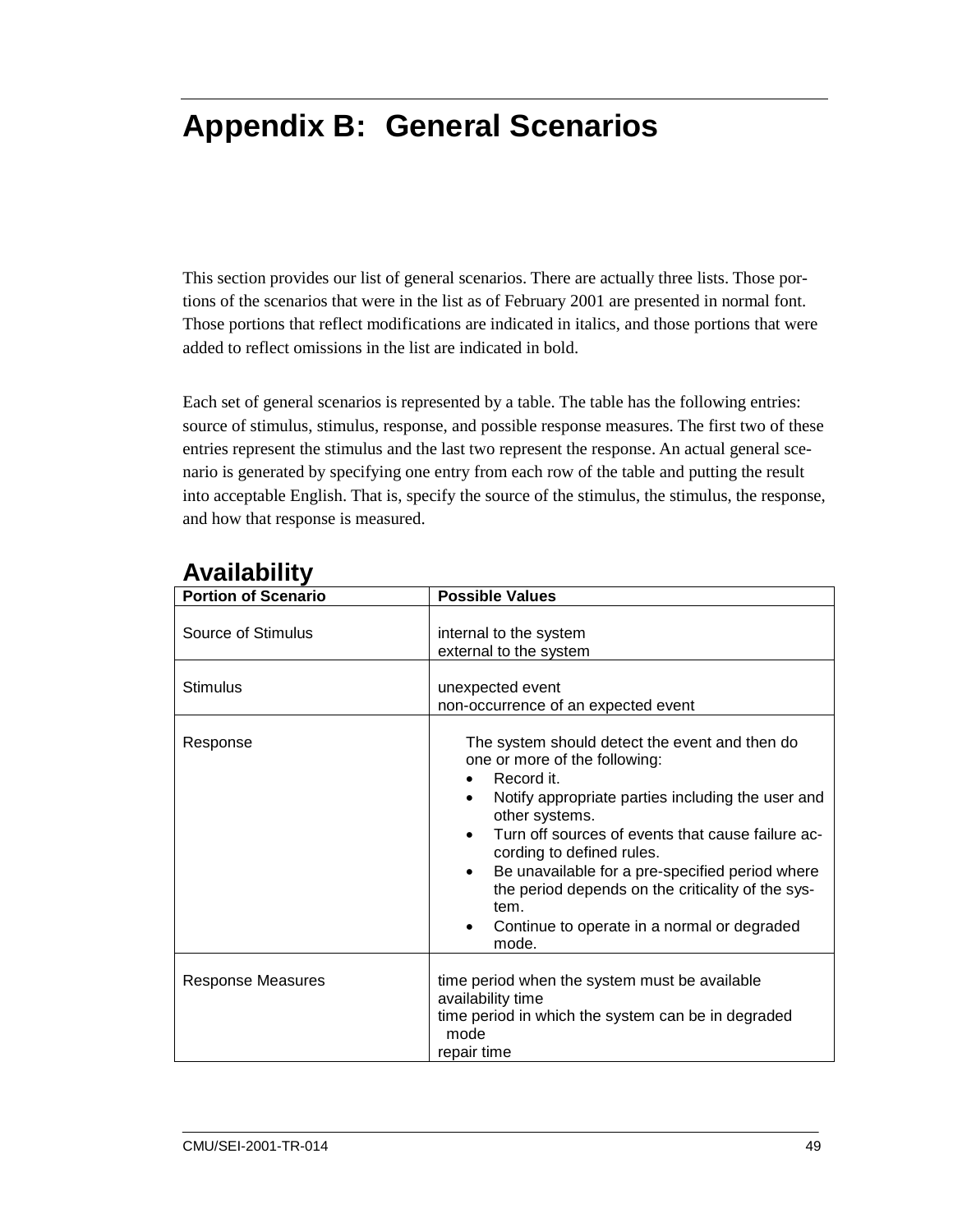# **Modifiability**

| <b>Scenario portion</b> | <b>Possible Values</b>                                                                                                                                           |
|-------------------------|------------------------------------------------------------------------------------------------------------------------------------------------------------------|
| Source of stimulus      | end user<br>developer<br>system administrator                                                                                                                    |
| <b>Stimulus</b>         | wishes to add/delete/modify/vary<br>functionality<br>quality attribute<br>capacity                                                                               |
| Response                | Locates places in the architecture to be modified<br>Makes modification without affecting other<br>functionality<br>Tests modification.<br>Deploys modification. |
| Response measures       | difficulty in terms of time<br>cost/effort in terms of<br>number of components affected<br>effort<br>money                                                       |

# **Performance**

| <b>Scenario portion</b> | <b>Possible Values</b>                            |  |  |  |
|-------------------------|---------------------------------------------------|--|--|--|
|                         |                                                   |  |  |  |
| Source of stimulus      | event arrives from one of a number of independent |  |  |  |
|                         | sources                                           |  |  |  |
|                         |                                                   |  |  |  |
| Stimulus                | periodic stimuli                                  |  |  |  |
|                         | sporadic stimuli                                  |  |  |  |
|                         | stochastic stimuli                                |  |  |  |
|                         |                                                   |  |  |  |
| Response                | Processes stimuli.                                |  |  |  |
|                         | Changes level of service.                         |  |  |  |
|                         |                                                   |  |  |  |
| Response measures       | latency                                           |  |  |  |
|                         | deadline                                          |  |  |  |
|                         | throughput                                        |  |  |  |
|                         | jitter                                            |  |  |  |
|                         | miss rate                                         |  |  |  |
|                         | data loss                                         |  |  |  |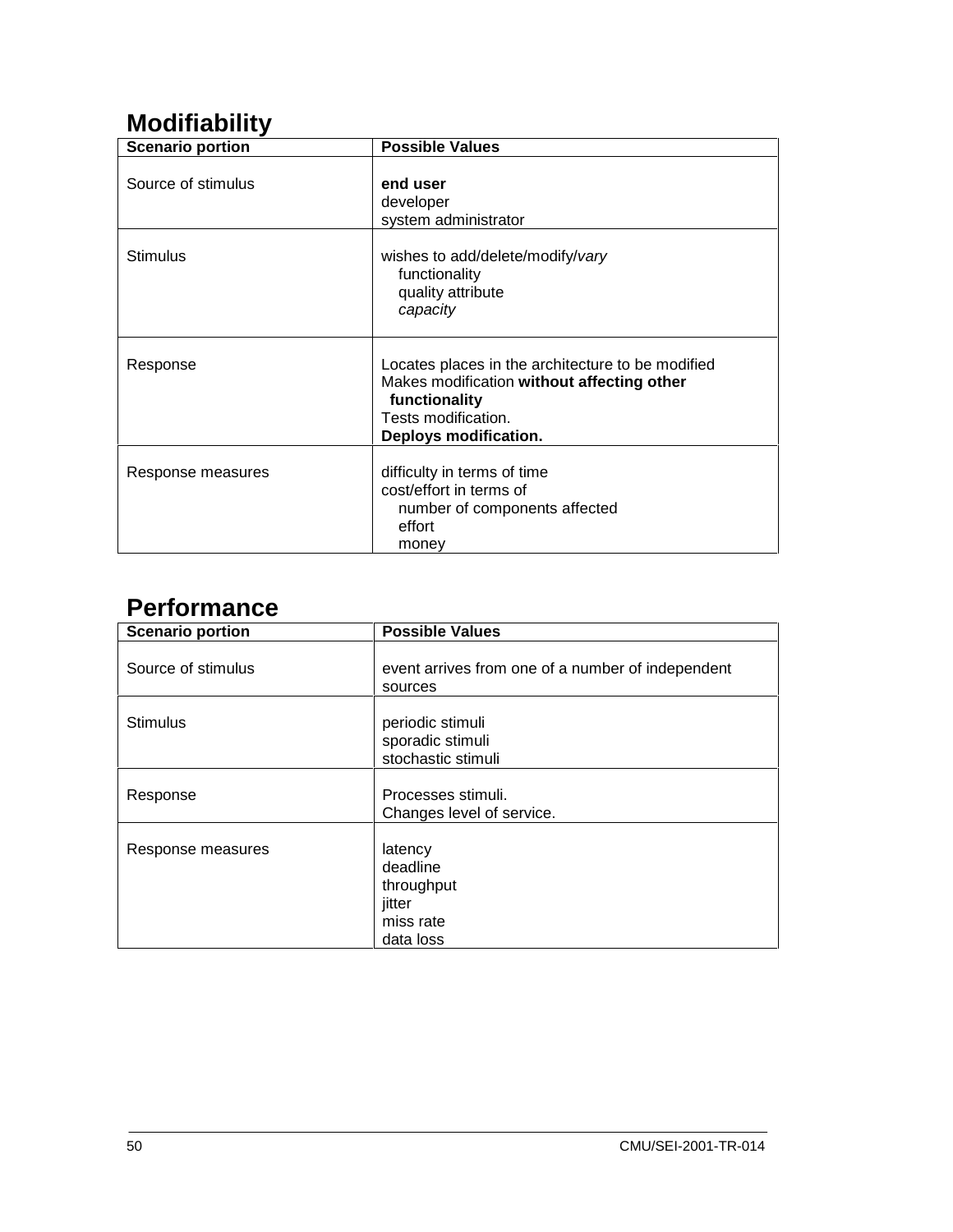# **Security**

| <b>Scenario portion</b> | <b>Possible Values</b>                                                                                                                                                                                                                                                                                                                                                                                                                                                                             |  |  |
|-------------------------|----------------------------------------------------------------------------------------------------------------------------------------------------------------------------------------------------------------------------------------------------------------------------------------------------------------------------------------------------------------------------------------------------------------------------------------------------------------------------------------------------|--|--|
| Source of stimulus      | individual or service that is<br>correctly identified<br>identified incorrectly<br>of unknown identity<br>who is<br>highly motivated<br>not highly motivated<br>with access to<br>limited resources<br>vast resources                                                                                                                                                                                                                                                                              |  |  |
| <b>Stimulus</b>         | tries to<br>display information<br>change/delete information<br>access system services<br>reduce availability to system services                                                                                                                                                                                                                                                                                                                                                                   |  |  |
| Response                | Authenticates the user.<br>Hides the identity of the user.<br>Blocks access to data and/or services.<br>Allows access to data and/or services.<br>Grants or withdraws permission to access data and/or<br>services.<br>Records access/modifications or attempts to access/<br>modify data/services by identity.<br>Stores data in an unreadable format.<br>Recognizes an unexplainable high demand for services<br>and informs a user or another system and restricts<br>availability of services. |  |  |
| Response measures       | time/effort/resources required to circumvent<br>security measures with<br>probability of success<br>probability of detecting attack<br>probability of identifying individual responsi-<br>ble for attack or access/modification of data<br>and/or services<br>percentage of services still available under de-<br>nial of services attack<br>time/effort to restore data/services<br>extent to which data/services were damaged<br>and/or legitimate access denied                                 |  |  |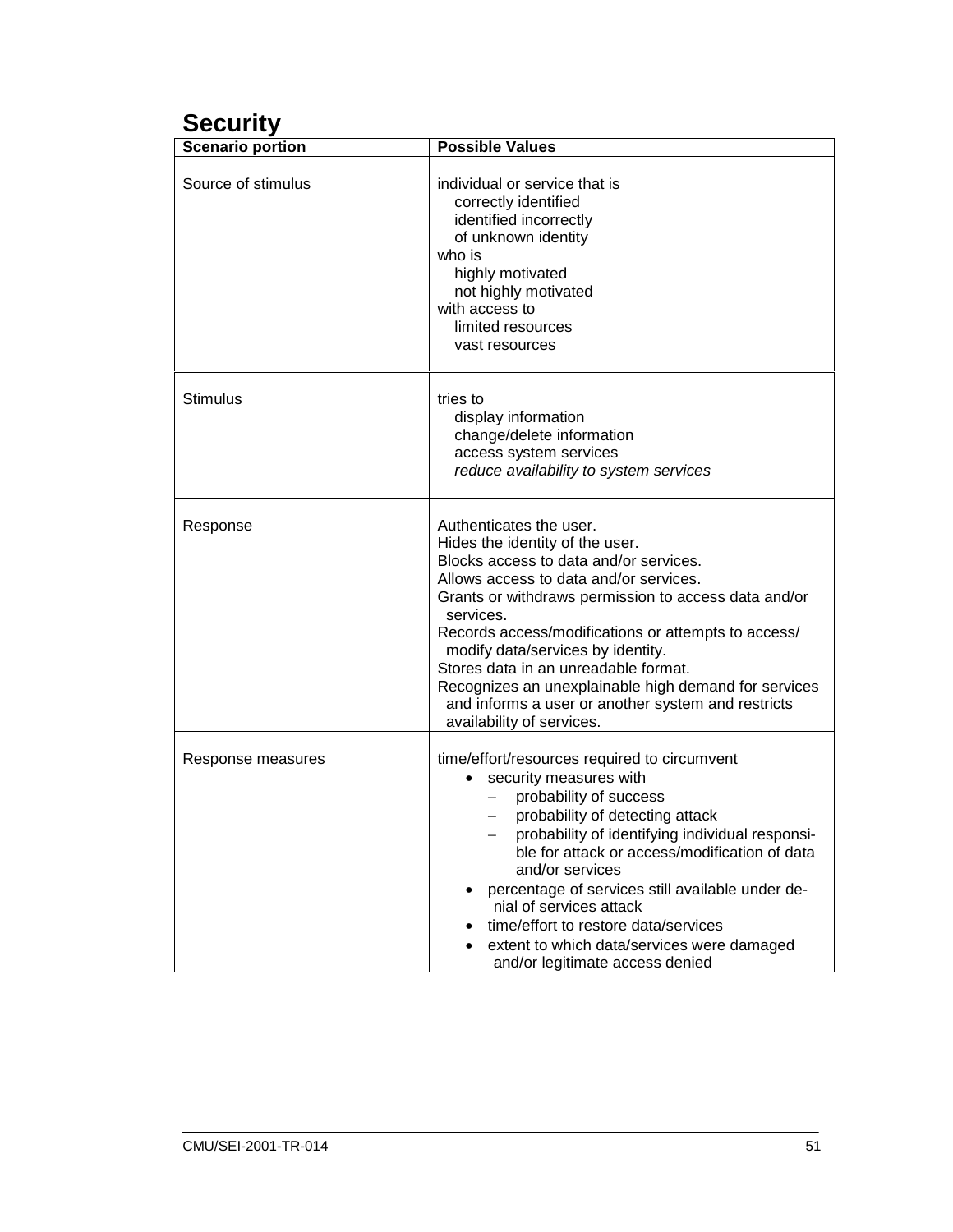# **Usability**

| <b>Scenario portion</b>     | <b>Possible Values</b>                                                                                                                                                                                                                                                                                                                                                                                                                                                                                                                                                                                                                                                                                                                                                                                                                                                                                                         |  |  |
|-----------------------------|--------------------------------------------------------------------------------------------------------------------------------------------------------------------------------------------------------------------------------------------------------------------------------------------------------------------------------------------------------------------------------------------------------------------------------------------------------------------------------------------------------------------------------------------------------------------------------------------------------------------------------------------------------------------------------------------------------------------------------------------------------------------------------------------------------------------------------------------------------------------------------------------------------------------------------|--|--|
| Source of stimulus          | end user                                                                                                                                                                                                                                                                                                                                                                                                                                                                                                                                                                                                                                                                                                                                                                                                                                                                                                                       |  |  |
| <b>Stimulus</b><br>Response | wants to<br>learn system features<br>use a system efficiently<br>minimize the impact of errors<br>adapt the system<br>feel comfortable<br>The system provides one or more of the following re-                                                                                                                                                                                                                                                                                                                                                                                                                                                                                                                                                                                                                                                                                                                                 |  |  |
|                             | sponses to support:<br>"learn system features"<br>Help system is sensitive to context.<br>Interface is familiar to a user.<br>Interface that is usable in an unfamiliar<br>context.<br>"use a system efficiently"<br>Aggregate data and/or commands.<br>- Reuse already entered data.<br>Support efficient navigation within a screen.<br>Provide distinct views with consistent<br>operations.<br>- Provide comprehensive searching.<br>Allow multiple simultaneous activities.<br>"minimize the impact of errors"<br>Undo.<br>Cancel.<br>Recover from system failure.<br>Recognize user error.<br>Retrieve forgotten password.<br>$\overline{\phantom{0}}$<br>Verify system resources.<br>$-$<br>'adapt the system'<br>Provide customizability.<br>Provide internationalization.<br>"feel comfortable"<br>Display system task/state/duration/security<br>level.<br>Work at the user's pace—neither too fast nor<br>too slow. |  |  |
| Response measures           | task time<br>number of errors<br>number of problems solved<br>user satisfaction<br>gain of user knowledge<br>ratio of successful support requests to total requests<br>amount of time/data lost                                                                                                                                                                                                                                                                                                                                                                                                                                                                                                                                                                                                                                                                                                                                |  |  |